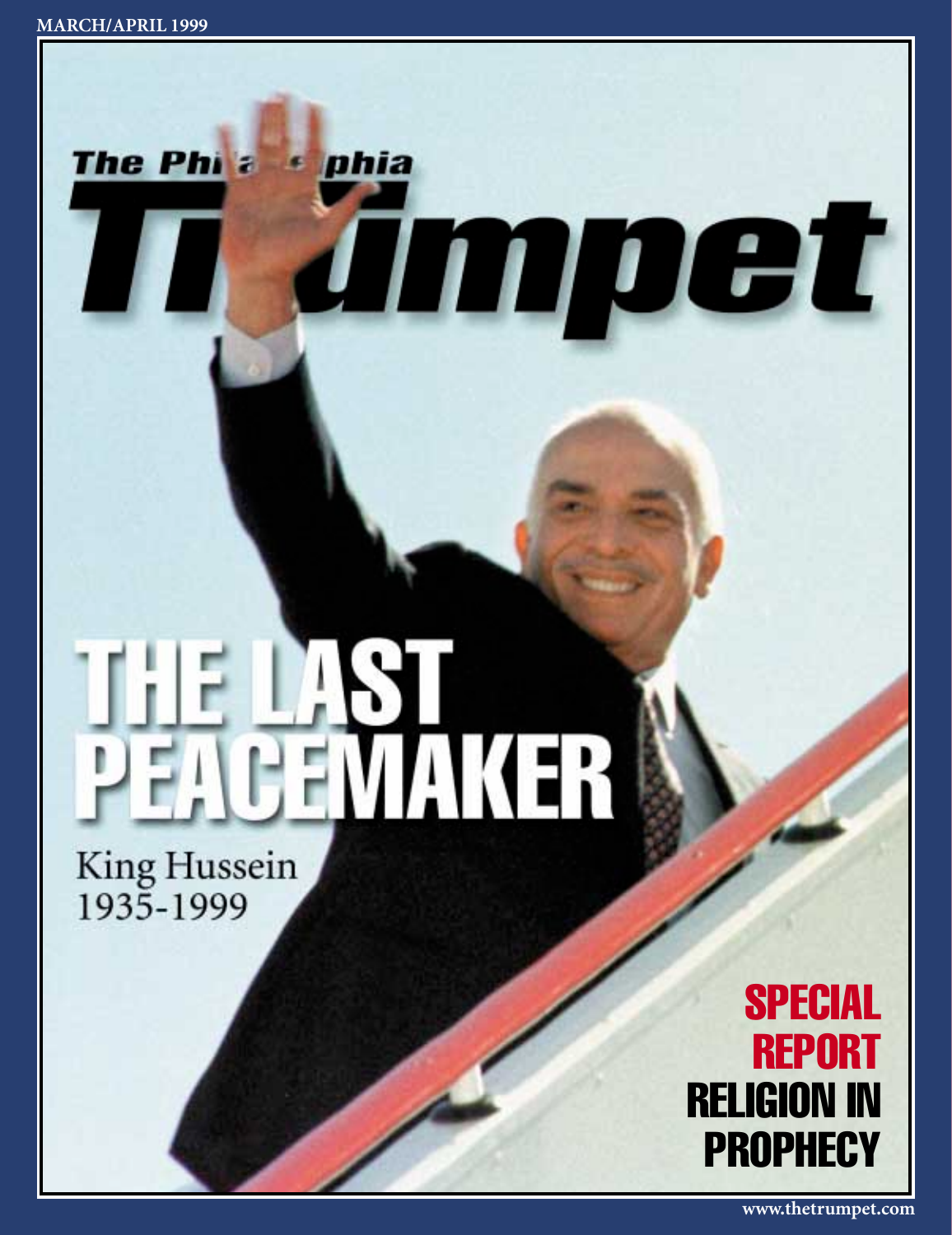# VOL. 10, NO. 3 — MARCH/APRIL 1999 **CIRC. 105,300**

#### ♦ **COVER STORY**

The death of King Hussein

#### **The Last Peacemaker** 2

What happens now that the man most committed to peace in the Middle East is gone?

**The Philadelphia** 

#### Iraq

#### **The Other Hussein**

Exploiting the newly sensitized Middle East

#### Viewpoint

#### **Defending Absolutism** 6

The leadership essential most choose to ignore

#### ♦ **ARTICLES**

5

Margaret Thatcher

- **A Voice From the Past** 8
- **Threats to the Global Economy** Four potential flash points to watch 9

#### **SPECIAL REPORT: RELIGION IN PROPHECY**

**The Abomination of Desolation** Where false religion is leading the world 16

#### **Papal Call to Arms** 22

**Meet Me in St. Louis** 24

> Two stops on tour with the most powerful man in religion today

#### **Bad Religion** 25

Americans do a great job at evangelism but a poor job at discipleship

#### ♦ **DEPARTMENTS**

- **Personal:** Victory in Court! 1
- **World News Watch:** Talking it Over — "A Sincere Desire to Engage the Enemy" — Countdown to Republic 14
- **Letters** 28
- **Commentary:** We Don't Want You 29



**ON THE COVER:** *Jordan's beloved and stately King Hussein died February 7.* (AP/Wideworld)





22



For a **FREE SUBSCRIPTION** in the U.S. and Canada, call **405-340-7474.**

PUBLISHER and EDITOR IN CHIEF SENIOR EDITORS MANAGING EDITOR ASSISTANT MANAGING EDITOR CONTRIBUTING EDITORS CONTRIBUTORS Eric Anderson **PHOTOGRAPHERS** PREPRESS PRODUCTION CIRCULATION INTERNATIONAL EDITIONS EDITOR German Italian Spanish Gerald Flurry Dennis Leap J. Tim Thompson Vyron Wilkins Stephen Flurry Joel Hilliker Ryan Malone Nancy Coffey Donna Grieves Deborah Leap Paula Powell Melody Thompson Magda Wilkins Gareth Fraser Ron Fraser Shane Granger Andrew Locher Wilbur Malone Gary Rethford David Jardine Stephen Flurry Mark Carroll Shane Granger Wik Heerma Wik Heerma Daniel Frendo Jorge Esparza

#### OFFICE DIRECTORS

**Britain, I** 

|                                         | Australasia Alex Harrison |
|-----------------------------------------|---------------------------|
| Canada                                  | Wayne Turgeon             |
| Caribbean                               | J. Tim Thompson           |
| Central and South America               | Ron Fraser                |
| Europe, Middle East, Africa John Durrad |                           |
|                                         |                           |

*THE PHILADELPHIA TRUMPET* (ISSN 10706348) is published monthly (except bimonthly March/April and September/October issues) by the Philadelphia Church of God, 1019 Waterwood Parkway, Suite F, Edmond, OK 73034. Periodicals postage paid at Edmond, OK, and additional mailing offices. ©1999 Philadelphia Church of God.

All rights reserved. PRINTED IN THE U.S.A. *HOW YOUR SUBSCRIPTION HAS BEEN PAID:*

*The Philadelphia Trumpet* has no subscription price — it is free. This is made possible by the tithes and offerings of the membership of the Philadelphia Church of God and others. Contributions, however, are welcomed and are tax-deductible in the United States, Canada, and New Zealand. Those who wish to voluntarily aid and support this worldwide Work of God are gladly welcomed as co-workers in the ef-fort to "hold fast" to the traditions established in the true Church by Herbert W. Armstrong and to proclaim a final warning to the world. Contributions or letters of interest may be sent to one of our offices nearest you:

- *United States:* PO Box 3700, Edmond, OK 73083. *Canada:* P.O. Box 61541, Fennel Postal Outlet, Hamilton, ON L8T 5A1
- *New Zealand and the Pacific Isles:* P.O. Box 38- 424, Howick, Auckland, 1730 *Australia:* P.O. Box 6626, Upper Mount Gravatt,
- QLD 4122 *Philippines:* P.O. Box 1372, Q.C. Central Post
- Office, Quezon City, Metro Manila *Britain, Europe, Middle East:* P.O. Box 1, Abbots Langley, Herts WD5 OBS *Africa:* P.O. Box 2969, Durbanville, 7551 South
- Africa

## **Be sure to notify us immediately of any change in your address. Please include your old mailing label and the new address.**

The publishers assume no responsibility for return of unsolicited artwork, photographs or manuscripts. The "LETTERS" section is made up of various letters from our readers. The editor reserves the right to use any letters, in whole or in part, as he deems in the public interest, and to edit the letter for clarity or space. Unless otherwise noted, the scriptures quoted in this

publication are from the King James Version of the Holy Bible. **U.S. POSTMASTER — send address changes to:**  *The Philadelphia Trumpet***, PO Box 3700, Edmond, OK 73083**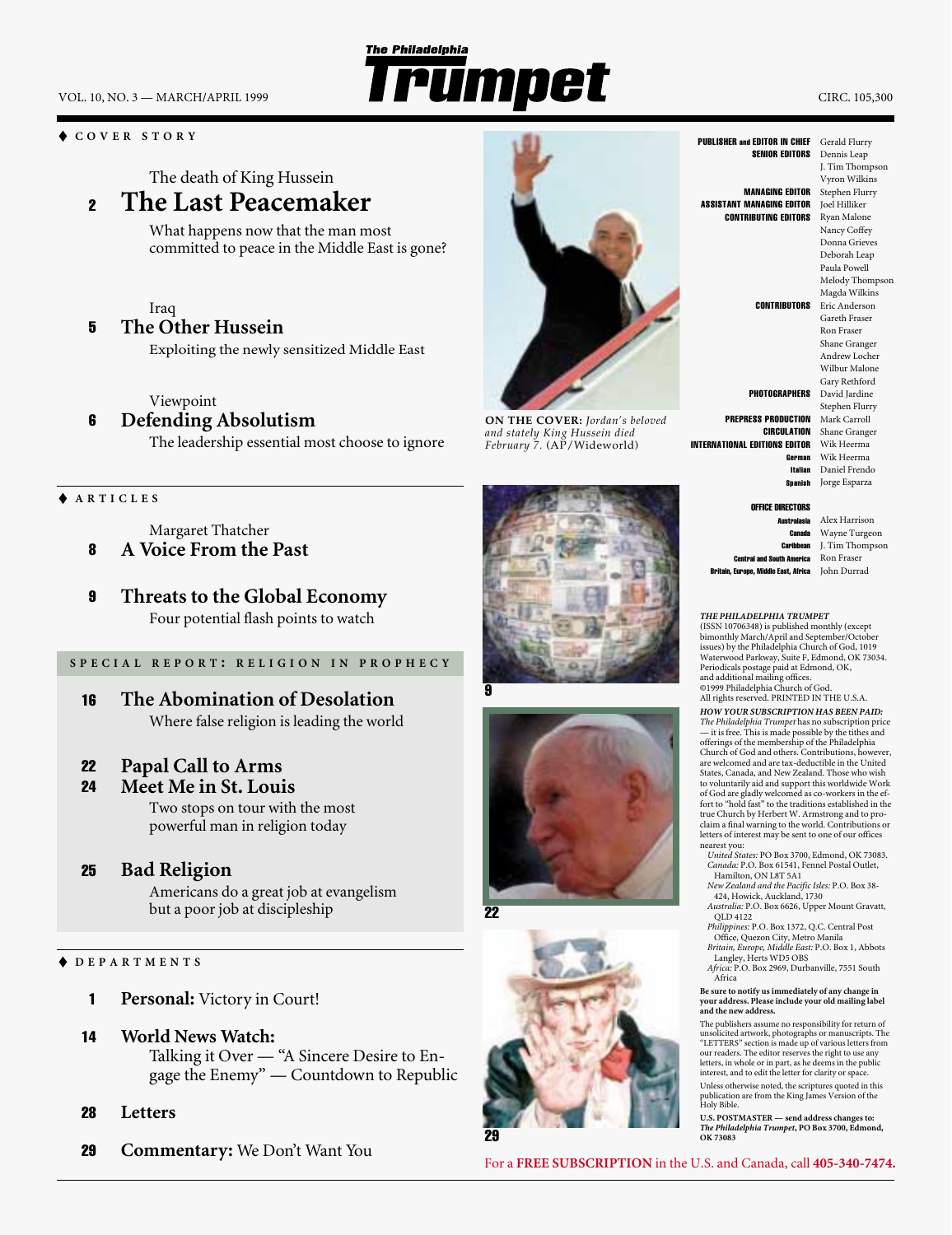# PERSONAL FROM 9 enold 7 luny

# **Victory in Court!**

Time will prove that we have just won the most<br>important court battle in this modern age! We<br>have been battling the Worldwide Church of<br>God (WCG) for over two years. important court battle in this modern age! We have been battling the Worldwide Church of God (WCG) for over two years.

Just before his death on January 16, 1986, Herbert W. Armstrong published *Mystery of the Ages.* He wanted to reach "the largest audience possible." The WCG began to change the book's text immediately after his death. Two years later, they stopped publishing it. So we decided to publish *Mystery of the Ages* in early 1997, believing it was our right to give it free to the public as the author desired.

This book is a summary of Mr. Armstrong's life work. But that didn't matter to the WCG. They have already

changed all the major doctrines Mr. Armstrong taught.

They hate the book's message and want to keep the public from even reading it!

In his 1997 book, *Transformed By Truth,* WCG Pastor General Joseph Tkach Jr. wrote*:* "In February 1997 we filed suit against the Philadelphia Church of God—one of our splinter groups headquartered in Edmond, Oklahoma—to block the republication of *Mystery of the Ages.* The Worldwide Church of God still holds the copyright to this book, and we contend that no one else has the right to publish it. We feel it is our Christian duty to keep this book out of print...because we believe Mr. Armstrong's doctrinal errors are better left out of circulation" (p. 203).

On February 8, Judge J. Spencer Letts ruled that *Mystery of the Ages* was published by its author to be shared with the world. The WCG, he said, has no right to withhold this work from publication. Judge Letts also said "a copyright doesn't exist for what they want to do." He also said Mr. Armstrong "never intended the copyright to stop *Mystery of the Ages* from going to the public."

He got to the *intent* of the author and the *spirit* of the law. A copyright law is supposed to *protect* the author's work—not destroy it! The author "had

*Mystery of the Ages* copyrighted on condition of the Church not rejecting his doctrine," the judge stated profoundly. "The copyright will not trump the nature of Herbert Armstrong's work. A copyright can't triumph over the foundation of religion," he said.

The WCG was using the copyright to try and stop our religion. Under the cloak of "Christian duty," they wanted to DESTROY the U.S. Constitution, as it relates to this case! They had already destroyed the constitution of the Church that Mr. Arm-

HERBERT W. ARMSTRONG

strong founded!

This case reveals to everybody how vile and destructive their attitude is. Now the whole world can see what we have been fighting against for a decade.

Nearly two-thirds of the WCG members have been driven out of that church since Mr. Armstrong died. The leaders kept all the property, with an estimated value of around \$250 million. Of course that wealth was created by all of the members while Mr. Armstrong was alive.

We not only won an overwhelming victory, the judge thought the WCG was violating our freedom of speech—a fundamental Constitution issue. He said, "Religion is the highest order of free speech."

Mr. Armstrong believed *Mystery of the Ages* was the most important book on this earth after the Bible. (Please write for a free copy if you don't have one.) Time will prove Mr. Armstrong to be right. If we can learn that lesson today, it will prevent unparalleled suffering in our lives.

Soon the whole world will understand how important this great book is. Then the Bible will no longer be a mystery to man.



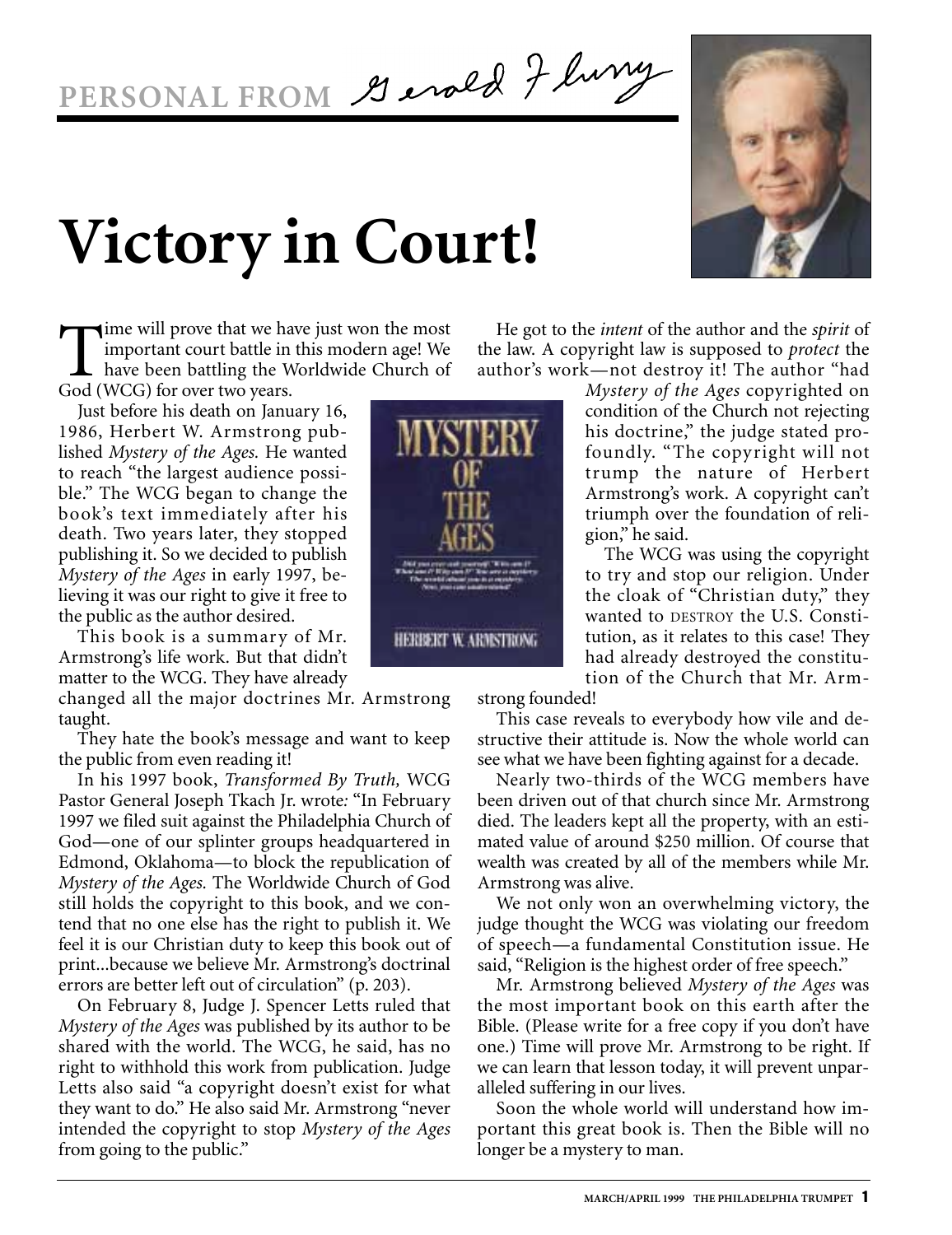## **COVER STORY**



HUSSEIN BECAME KING IN 1953 at age 17. Two years earlier, as a 15-year-old, he witnessed his grandfather's assassination. Abdullah, Jordan's first king, was gunned down at the Al Aqsa Mosque in Jerusalem. Hussein might have died himself were it not for a medal on his uniform that his grandfather asked him to wear. A bullet had ricocheted off the medal.

In 1958, Hussein was shaken by another family tragedy when his close friend and cousin, Iraqi ruler Faisal, was assassinated in Baghdad. Hussein

# King Hussein 1935-1999

### **BY STEPHEN FLURRY**

In the same of the same of the same of the same of the same of the same of the same of the same of the same of the same of the same of the same of the same of the same of the same of the same of the same of the same of the N A NEIGHBORHOOD FULL OF BULLIES, JORDAN'S KING HUSSEIN seemed always to maintain an air of dignity and honor in the Middle East. Holding an office in Jordan which allotted him absolute power, the King was not known for abusing it. To the contrary, he will be remembered for his kindness and charisma, whether in the presence of dignitaries or commoners.

Herbert Armstrong, who visited the King several times over the course of his ministry as pastor general of the Worldwide Church of God, was struck by this unusually humble monarch. "Kings never, or almost never, address any common citizen with the title of respect, 'Sir.' Yet, His Majesty continually addressed me as 'Sir,'—a truly unusual honor according me respect." As a religious leader and unofficial ambassador for peace, Mr. Armstrong held no political office or distinguished title. Yet the King treated him like royalty.

Other stories like that abound, shedding further light on the King's uniqueness. Once, after an army officer tried to lead a coup against him, the King squashed the revolt and exiled the rebel to four years *at Oxford*. Try to envision the *other* Hussein's response to such a rebellion.

John Simpson, BBC's World Affairs editor, remembers the King's kindness and good humor. "Some years ago," he writes, "I was invited to a dinner at the palace in Amman. The King was an hour late, and spent much of the next 20 minutes apologizing. At the table he was self-deprecating, funny and frank in turn. He spoke about Saddam Hussein in a way that had everyone roaring with unobsequious laughter. And when someone asked about himself he said, 'You know, the British call me the plucky little king. Plucky is fine; I just don't like the *little*.'"

Dignified, humble, respectful, jovial—these best describe King Hussein, *the man*. But he may be remembered more for what *he did*—make peace.

learned from these tragedies. In his memoirs he said he learned of death's unimportance—"When you die, you have to die." In a 1993 interview, he said that from these early experiences he learned that "rulers cannot depend on their advisors to save or guide them, that they must make their own decisions and go their own way."

Early on, it was clear there was something different about this man's ability to make peace. One story was related in the *Sunday Times* of London: "Facing an attempted military coup in 1957, he drove straight up to the Zerqa military headquarters, the center of the revolt, and personally persuaded the troops to support him."

Hussein's tact and diplomacy whether in dealing with military men, heads of state or poor Hashemite Bedouins—earned him much of the prestige and honor he received late in life. As one commentator noted, he was aloof around no one.

That's not to say that the King's reign was without flaw. He deeply regretted joining Syria and Egypt in their 1967 attack on Israel. Not only did it add to the region's instability, Jordan also lost East Jerusalem and all of the West Bank to the Jews. Israeli occupation in the West Bank fueled a mass Palestinian exodus into Jordan. (Unlike other Arab leaders, Hussein has offered immigrants Jordanian citizenship and passports. Today, over 65 percent of Jordan's population is Palestinian.)

Jordan's rising Palestinian popula-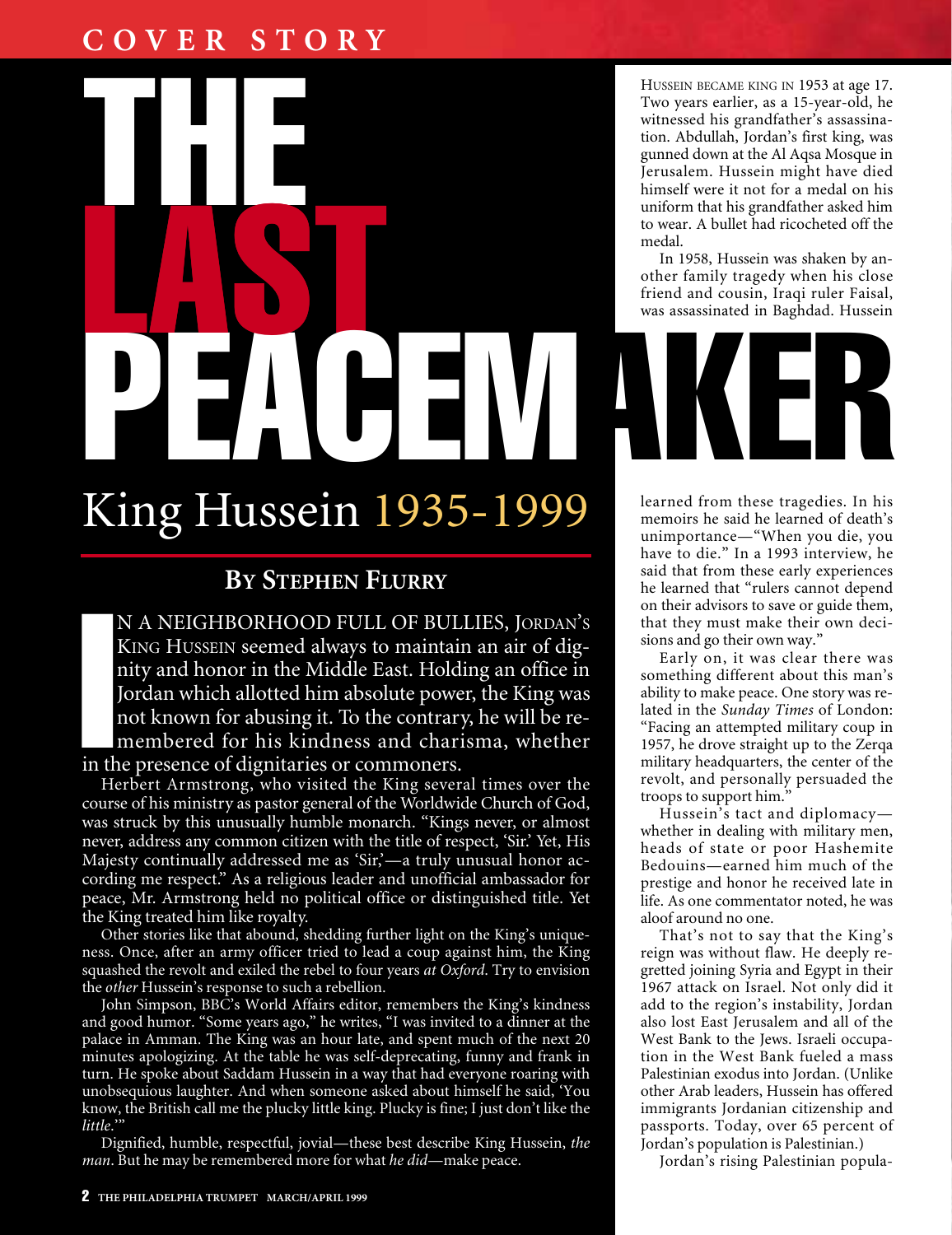

tion proved a greater threat to its existence than the 1967 war. Yasser Arafat and his Palestinian Liberation Organization (PLO) moved its base of operations from the Israeli-occupied West Bank to the eastern side of the Jordan River and challenged the King's rule. In what became known as Black September, the King and his Bedouin troops declared war on the PLO guerrillas in 1970. They killed 4,000 Palestinians and forced the terrorist organization to move its base to West Beirut.

In 1973, having learned a lesson from 1967, Hussein disguised himself and went to Tel Aviv to warn Israeli Prime Minister Golda Meir that the Syrians were about to attack. She ignored the warning, and hours later Syria and Egypt ignited the Yom Kippur war against Israel. Hussein, for the most part, remained neutral.

After squelching the PLO's rebellion in 1970 and remaining on the sidelines in the 1973 war, the King fast acquired more than a handful of enemies within his own Arab community. Yet he survived each potentially dangerous situation—the last known assassination plot occurring in 1980.

Late in life, as an elder statesmen, Hussein devoted much of his time to peace initiatives. His first cancer diagnosis in 1992 only prodded him to finally solidify peaceful relations with Israel, which he did in 1994. He considered Jordan's peace treaty with Israel in 1994 his proudest moment as King.

After Israeli Prime Minister Rabin was assassinated in 1995, Hussein said, "It is peace that has been assassinated." At Rabin's funeral, a tearful Hussein gave a speech that moved even the most cynical observers.

In 1997, after a Jordanian soldier shot and killed seven Israeli schoolgirls, Hussein felt obliged to visit the families of each victim in their homes—an extraordinarily kind act for anyone, let alone a king.

early N JULY OF 1998, THE KING CHECKED into the Mayo Clinic in Minnesota to undergo chemotherapy treatments for cancer in the lymph nodes. He responded well to early treatments and showed signs of an early recovery.

In October, the King appeared in public for the first time since his treatments began. It came as a complete shock to many. Before TV cameras at the Wye Plantation peace talks, he was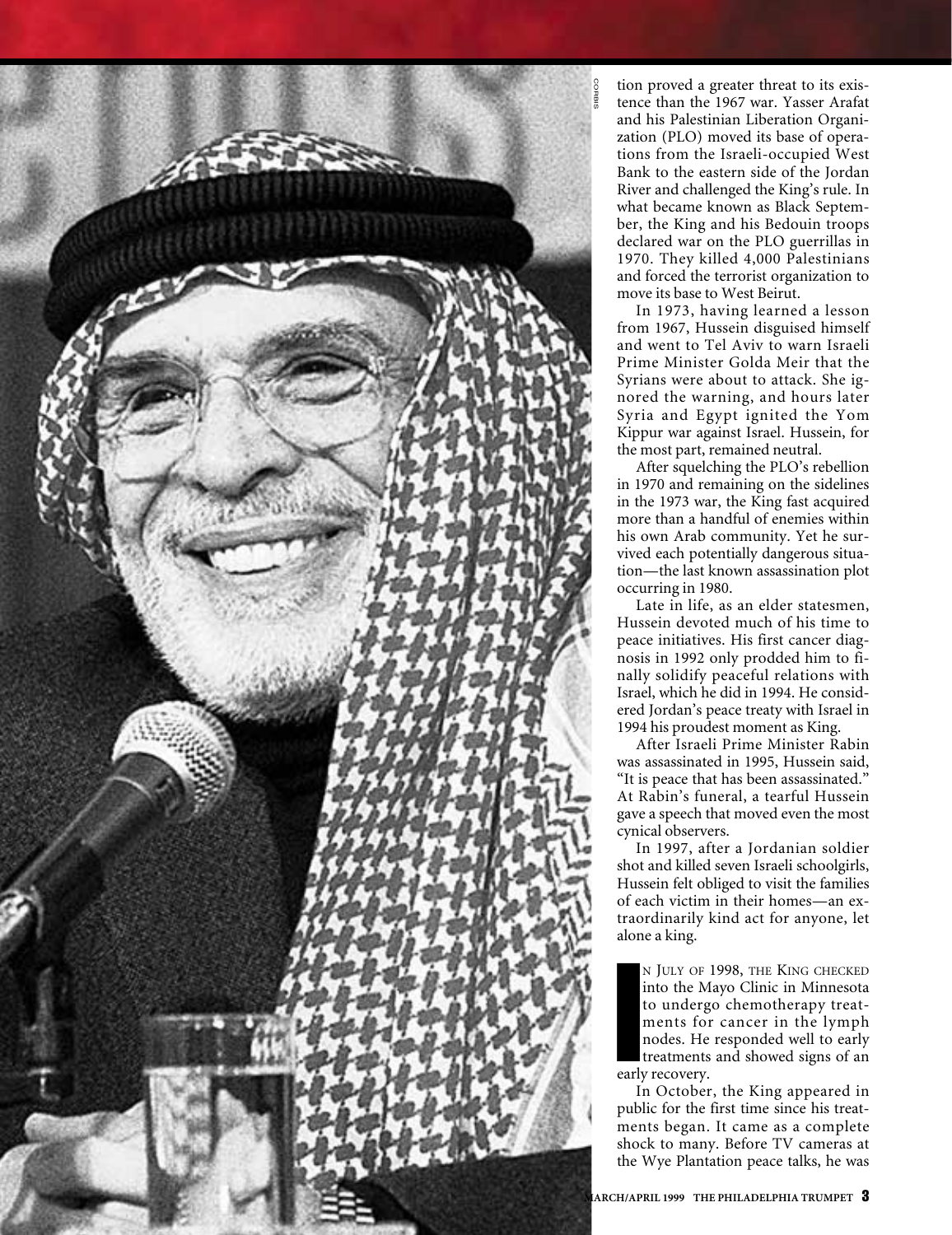bald, skinny and pale. Some Jordanians took this as a signal from their ailing monarch that he was on death's door. Rumors surfaced that the King was headed back to Jordan in November to enjoy his final days on his native soil.

But reports were wrong. The King stayed in the States, received further treatment, and news of his "miraculous" recovery again made headlines. By January, news spread that the King was healed completely and preparing to return home.

Once again, reports were wrong. He did return home, but not healed. And what he returned home to do shocked nearly everyone.

He arrived in Jordan on January 19 after spending two weeks in Britain. British, French, Italian, Israeli and finally the Jordanian air forces escorted his plane home. Upon disembarking the aircraft, despite the cold, rainy weather, he knelt to kiss the ground he had missed for six months. Then, as his motorcade drove through Amman's streets—packed with hundreds of thousands of cheering well-wishers the King poked his head outside the car's sunroof to acknowledge the thronging masses. Later, commenting on the inclement weather, he said, "It was so cold, and I did not have adequate clothing...but the warmth I felt everywhere was more than enough."

He was only to be home for a week, as it turned out. But what a week it was. He had come home to finalize his last will and testament. In so doing, he removed his brother, Crown Prince Hassan, as his successor, replacing him with his 37-year-old son, Prince Abdullah.

Hours after juggling successors, the King returned to the United States for further treatment and, finally, to die. His comatose body was rushed home on February 6, pronounced dead in Jordan on the 7th and buried on the 8th. His funeral guest list read like *Who's Who in 20th Century Politics*. President Clinton attended with three other former U.S. presidents. Other attendees included King Juan Carlos of Spain, French President Jacques Chirac, British Prime Minister Tony Blair, Prince Charles, German Chancellor Gerhard Schroeder, Russian President Boris Yeltsin and UN Secretary-General Kofi Annan, among many others. That list alone speaks volumes of the impact King Hussein had on world affairs, despite the fact that he ruled a small, barren country of only 41 /2 million subjects.

N MANY WAYS, THE LAST SIX MONTHS<br>of King Hussein's life mirrored the<br>the last 50 years of Middle East af-<br>fairs: unpredictable. To this point,<br>peace in the Middle East has been,<br>at best, tenuous. What will happen<br>now that N MANY WAYS, THE LAST SIX MONTHS of King Hussein's life mirrored the the last 50 years of Middle East affairs: unpredictable. To this point, peace in the Middle East has been, at best, tenuous. What will happen and distinguished peacemaker is absent? The Bible prophesies that despite the genuine efforts toward peace in the



Middle East, there is a great crisis on the horizon.

What might surprise many, however, is that the greatest threat to peace in the Middle East will come from *outside* the region. Regular *Trumpet* readers know that prophecies in Daniel 2 and Revelation 17 describe a soon-coming, ten-nation, European conglomerate that will interfere in Middle East affairs. The Bible calls this group of nations the "beast."

In the book of Daniel, this beast power is called the "king of the north." Notice Daniel 11:40: "And at the *time of the end* shall the king of the south push at him: and the king of the north shall come against him like a whirlwind, with chariots, and with horsemen, and with many ships; and he shall enter into the countries, and shall overflow and pass over." First, we should note that the "time of the end" refers to our time today. Elsewhere in Daniel, you read that the prophet didn't even understand this vision (Dan. 8:26; 10:14; 12:4, 9). That's because it wasn't for his day. It's for ours.

The king of the south in Daniel 11:40 refers to a great Islamic power in the Middle East. Write for our free booklet, *History and Prophecy in the Middle East,* for full details.

The word "push" means to "war against." So the king of the south, Islam, will aggressively war against the European beast power. That prompts the beast power to come against the Islamic king of the south in full force, like a whirlwind. The king of the north will overwhelm its Islamic enemy.

Verse 41: "He [the king of the north] shall enter also into the glorious land [Jerusalem], and *many countries shall be overthrown*...." This is no small skirmish. Verse 42 says Egypt will not escape this Euro-force. The Middle East's most powerful Arab nations will be occupied by this beast power.

But not Jordan! Notice the last half of verse 41: "...but these shall escape out of his [the beast's] hand, even *Edom*, and *Moab*, and the chief of the children of *Ammon*." These references unmistakably refer to the land of Jordan today. (*Ammon* is merely a variation of *Amman*, Jordan's present capital.) Jordan will escape European occupation. Other verses indicate that God spares them because of the kindness and respect they show His people. (Remember how the King treated Herbert Armstrong?)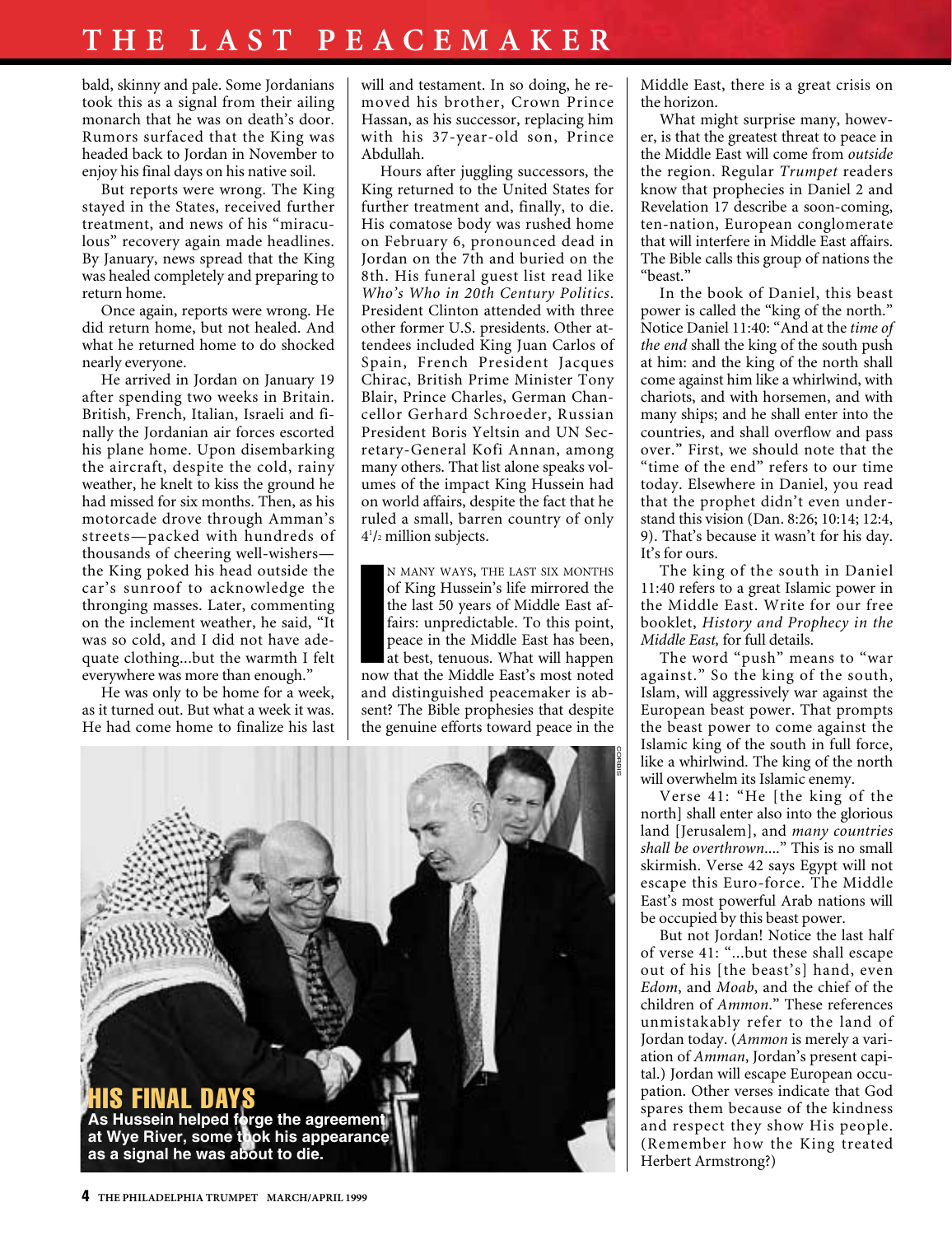Sad to say, however, the Jordanians do not retain this spirit of humility and kindness. Prophecies in Jeremiah and Ezekiel reveal that the Hashemite people will rejoice in Jerusalem's occupation. God has said, "Rejoice not when thine enemy falleth…lest the Lord see it, and it displease him, and he turn away his wrath from him" (Prov. 24:17- 18). This very spirit—their rejoicing will bring to fulfillment Ezekiel 25:3-11.

Toward the end of the Tribulation, the European king of the north will worry over a dangerous enemy lurking to the north and east of Jerusalem—a great federation of Asian nations. These communist hordes will descend upon the holy mountain (Dan. 11:44-45), gathering 55 miles north of Jerusalem in a place called Armageddon (Rev. 16:16). This confrontation leads right into the return of Jesus Christ upon the Mount of Olives.

As Prince of peace, Jesus Christ will return to carry out the dreams of King Hussein. He will finally put an end to war and strife, bringing peace to all peoples, in every nation.

King Hussein knew there was only so much he could do. Widely credited for being the savior at Wye Plantation, bringing Israel and the PLO together, the dying monarch later admitted, "It didn't work. It worked at the time," he said, "but it was temporary relief."

That, it seems, is what King Hussein provided for this "bad neighborhood." *Temporary* relief. In the end, we have found that the only thing permanent in this volatile region is instability.

Speaking of some of the lessons which stood out over his near half-century reign, he said two weeks before he died, "The worst part was that there were many crises that passed through this area that I could see coming and I warned and did whatever I could to prevent them from happening. But no one listened. Lots of things could have been different from the way they are right now. But, anyway, we have to keep struggling. Let's hope for a better future; for peace and harmony."

In the short run, the King's death will only hasten the inevitable clash the Bible prophesies for the Middle East. But in the long run—once everyone listens and heeds the warning, once things are different, once peace and harmony are established for all peoples in all nations—we'll find that King Hussein was *not* the last great peacemaker. ◆

# The Other Hussein

Exploiting the newly sensitized Middle East

**FOLLOWING THE DEATH OF KING**<br>Hussein of Jordan and the assumption of the Hashemite Hussein of Jordan and the assumption of the Hashemite throne by little-known Prince Abdullah, the world watched with bated breath to see who would be first to take advantage of the newly sensitized Middle East.

Surprise, surprise! Who should be first in the ring than that wild card in the Mid-East pack—Iraq. Saddam Hussein deduced that Iraq and Turkey shared a common problem, the Kurds, and sought also to take advantage of increasing Turkish unease over their country being exploited as a base for U.S. operations in the form of aggressive air-missions against Iraq.

Saddam sent his foreign minister Tariq Aziz to Turkey to seek a new alliance. On the surface, it seemed Iraq's timing could not have been better. Aziz arrived on the scene to share in the Turks celebration of the capture of their mutual thorn-in-the-flesh, Abdullah Ocalan, champion of the Kurdish cause and leading Kurdish dissident.



Worried at this peremptory action by Iraq, the U.S. quickly dispatched its own representatives to Turkey to patch up any damage done by Aziz and secure Turkey's continuing agreement to the U.S. utilizing its bases in Turkey for weekly missile launching jaunts to Iraq.

TIN THE RING

CORBIS

**Saddam makes overtures to Turkey**

**After King Hussein's death,** 

Turkey is caught between a rock and a hard place. Allied with Judaic Israel, they nevertheless are feeling the pressure to become more closely aligned with the Muslim countries of the Middle East. The U.S. operations against Saddam, which they anticipated would end quickly, are now dragging out over weeks, soon to become months. This discom-

**Tariq Aziz**

forts Turkey. Nevertheless, weighing its options and deducing that Saddam is still seen as an international pariah, Turkey sent Aziz packing with no real joy for him on the prospect of ending the U.S. mandate to use Turkish bases for control of the Iraqi no-fly zone.

Ignoring U.S. warnings to cease threats to strike at Kuwait and Saudi Arabia, Saddam promptly re-issued the same warnings to each of these neighboring countries.

In the meantime, Turkey was busy penetrating northern Iraq with its ground forces in an attempt to wound the Kurdish-held enclave. Their aggression was directed against the outlawed Kurdish Workers Party (PKK), following hard on the heels of the capture of Ocalan, the party's leader. The PKK has used mountainous northern Iraq as a base of operations for its strikes in its continuing campaign for self-rule in the mainly Kurdish southeast corner of Turkey.

Saddam's efforts to raise the heat in the Middle East following the death of King Hussein should be no surprise. As Slobodan Milosevic has discovered in the European theater, Saddam understands that he is dealing with a U.S. power which lacks the will to consummate the battle. Iraq's bumbling initiatives to unsettle the Middle East in the wake of King Hussein's death will not be its last. Nor will it be long before other nations jump on the bandwagon. The list of attendees at the King's funeral showed the world the importance which world leaders attach to Jordan's role in containing developments in the Middle East.

**RON FRASER**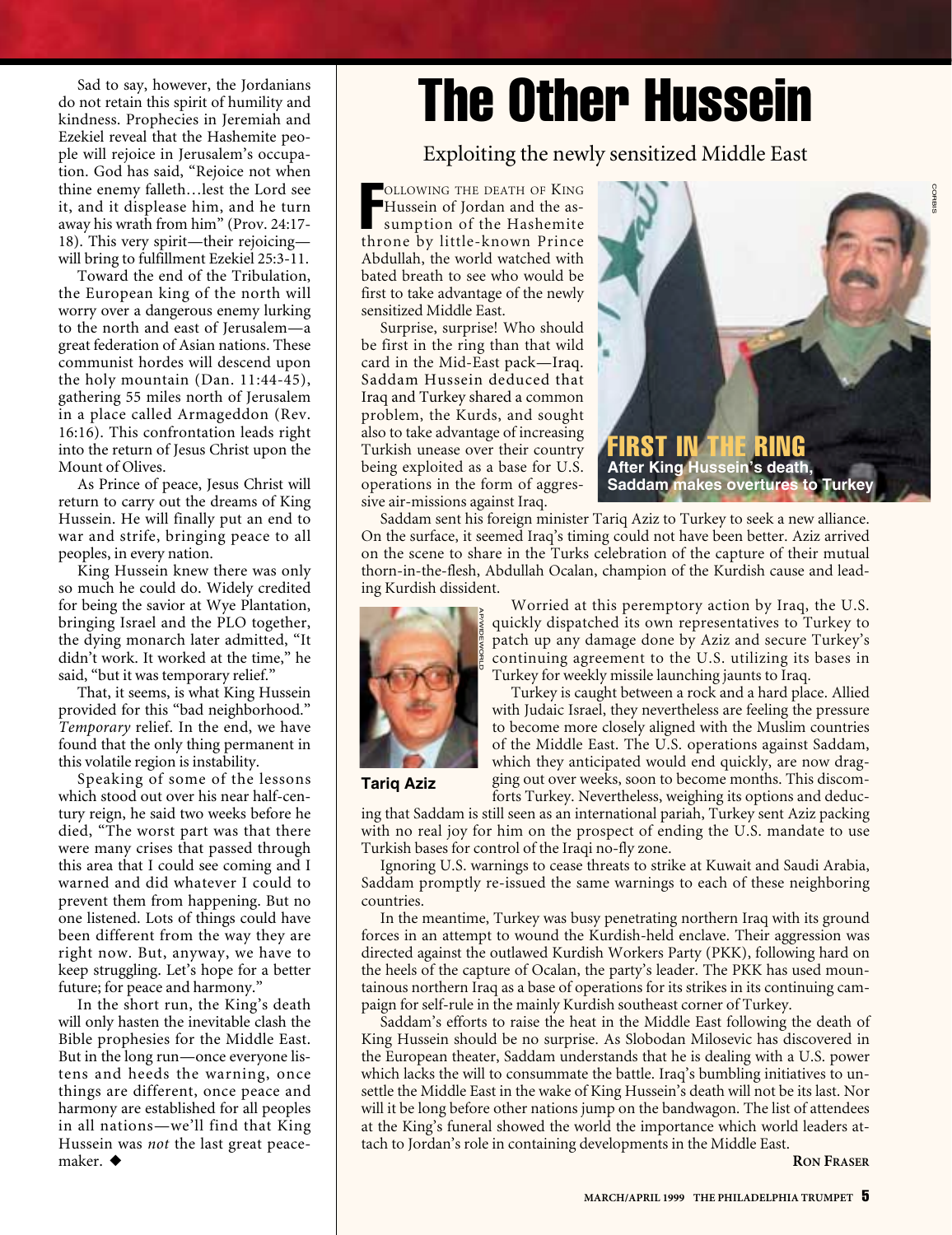### VIEWPOINT **STEPHEN FLURRY**

# Defending Absolutism

## The one leadership essential most choose to ignore

NE FACT ABOUT KING HUSSEIN'S<br>
rule seems to have been drowned<br>
out by the tearful accolades of<br>
those mourning his death. Yes,<br>
he "really did bring people together," as NE FACT ABOUT KING HUSSEIN'S rule seems to have been drowned out by the tearful accolades of those mourning his death. Yes, President Clinton said. He was respected and admired internationally—even by many of his enemies. And at home, Jordanians adored their king. (When he returned from his six-month stay in America on January 19, one-fourth of the country gathered on streets, in pouring rain, to welcome him—cheering, waving banners, even weeping.)

Yet this fact remains: King Hussein, till the day he died, was the absolute, unelected, unquestioned ruler of Jordan. What he said was final. Sure, he created a partially elected parliament in 1989 and has since that time liberalized restrictions on the press and deregulated Jordan's economy. Yet with one, swift, decisive act just 12 days before he died, the King left little doubt about the authority of his office—as king, he retained total control.

LAST JULY, KING HUSSEIN—A MAN WHO had survived 12 assassination attempts and seven plots to overthrow his regime—entered the Mayo Clinic in Minnesota to face his greatest enemy yet—lymphatic cancer. During his sixmonth treatment, two notable inci-



dents best sum up Hussein's legacy.

In October, after peace talks stalled between Yasser Arafat and Benjamin Netanyahu, Jordan's monarch mustered enough strength to drag himself from his deathbed to the Wye River talks in Maryland. Looking pale and sick, bald from the chemotherapy treatments, Hussein said, "There has been enough destruction. Enough death. Enough waste. And it's time that, together, we occupy a place beyond ourselves, our peoples, that is worthy of them under the sun, the descendants of the children of Abraham." The two sides eventually settled, and the King received credit for a great diplomatic victory.

Then, in January, the King returned to Jordan looking fresh and claiming to be cured. His wife's expression upon arrival in Jordan, however, suggested otherwise. As it turns out, the King was still very sick. He had only come home to replace his brother, Crown Prince Hassan. He appointed his eldest son Abdullah as successor and, hours later, flew back to America to undergo a bone marrow transplant. But the old

> man's declining health was **b** man s decrimate the died on February 7. CORBIS

Obviously dissatisfied with his brother's rule in his absence, it seems to me the big story is not why he changed his successor, *but how he pulled it off so smoothly*. Hassan had been crown prince for 33 years. And yet, 12 days before he died, in one fell swoop, King Hussein single-handedly removed his brother from office, appointed a new king, and forever changed the course of his beloved country. No election. No opinion polls. No protests. No civil strife. No attempted coup. No war. Just a decree from one man with absolute power. The King had spoken. So let it be written; so let it be done.

N THE WEST, ESPECIALLY IN<br>America, we have prided<br>ourselves in supposedly<br>forming a "better" and<br>"more superior" governmen N THE WEST, ESPECIALLY IN America, we have prided ourselves in supposedly "more superior" governmental structure. Tyrannical absolutists like Pope Innocent,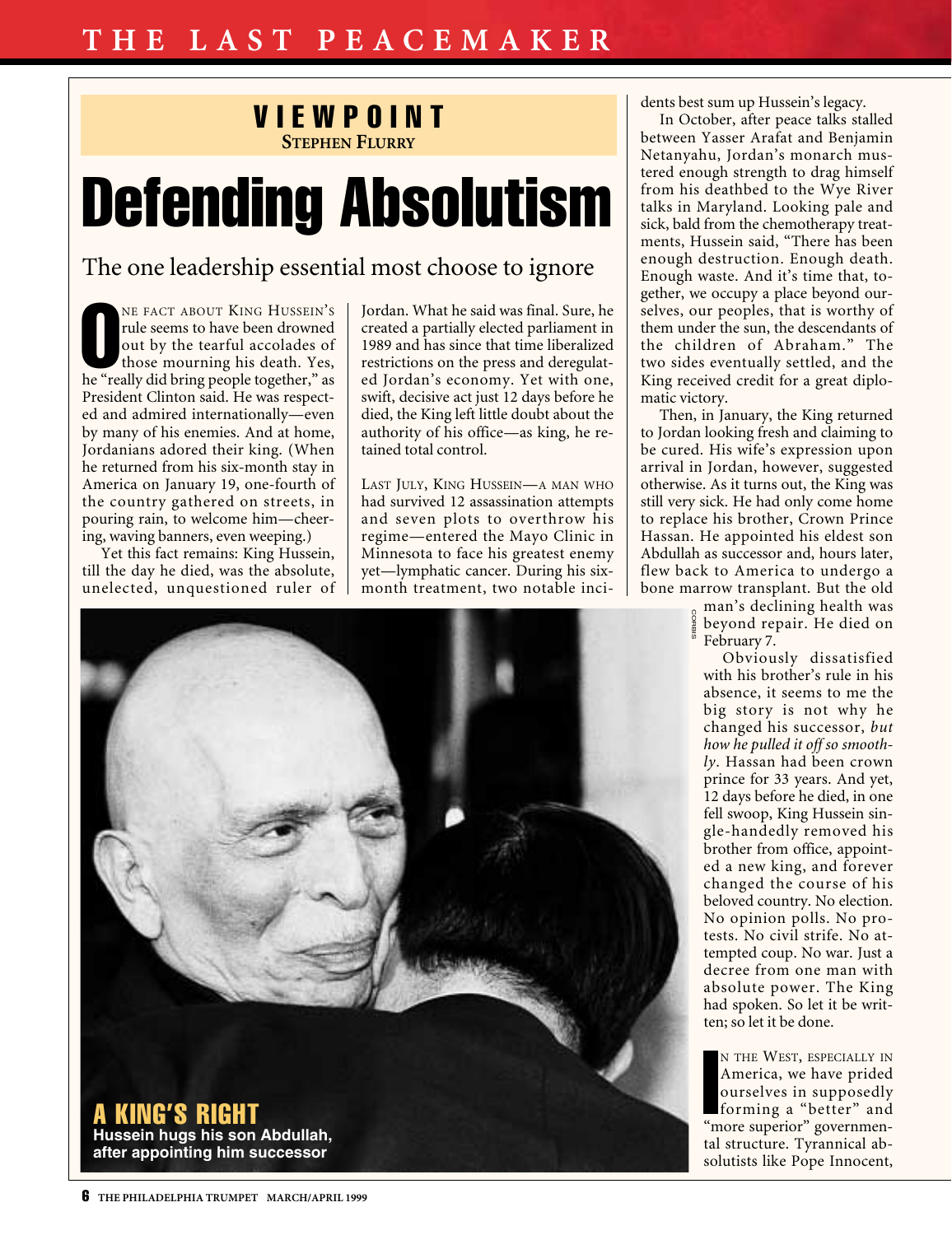Adolf Hitler, Joseph Stalin and Saddam Hussein are to be demonized. But Western elites have, for the most part, applauded King Hussein's 46-year reign as absolute ruler. The reason is because of the *way* in which King Hussein used his authority.

King Hussein was not a perfect monarch. But as far as absolute rulers go, he was a cut above. For the most part, he devoted his reign to obtaining peace with his neighbors—especially late in life. At home, considering Jordan is seven-eighths desert and without the oil-rich resources of other Arab nations, he worked miracles. Though not a rich country, life in Jordan was decent. Compared to Beirut, Damascus or Baghdad, Amman was like a desert oasis. Known for its low crime, clean streets, operable traffic lights (though sometimes unheeded) and gardens that actually grew green, Jordan's capital city reflected the King's basic decency.

Yet, despite King Hussein's decency and sincere desire for peace, even he faced many problems and difficulties that were beyond human power to solve. And if honest, we would have to admit that world conditions since Hussein became King in 1953 are much nastier.

THERE IS A CAUSE FOR EVERY EFFECT. IF there is poverty, sickness, suffering, division, strife, war, it's because man has made it, or at least allowed it, to be that way. God traces the cause of all the world's problems back to man's carnal nature. He says in Romans 8:7 that the carnal mind is hostile toward Him. In Jeremiah 17:9, He says that man's heart, or mind, is deceitful and desperately wicked. It gets back to man's heart—the way we are living. It's based on the way of sin, of selfishness and competition.

In Isaiah 59, God identifies the cause of evil just as clearly and decisively as King Hussein's final decree. He also outlines the solution to the world's troubles. Notice!

In verse 2, God says our sins have separated us from Him. We have gone our own way (Prov. 14:12).

There is some good in the carnal mind. King Hussein's life proves that. But man has done much evil too, as the rest of the chapter shows. Isaiah says there is no justice or truth in the land, but instead vanity, mischief and deceit (v. 4). "Their feet run to evil," he says,

"and they make haste to shed innocent blood" (v. 7).

And in verse 8, he says, "The way of peace they know not." It's certainly not for want of trying! Man has worked unceasingly for peace—sometimes with relentless, round-the-clock fervor, like at the Wye River talks last October. And for what? More violence and bloodshed. More division. More war.

For 6,000 years, our civilization, and every type of government it has created, has looked for solutions it has been

doms and governments of this world will become *His* Kingdom! (Rev. 11:15). One world government. He will rule with compassion, justice and mercy. But be assured, as King of kings and Lord of lords, He will also rule with absolute, unquestioned authority. No one will vote Him into office. And no one will vote Him out—for all eternity.

If you think about it, really, could it be any other way? With all of man's division, strife, competition and jealousy, how else could a law of unselfish love

When I heard Western commentators eulogizing King Hussein as a great leader who made life for his desert-dwelling subjects a little better and more hopeful, I did not doubt their conclusions. It just seemed strange that these champions of democracy would so exalt a man who directed a government with absolute authority.

unable to find. No government today —whether monarchy, democracy, communism, socialism—has been able to remove the causes for world problems. Since the causes have not been removed, effects have only worsened.

You would think, as evils worsen, that more people would wake up to the fact that THIS IS NOT GOD'S WORLD. It is Satan's! (II Cor. 4:4). That's why the whole world is deceived (Rev. 12:9). And that's why conditions are only getting worse.

It's time we turn to the Bible for the solution to these problems.

SAIAH CONCLUDES CHAPTER 59 WITH<br>the only real solution to the prob-<br>lems we face. "And the Redeemer<br>[Jesus Christ] shall come to Zion,<br>and unto them that turn from trans-SAIAH CONCLUDES CHAPTER 59 WITH the only real solution to the problems we face. "And the Redeemer [Jesus Christ] shall come to Zion, gression in Jacob, saith the Lord. As for me, this is my covenant with them, saith the Lord; My spirit that is upon thee, and my words which I have put in thy mouth, shall not depart out of thy mouth, nor out of the mouth of thy seed, nor out of the mouth of thy seed's seed, saith the Lord, from henceforth and for ever. Arise, shine; for thy light is come, and the glory of the Lord is risen upon thee" (Isa. 59:20-21; 60:1).

Man's only hope for lasting peace, and justice, and truth—for right solutions to the world's problems—is Jesus Christ's return to this earth in power and glory! When He returns, as He says He will in so many scriptures, the kingbe enforced worldwide unless there was an all-powerful, all-knowing, all-loving God at the helm to enforce and live by such a law?

God's government, to be set up by Christ when He returns, will be a theocracy. Like Jordan's monarchy, rule will come from the top down. But it will be thoroughly unlike any government man has devised—including King Hussein! That's because it will be a *perfect* government—based upon God's perfect wisdom, understanding and justice—directed in perfect love.

When I heard Western commentators eulogizing King Hussein as a great leader who made life for his desertdwelling subjects a little better and more hopeful, I did not doubt their conclusions. It just seemed strange that these champions of democracy would so exalt a man who directed a government with absolute authority. I wonder if they realized that in a way they were actually defending *absolutism*. Of course, I wouldn't want to be subjected to the rule of Adolf Hitler or Saddam Hussein. But what if that absolute ruler was a good man who really did rule for the good of the people?

When you think about what one carnal-minded man—considered by most accounts to be good, honest and decent—can do for a small country the size of South Carolina, imagine what a perfect, glorified, all-powerful, spiritcomposed King can do for the whole world. ◆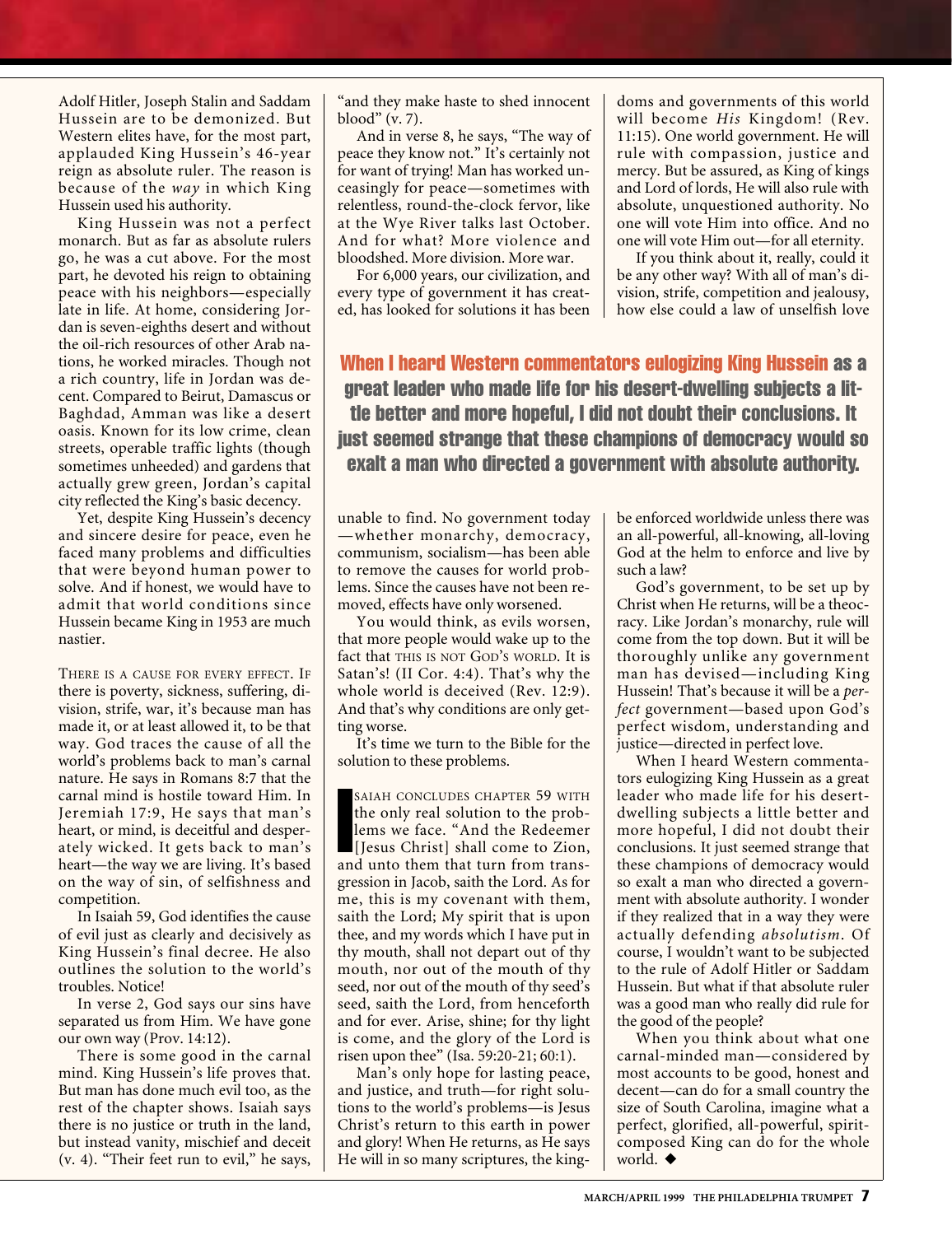# A Voice From the Past

Margaret Thatcher brings a sad reminder of a better time

#### **BY JOEL HILLIKER**

ANYTHING CAN SEEM NORMAL AND right if you have no basis for comparison. Take present conditions in the United States and Britain as an example.

There is a sense of right and wrong, but people are resigned that wrong is too widespread to condemn. There is talk of using military might to vanquish tyranny, but the real battlefield is the bargaining table, where tiny, violent countries milk concessions in exchange for promises to behave. There is occasional action, but it is weak, last-resort, not designed to achieve victory but to coax the enemy into resuming talks.

It all seems so normal and right unless you speak of the past, and use it as a basis for comparison.

On February 25, former British Prime Minister Margaret Thatcher addressed 6,000 who had gathered to see her receive an honorary doctorate from the University of Oklahoma. She spoke of the past. In fact, it seemed as if she also spoke *from* the past.

Mrs. Thatcher had high praise for the United States. She praised us for our noble birth; the founding fathers who navigated the perilous unknown to wriggle free of restrictions on their religion. She praised the nation's fundamental faith, its moral foundation, its commitment to justice and equity through rule of law.

The founding fathers believed that each person "was accountable to his God for his actions and for the use of his talents," she said. "They knew all about the biblical injunction to look after your neighbor as yourself.… They suffered much, but their beliefs brought them through all adversity and infused the life of this new nation destined to become uniquely great—destined to keep liberty and justice and democracy alive at great times of difficulty."

Yet, it could not be overlooked: It was a former United States Margaret Thatcher praised. For every bright

word of praise that rang out in the stadium, what filled the echoes and the silences was the dim present.

MRS. THATCHER LAUDED AMERICA'S PASsion for freedom. Not freedom from responsibility, but the freedom that comes from acting responsibly: freedom from tyranny and disorder. Then she reminded her listeners about the *duty* that comes with liberty and prosperity: the importance for individuals given the blessing of freedom to fulfill their accountability to God, to be rigorously governed by conscience; for free and wealthy nations to fight for the half of the world's countries that are not free.



#### UNIVERSITY OF OKLAHOMA

**DIPLOMATIC CORRECTION** In praising the U.S.—as it used to be— Thatcher issues tactful criticism.

"Where there is not a rule of law," she said, "there is a rule of corruption. It is not a rule; it is people taking some of the things and using them for their own purposes. Corruption takes over from integrity."

In World War II, Mrs. Thatcher said, America knew "they were fighting for *all humanity* in the cause of liberty, justice and democracy. What gave the peoples of our countries and others from the British Commonwealth the resolve and strength to fight through to victory? It was because, my friends, we knew that our cause was morally right. And that we had to fight for that moral rightness to prevail."

"May I say that your President," she said—was she now in the present?— "President Ronald Reagan, and I worked very closely together, because

we know that peace is only preserved by we keeping strong and by having very advanced weaponry so that anyone who chooses to challenge our independence or those of our friends knows that we, with our forces and our latest equipment and our resolution, would always prevail." Hers were the words of a stronger Britain, a superpower United States. They reverberated with the long-forgotten will to rule that made Britain an empire and brought prosperity to far-flung colonies through benevolent (albeit human and flawed) governance.

Similar words may be uttered by present leadership, but they are belied by paucity of action. In fact, the history that Mrs. Thatcher's words evoked brings a sense of shame to today's Britain. The present Prime Minister is eagerly dismantling vestiges of commonwealth. His small, uninfluential country is now unrecognizable as what it was a mere century ago: the world's largest and most powerful empire ever.

TRUMPET

**MARGARET THATCHER WON HER**<br>hasn't been a former states-<br>man for even a decade, and yet she last election in 1986. She man for even a decade, and yet she represents a time long past. The era of Thatcher and Reagan has been wholly eclipsed by the era of Blair and Clinton—leaders with no connection to the history that made their countries great, supported by electorates without a memory. A fact became clear as Thatcher spoke: She would not be elected today.

"My friends," she concluded, "the only guide to a man is his conscience. The only shield to his memory is the rectitude and sincerity of his actions. It is very imprudent to walk through life without this shield because we are so often mocked by the failure of our hopes. But with this shield, however the fates may play, we march always in the ranks of honor. May the great United States and United Kingdom and their peoples march always in the ranks of honor. That is the best service we can give to the world."

Rectitude, honor, service—these, sadly, are bywords of a bygone age, bound up in the memory of this dignified, aging woman. If they were what enabled previous generations to march in the ranks of honor to national greatness, we should fear now that they are forgotten. ◆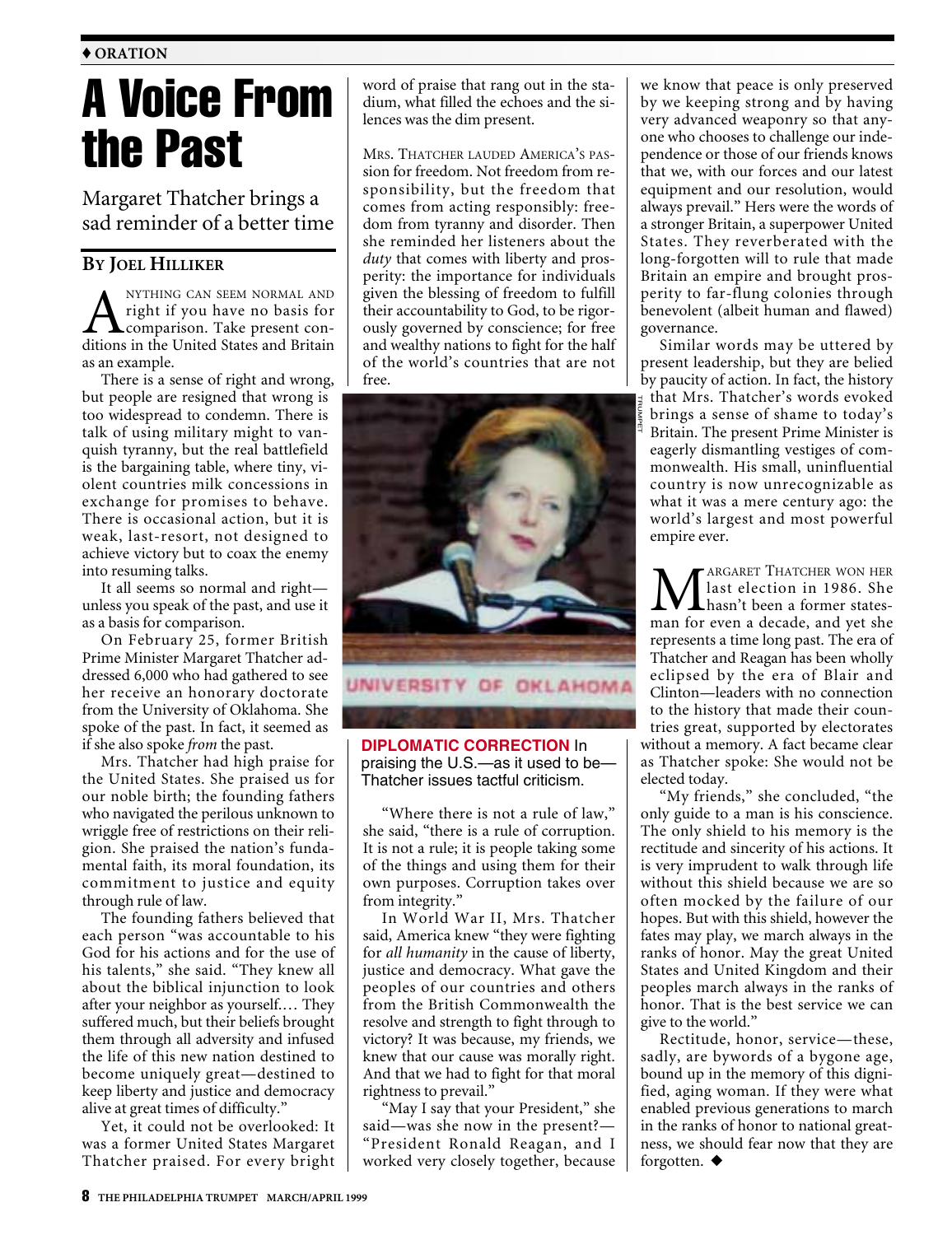After the events of 1997 and 1998, the global economy is  $\frac{1}{8}$   $\rightarrow$  ONE quivering in fear in a still-hazardous world. What are some of the primary dangers threatening mankind's economic future?



HE TRIUMPH OF GLOBAL CAPITALISM AFTER THE COLLAPSE OF THE SOVIET Union in 1991 appeared to set mankind on the road to peace and affluence. World trade began booming around the globe. Capital flows flooded seemingly every niche of so-called emerging markets like Asia, Latin America and Eastern Europe, as investors sought ever-increasing and exhilaratingly high returns on investment. Stock markets around the world seemed to burst in unprecedented growth and prosperity as countries liberalized, privatized and deregulated their economies in pursuit of democracy and capitalism. It seemed a new era of peace, stability and abundance had arrived!

But something went wrong. In 1992-1993, Western Europe was shaken by violent currency-exchange-rate fluctuations. Mexico was rocked by a banking and currency crisis in 1994-1995 when total collapse of their economy and currency was only narrowly averted by a massive \$50 billion bailout led by America and the International Monetary Fund (IMF). Southeast Asia melted down economically beginning in the summer of 1997, followed by Russia and Latin America in August of 1998. As the November 1998 issue of *Current History* put it, "Far from being the decade of global capitalism, the 1990s may well be remembered as the *decade of financial instability."*

What happens to America happens to the global economy. And America's future is not a pretty picture. In Leviticus 26:19, God says to Israel (America primarily), "I will break the pride of your power." Economic strength is at the heart and core of the pride of America's power. Many Americans equate wealth with righteousness. In the American mind, wealth shows not only that we are better off than others—it shows we are superior. Many Americans even view their wealth as an indicator of moral superiority, but God sees that only as pride, and as it says in Proverbs 16:18, "Pride goes before destruction, and a haughty spirit before a fall."

That fall is coming. At present, at least four immediate areas of concern could have serious consequences on the fragile state of global economic affairs.

INDEX STOCK

## Overvalued U.S. Stock Market

AFTER CLIMBING BACK TO RECORD heights following a precipitous fall in the autumn of 1998, the U.S. stock market began fluttering in December in a confusion of peaks and valleys in spite of America's robust growth, low inflation and almost-full employment. Such gyrations are evidence of an unhealthy economy with severe underlying weaknesses such as an extremely overvalued stock market, a negative personal savings rate, high foreign borrowing accompanied by a severely bloated national debt, and an enormous and ballooning trade deficit.

Such flawed fundamentals suggest that a major stock market correction of perhaps 25 percent or more may be immediately on the horizon. A fall of that magnitude will have ominous repercussions for the entire world.

With much volatility in the market, there is disagreement among financial forecasters, some analysts predicting the Dow will reach 10,000 while others expect a Dow in the range of 7,000 or below by the end of 1999 or sooner. Time will tell whether the amazingly resilient U.S. economy and markets can withstand the powerful economic forces at work around the globe.

The forces presently driving down the U.S. market include a fear of soonto-be rising interest rates due to an anticipated reappearance of inflation, as well as a more profound recognition of the overvaluation existing in the stock market itself. White-hot consumer confidence, propped up by the income and wealth effect of a soaring stock market, is fueling the booming U.S. economy, which in turn is providing the buying power needed to save the world from financial collapse. Yet it is the enormous strength of the American economy which now threatens to bring down the house of cards.

Investors are sensing that the U.S. Federal Reserve is leaning toward raising interest rates in the near future to slow down the rapidly overheating American economy. This overheating is reflected, in part, by the excessive earnings-to-price ratios in U.S. stocks which put stock values at highs which are simply unsustainable.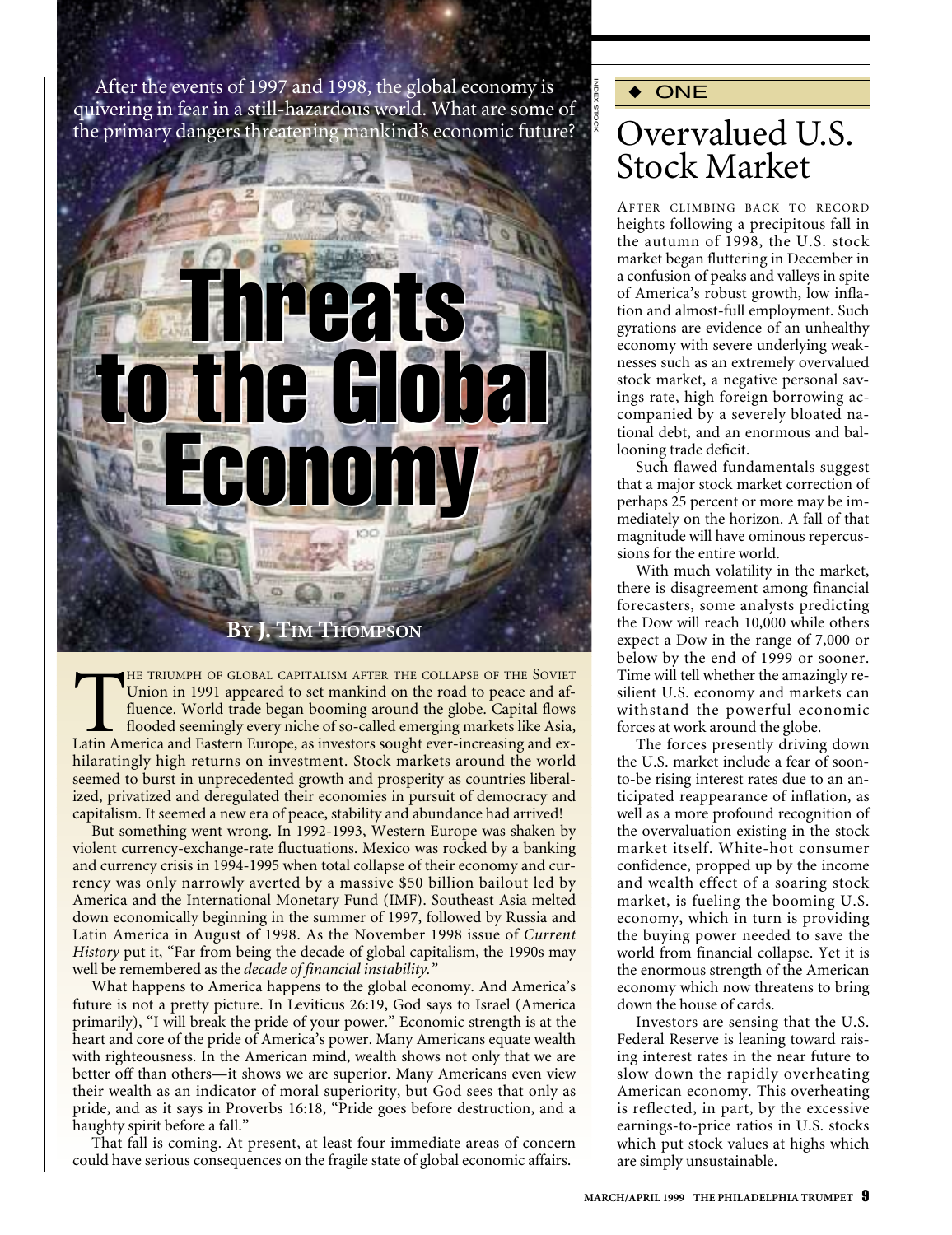#### ♦ **ECONOMY**

Barron's *Dictionary of Finance and Investment Terms* states that the earnings-to-price ratio is the "relationship of earnings per share to current stock price. Also known as *earnings yield,* it is used in comparing the relative attractiveness of stocks, bonds and money market instruments." Earnings per share are defined as a "portion of a company's profit allocated to each outstanding share of common stock. For instance, a corporation that earned \$10 million last year and has 10 million shares outstanding would report earnings of \$1 per share."

Historically, the price per share of stock is about 16 times the amount of earnings for that same share, meaning that a company with earnings of \$1 per share would put the average price per share at \$16. However, the major U.S. stock market indicators have risen at a double-digit pace for an unprecedented four straight years so that, according to the February 8 *Wall Street Journal* (WSJ), tech or internet stocks like "Microsoft trades at close to 70 times its past-year's earnings, and networker Cisco Systems at more than 100 times, astronomic levels for such big companies." Clearly stock valuations must suffer a considerable drop to be more in line with sustainable historic levels, otherwise, as published in Australia's *Sydney Telegraph* of January 23, U.S. financier George Soros forecast that "the U.S. asset [stock market] bubble will burst and trigger the next MAJOR GLOBAL ECONOMIC CRISIS."



**STILL A THRILL RIDE,** but the markets show plenty to indicate that current values are unsustainable.



#### ◆ TWO

## What Budget Surplus?

ANOTHER MAJOR THREAT TO THE GLOBAL economy is the unrealistic dependence upon a non-existent U.S. federal budget surplus to correct the major flaws in the American economy. One of those uncorrectable flaws, the Social Security system, will in all likelihood remain an albatross around the neck of America, dragging it ever downward as the hugebut-aging Baby Boomer generation stops putting money into the system as it reaches retirement age and begins drawing more and more funds out of the system. As explained by *New York Post* journalist John Crudele, it is today's overabundance of funds being put into Social Security and "borrowed" by the U.S. government which makes it appear as if there is a budget surplus. In actuality, there is an expanding budget DEFICIT.

Mr. Crudele wrote on January 22, "There is no federal budget surplus.

"I'll say it again," he writes, "There is no federal budget surplus….

"Over the past year, the federal deficit—which is money owed by our government—rose from \$5.486 trillion

**SAVING SOCIAL SECURITY?** Clinton proposes spending a "surplus" *borrowed* from Social Security.

to \$5.618 trillion. Those are government numbers right out of Barron's.

"That means the federal debt climbed by \$132 billion [in 1998]. Which means the federal budget DEFI-CIT last year was \$132 billion. There was no surplus of \$70 billion, or any other amount, as Washington is claiming….

"Washington is able to pretend there is a surplus because it has been raiding the Social Security trust fund, which, you have to understand, isn't a pile of cash sitting somewhere in the Treasury. It's really a pile of government IOUs (Treasury bills, really) which Washington puts into Social Security in exchange for the cash it steals.

"And it is our cash that is being stolen. Anyone who pays into Social Security is really unwittingly buying IOUs from a government that might not be able to pay in decades to come…. [Under President Clinton's plan], Washington will steal \$200 billion from Social Security (turning a real \$132 billion deficit into a \$70 billion surplus), so that it can proclaim a budget surplus, then it will return the excess money to Social Security from where it was stolen in the first place."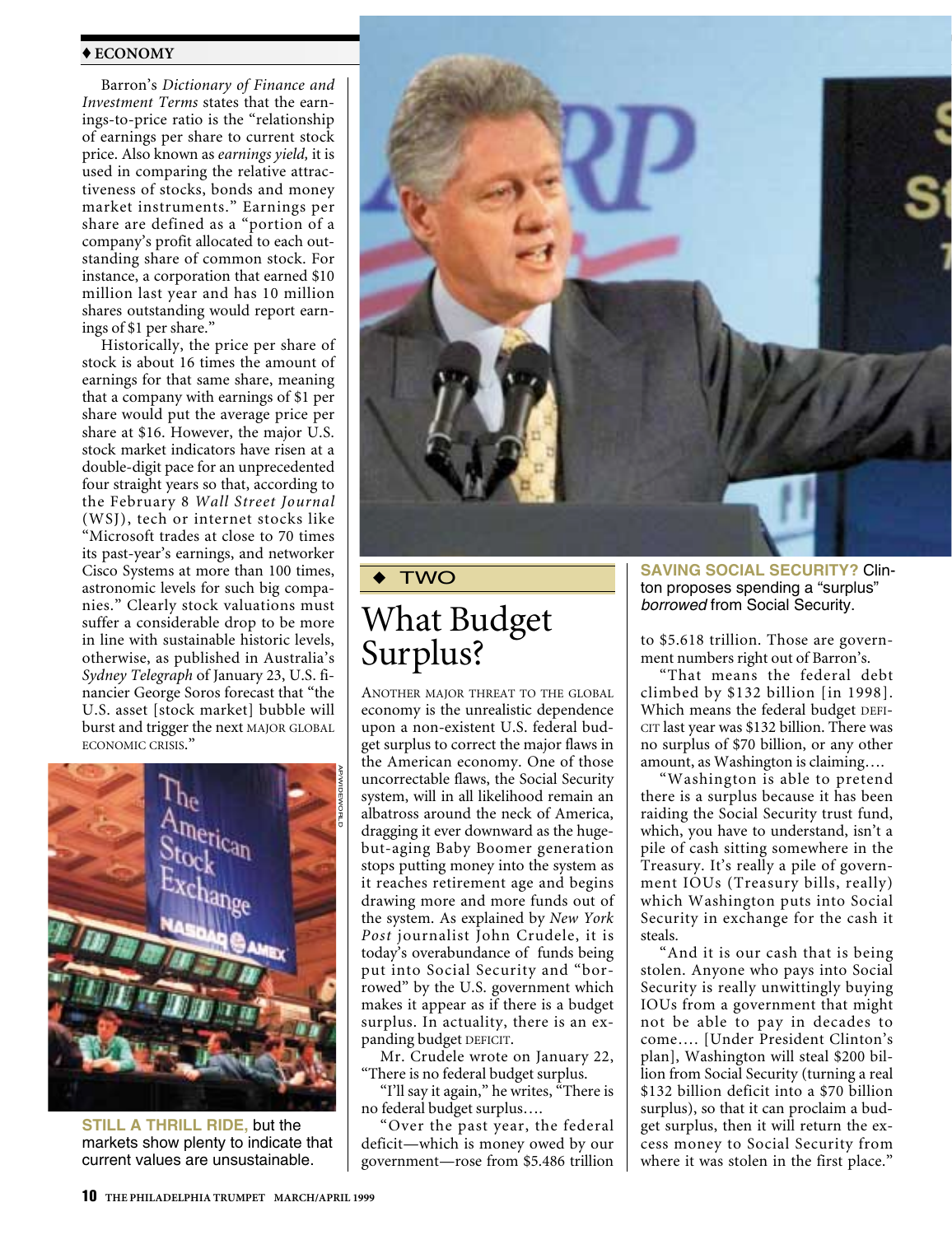# **Saving Social Security** trengthening Medicare The Right Way to Invest the Surplus



Those kinds of deceitful practices in government are called names like "smoke and mirrors" and "voodoo economics."

God's word in Isaiah 30 identifies the problems and the consequences of our deceitful natures when it says in verse 1, "Woe to the rebellious children, saith the Lord, that take counsel, but not of me; and that cover with a covering, but not of my spirit, that they may add sin to sin." The phrase "cover with a cover" literally means in Hebrew "to weave a web" and its meaning is to "devise schemes." This phrase certainly describes the "creative accounting" which is presently occurring in the American debt crisis.

God says man is rebellious; people are not getting their counsel from Him through His Holy Spirit, but are devising their own deceitful schemes and "adding sin to sin" or, one might say, deficit spending to deficit spending.

Verse 12 continues, "Wherefore thus saith the Holy One of Israel, Because ye despise this word, and trust in oppression [which means 'fraud'] and perverseness, and stay [or rely] thereon." God is saying the nations of biblical Israel (America and the British Commonwealth nations) are relying on perverse practices of fraud and deceit, and there will be a terrible price to pay. Verse 13 pronounces sentence: "Therefore this iniquity shall be to you as a breach ready to fall, swelling out in a high wall, whose breaking cometh suddenly at an instant." Sudden destruction in the form of FINANCIAL COLLAPSE will come on the United States unless we repent and turn from our fraudulent ways! Unless we turn back to God, this nation is doomed to the scrap heap of history!

Federal Reserve Chairman Alan Greenspan said in January 1999, "Reducing the Federal debt to the public at this stage is unquestionably the most important thing that I believe that we can do…." Yet paying off the U.S. national debt is not now happening and is not likely to happen in the future.

Interest on America's national debt continues to accumulate at approximately \$40 million PER HOUR! America's trade deficit, called the current account, hit \$170 billion in 1998 and is expected to reach as much as \$300 billion in 1999. Those outrageous interest charges and a growing trade deficit will continue driving up the national debt, so eliminating the deficit is not enough; the debt principal itself must be eliminated. To do otherwise leaves in place this enormous threat to the American economy—and that threatens the entire world, which is totally dependent for economic survival upon continued massive spending by U.S. consumers.

### ◆ THREE

AP/WIDEWORLD

# War's Ever-Present Danger

ONE OF THE GREATEST THREATS FACING the global economy is the growing likelihood of war, just as Jesus Christ prophesied would happen in Matthew 24:6 when He said that in this end time mankind would "hear of wars and rumors of wars." This world is certainly fulfilling that prophecy!

In the last decade, America has again and again found itself in the middle of foreign, internal conflicts from Haiti to the debacle in Somalia and most recently in the Balkan conflict after the former Yugoslavia collapsed into war. These disastrous and costly interventions were preceded by U.S. blunders in Korea and Vietnam, while domestic strife in El Salvador and Nicaragua dominated American foreign policy throughout the 1980s.

The January/February 1999 issue of *Foreign Affairs* presents an article with extreme importance to the continued health of the global economy. The article, titled "Saving America from the Coming Civil Wars," says, in part, "Most civil wars do not directly threaten the United States or its allies. While recent internal conflicts have raised humanitarian concerns, none has seriously affected American security or economic interests. This, however, was largely a matter of luck. The United States should recognize a vital and sobering truth: that Russia, Mexico, and Saudi Arabia all now stand on the brink of civil war, conflicts that would have DEVASTATING CONSEQUENCES for the United States. These consequences are not the traditional dangers of stateto-state aggression, such as outside attack or invasion. Though largely ignored by scholars and policy makers, who remain fixated on the idea of international conflict, internal war has emerged as a PRINCIPAL THREAT to security in the post-Cold War world.

"Conflicts fought within the borders of a single state send shock waves far beyond their frontiers. To begin with, internal wars risk destroying assets the United States needs. Were the Persian Gulf oil fields destroyed in a Saudi civil war, the American economy (and those of the rest of the developed world)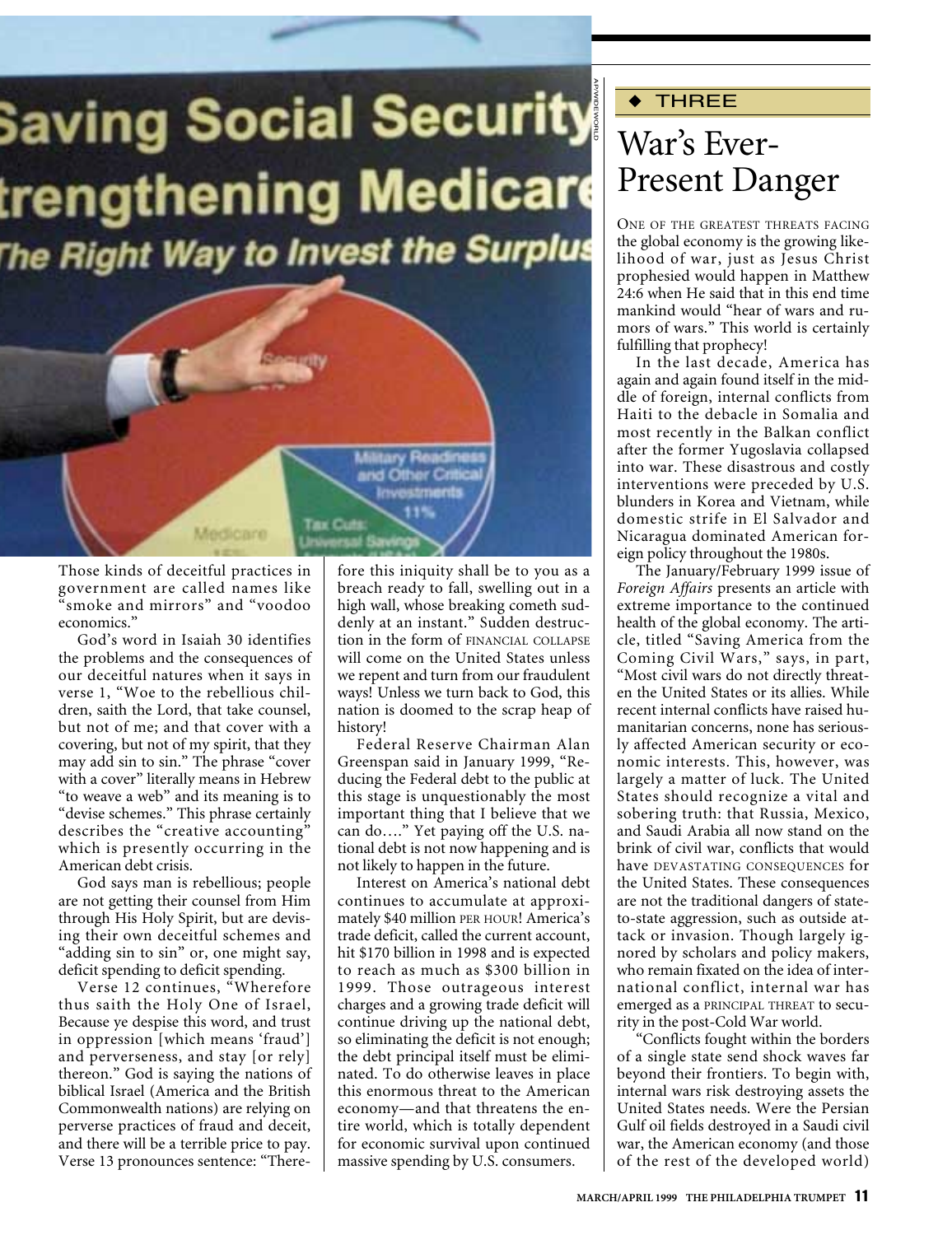#### ♦ **ECONOMY**

would suffer severely. Internal wars can also unleash threats that stable governments formerly held in check. As central governments weaken and fall, weapons of mass destruction may fall into the hands of rogue leaders or anti-American factions….

"Civil conflict in Mexico would produce waves of disorder that would spill into the United States, endangering lives of hundreds of thousands of Americans, destroying a valuable export market, and sending a torrent of refugees northward. A rebellion in Saudi Arabia could destroy its ability to export oil, the oil on which the industrialized world depends. And internal war in Russia could devastate Europe and trigger the use of nuclear weapons.'

All three countries, which are heavily dependent upon oil exports to sustain their economies, have been wracked by the expanding global economic crisis which has sent oil and other commodity prices into the basement.

Saudi Arabia, for example, posted a \$12.3 billion deficit in 1998 due to falling oil revenues, thus dramatically increasing the possibility of social unrest. *Foreign Affairs* says, "As likely as is conflict in Mexico, there is even less hope for Saudi Arabia…. A country built on contradictions, Saudi Arabia is extremely vulnerable to internal war. The same factors that have kept its regime in power—the oil economy, the military, Islam, the royal family—could now fuel an insurrection. Meanwhile, global dependence on Saudi oil will only increase in coming years, making an interruption in its flow even more dangerous….

"A crisis in the planet's largest oil producer, with reserves estimated at 25 percent of the world's total, would have a massive and protracted impact on the price and availability of oil worldwide…. The oil shocks of the 1970s threw the United States into recession, causing spiraling inflation and a decline in savings rates that plagues the U.S. economy even now. Trillions of dollars were lost worldwide. And all this occurred at a time when the United States was less dependent on foreign petroleum than it is now. Cutting the Saudi pipeline today would cause a SEVERE WORLDWIDE RECESSION OR DEPRESSION. Short of physical attack, it is the gravest threat imaginable to American interests."

Regarding America's southern neighbor the article states, "Mexico today faces a future more uncertain than at any other point in its modern history," and that it may be too late for U.S. help in conquering the "pervasive corruption financed by drug traffickers, the end of one-party rule, armed revolt and economic disaster [which] have all surfaced over the past few years."

The article also says, "At no time since the civil war of 1918-20 has Russia been closer to bloody conflict than it is today," and that "if internal war does strike Russia, economic deterioration will be a prime cause." As an indicator of Russia's present financial condition, the February 6 *Economist* states that "Western bankers say they would rather eat nuclear waste than lend to Russia in its current state."

*Foreign Affairs* concludes, "Most alarming is the real possibility that the violent disintegration of Russia could lead to loss of control over its nuclear arsenal. No nuclear state has ever fallen victim to civil war, but even without a clear precedent the grim consequences can be foreseen. Russia retains some 20,000 nuclear weapons and the raw material for tens of thousands more, in scores of sites scattered throughout the country….

"If war erupts, however, Moscow's already weak grip on nuclear sites will slacken, making weapons and supplies available to a wide range of anti-American groups and states. Such dispersal of nuclear weapons represents the greatest physical threat America now faces. And it is hard to think of anything that would increase this threat more than the chaos that would follow a Russian civil war."

The scourge of war has ravaged mankind all throughout history and scripture makes it clear that not only is there the curse of lost human lives, but there are also severe financial repercussions from war. Jeremiah 5:17 prophesies that in this end time, war will impoverish our cities. Unless mankind turns from the evil in this world, the sword of war will descend on nations of this earth as at no previous time in history (Matt. 24:21; Dan. 12:1). Even now, Jeremiah 6:25 says, war and the fear of war surround us on every side. The global economy, and indeed the entire world itself, is in grave danger from the devastating and impoverishing effects of war.

#### **FOUR**

# The Japanese Threat

JAPAN CONTINUES TO BE A MAJOR THREAT to the global economy because its financial house is sinking deeper and deeper into depression, and its leaders are rapidly running out of options to turn it around.

The Japanese national debt is among the biggest in the developed world when compared with the size of its economy or Gross Domestic Product (GDP: the country's annual output in goods and services). According to the IMF, the estimate for Japan's fiscal year 1998 (ending March 31, 1999) is a \$4.34 trillion GDP compared to a Japanese national debt of over \$3.5 trillion. That means Japan's national debt, which is growing larger by the day, is a staggering 81 percent of GDP, compared with about 45 percent for heavily indebted America. Japan's indebtedness is proportionately even greater than America's!

In spite of that enormous national debt, the Japanese government is continuing to borrow massive amounts of money in what may be a LAST-DITCH EF-FORT to support its failing banks and kick-start its dying economy. Because of that immense borrowing, long-term interest rates in Japan have risen dramatically, which is forcing the yield (or return on investment) on the benchmark ten-year Japanese government bond (JGB) to rise by over 300 percent.

The major danger that high-yielding JGBs play in the global market is the fear that Japanese investors will sell their quarter of a trillion dollars of U.S. Treasury bonds to bring their money home. Such selling would mean DISAS-TER for the United States, which is dependent upon heavy foreign borrowing to keep its economy growing.

Foreigners who own America's assets and are financing our national debt have great power over this nation. Even past verbalized threats by the prime minister of Japan and other officials that they may sell their Treasury bonds and discontinue buying have dramatically shaken our financial markets.

What is occurring today in the bond market, sometimes referred to as the debt market, brings clearly to mind scriptures like Deuteronomy 28:44,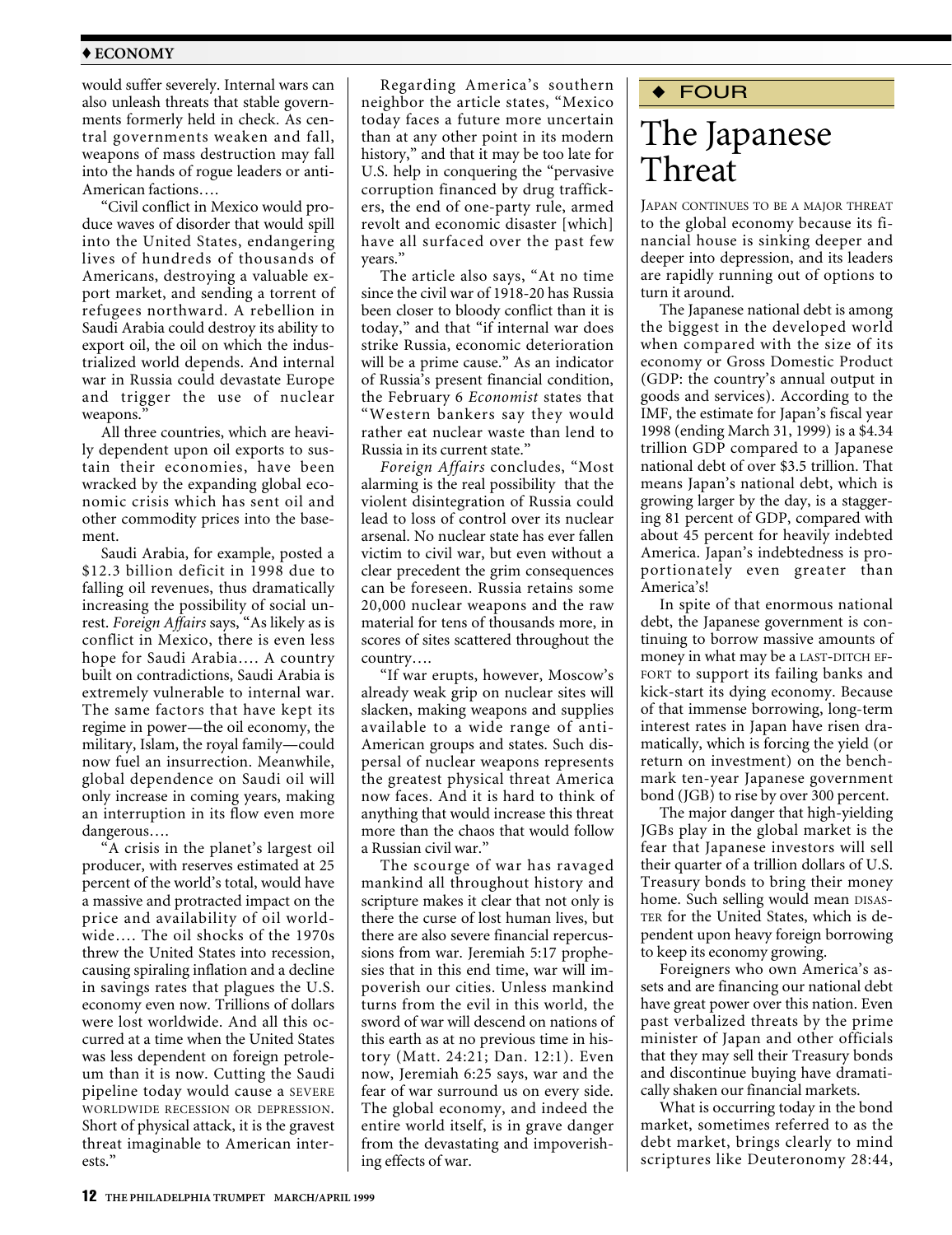

which describes the financial curses of turning from God. The New Century Version of the Bible translates that verse as, "Foreigners will lend money to you, but you will not be able to lend to them. They will be like the head, and you will be like the tail."

As explained in the February 9 *Financial Times*, "The Japanese government bond market is set to overtake the U.S. Treasury market to become the largest in the world as a result of [Japan's] planned borrowing spree this year.

"Japan will account for more than 90 percent of net government bond issuance (new debt minus redemption of maturing bonds) among the leading 18 developed economies in 1999, according to J.P. Morgan, the investment bank….

"Japanese government borrowing is a desperate bid to ward off DEPRESSION after a succession of smaller fiscal stimulus packages have failed to revive the economy."

Historically, at least for the last 15 or so years, Japan's huge trade surplus with America has been recycled back into the U.S. economy by Japanese purchases of U.S. government bonds. Because of the availability of that easy

money, the U.S. has not had to raise interest rates to attract foreign investors, and therefore interest rates have remained low, which has helped fuel the boom in stocks. This will now no longer be the case.

Global bond markets will literally be flooded with Japanese bonds, which have become more attractive to investors who now

have more reason to buy and hold JGBs instead of Treasuries.

Some say that desperate times call for desperate measures. Japanese government officials as well as U.S. and

other international officials are putting heavy pressure on the Bank of Japan to pursue more aggressive monetary policy by printing more money to buy Japanese government bonds. The thinking is that such a move would reinflate the Japanese economy by bringing down bond yields as well as lowering the value of the yen, thus improving poorly performing bank and export stocks, which are weighing down Japan's Nikkei stock index.

However, such a move by Japan to weaken the yen by printing more money would endanger the global economy because a cheaper yen would also make Japanese goods cheaper in the U.S. and heighten already escalating trade tensions. The WSJ of February 10 says, "The Clinton administration has apparently decided that Japan's recovery is worth risking an even larger trade deficit [again, expected to reach an all-time record in 1999 of \$300 billion]. A weaker yen might also make it harder for other recovering Asian countries to sell their wares in Japan, and could, in a worst-case scenario, put pressure on China to devalue the yuan [Chinese currency] to keep pace." Japan is caught between the proverbial "rock and a hard place."

> None of their options are good ones.

AP/WIDEWORLD

The Bank of Japan's governor, Masaru Hayami, is reluctant to print money to buy the JGBs because he fears it would "lead to a loss of fiscal discipline" as well as uncontrolled inflation based on history. As reported in the *Financial Times* on February 5, "Sixty years ago, in the

run-up to the second world war, Japan's central bank [the BOJ] was forced by politicians to buy Japanese government bonds (JGBs) to fund a [pre-war defense] spending spree. This

triggered a disastrous inflationary spiral, and later prompted the government to ban the Bank of Japan from buying bonds directly from the government…. The bank [says] that creating 'a little inflation' is extremely risky. For what started as a limited step in the 1930s rapidly spiraled out of control, with politicians using it as an excuse to raise spending further."

A senior BOJ official is then quoted, saying, "This would be a huge gamble. If you lose central bank credibility, it will take another 50 years to recover it."

Clearly, Japan has no good options, and her dire condition continues to be a great threat to America and to the global economy. Or, as stated in the January 20 *Financial Times* by Paul Krugman, the highly respected professor of economics at the Massachusetts Institute of Technology, "The [Japanese] story is starting to look like a TRAGEDY. A great economy, which does not deserve or need to be in a slump at all, is heading for the edge of the cliff and its drivers refuse to turn the wheel."

THE UNITED STATES IS UNDER<br>the imminent threats<br>mentioned throughout<br>this article as well as many<br>other threats to its security and the imminent threats mentioned throughout this article as well as many economy. Some of those national and international threats include impending economic collapse in Latin America; China's fiscal deterioration and its warmongering toward Taiwan and the rest of the world; looming trade war between America, Europe, Japan, Latin America and China; the continued decline of America's manufacturing sector as it dies on the vine due to foreign competition; and the very real threat of a biblically prophesied rising Europe posing the strongest challenge to U.S. dominance in over 50 years.

The potential for all of this to suddenly come to pass is clearly there. In spite of the glowing reports being foisted on a naïve citizenry, America is in grave danger and, therefore, so is the global economy. America is continuing its valiant fight for economic survival and is showing amazing resilience, but without national repentance and a return to the true God, biblical prophecy indicates fearsome times ahead. ◆



**Masaru Hayami**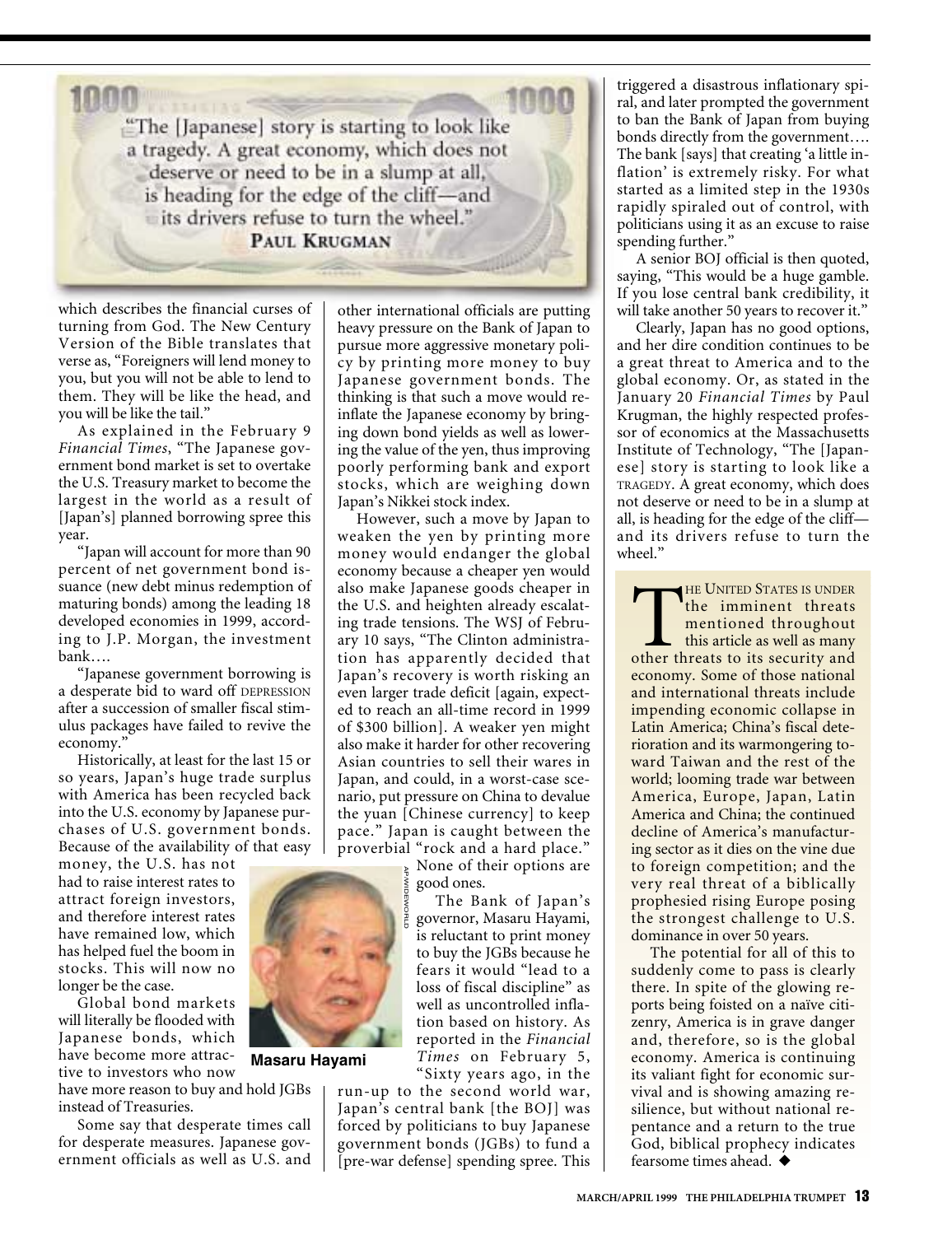#### **WORLD NEWS WATCH**



◆ KOREA

## Talking it over

North Korea's recent offer to hold wide-ranging, high-level talks with South Korea has been welcomed by Seoul as a sign that relations between the two countries might be changing for the better. The two countries, which were divided into communist North and capitalist South in 1945, are still technically at war, having ended their three-year Korean war in the early '50s with an armistice, not a peace treaty.

The proposed talks would be the first in several years. This time, as in the past, the North has attached conditions, including an end to the South's military cooperation with the United States and a repeal of anti-communist laws.

Seoul has previously rejected both of these conditions. But this time, with an air of good will, despite encouraging the North to come to the negotiating table with no strings attached, it seems ready to talk, and has already approached China, the U.S. and Japan with appeals for support of the proposal.

A South Korean presidential spokesman said, "If we

try to look at more of North Korea's positive sides than its negative aspects, there will be a positive improvement in South-North exchanges." Later, President Kim Daejung stated, "We must give to the North what we can afford to give. For example, we can give the North diplomatic ties with the U.S., economic cooperation and a guarantee

for its safety. In return we must get promises from the North that it will never develop nuclear weapons and missiles and that it will never start an armed provocation."

North Korea is approaching the talks with what is plainly a more definite purpose—"a view to preventing the imminent danger of war and bringing about a radical phase for national reunification this year." Where is this unusual gesture of solidarity leading?

These moves raise some disquieting questions about the condition and future of democracy in the region. Which political system would prevail if the communist North were to reunite with the capitalist South? It is a far stretch to imagine North Korea opening its arms to democratic principles, especially as it is under the eye of its great communist neighbor, China.

And if South Korea were to relinquish its democratic structures, what might this mean for the region's other freedom fighters—Taiwan and Japan? Without the strong military and political support given to this region in the past by the U.S., how long will these scattered democracies be able to survive under the intensifying pressure of their enveloping and well-armed communist neighbors?

#### ◆ ESSAY

# "A sincere desire to engage the enemy"

The Balkan situa-tion continues as the running sore of Europe. Slobodan Milosevic, dictator of rump Yugoslavia, remains intractable in his pursuit of the inhumane policy of ethnic cleansing (genocide) to gain his ends by seeking to ensure Serbian racial dominance in his slice of the old, now-defunct Yugoslav Republic. Despite continuing threats from the lame duck UN and NATO, and of U.S. and British saber-rattling,

Milosevic continues to oversee the slaughter of Albanian civilians in Kosovo.

Both Saddam Hussein and Slobodan Milosevic, each pursuing their own particular ends in completely separate theaters of conflict, have come to understand a reality that has yet to dawn on the most senior policy makers in the U.S., Britain, the UN and NATO: Unless the enemy detects that his opposition has a patent and sincere desire to engage in battle, he faces no immediate consequence to his aggressive actions.

Winston Churchill, in his book, Great Contemporaries, observed of that famous British general, Sir Douglas Haig, that he had a unique strength which left both his own loyal troops and the enemy in no doubt as to his intentions. Churchill was present during certain military exercises being conducted by British army cavalry in 1912. Having observed a British brigadier in action, Haig turned to Churchill and re-



**Milosevic**



marked, "This officer did not show a sincere desire to engage the enemy." As Churchill further observes, this saying was a key to Haig's whole military outlook. "A sincere desire to engage the enemy. That was Haig. That was his message. That was the impulse that he imparted to his troops throughout his command till the last minute before eleven o'clock on 11 November, 1918." That was the time and date of the

official cessation of hostilities between the combatants in World War I, the Armistice (pp. 143-144).

This is what is missing in the minds of today's generals, military strategists and foreign policy formulators—a



**Sir Douglas Haig**

sincere desire to engage the enemy! It seems that Western leaders, particularly in the U.S., are so infatuated by a Disneyland dream of "peace at all costs, as long as we lose no troops," that their minds are befuddl to reality.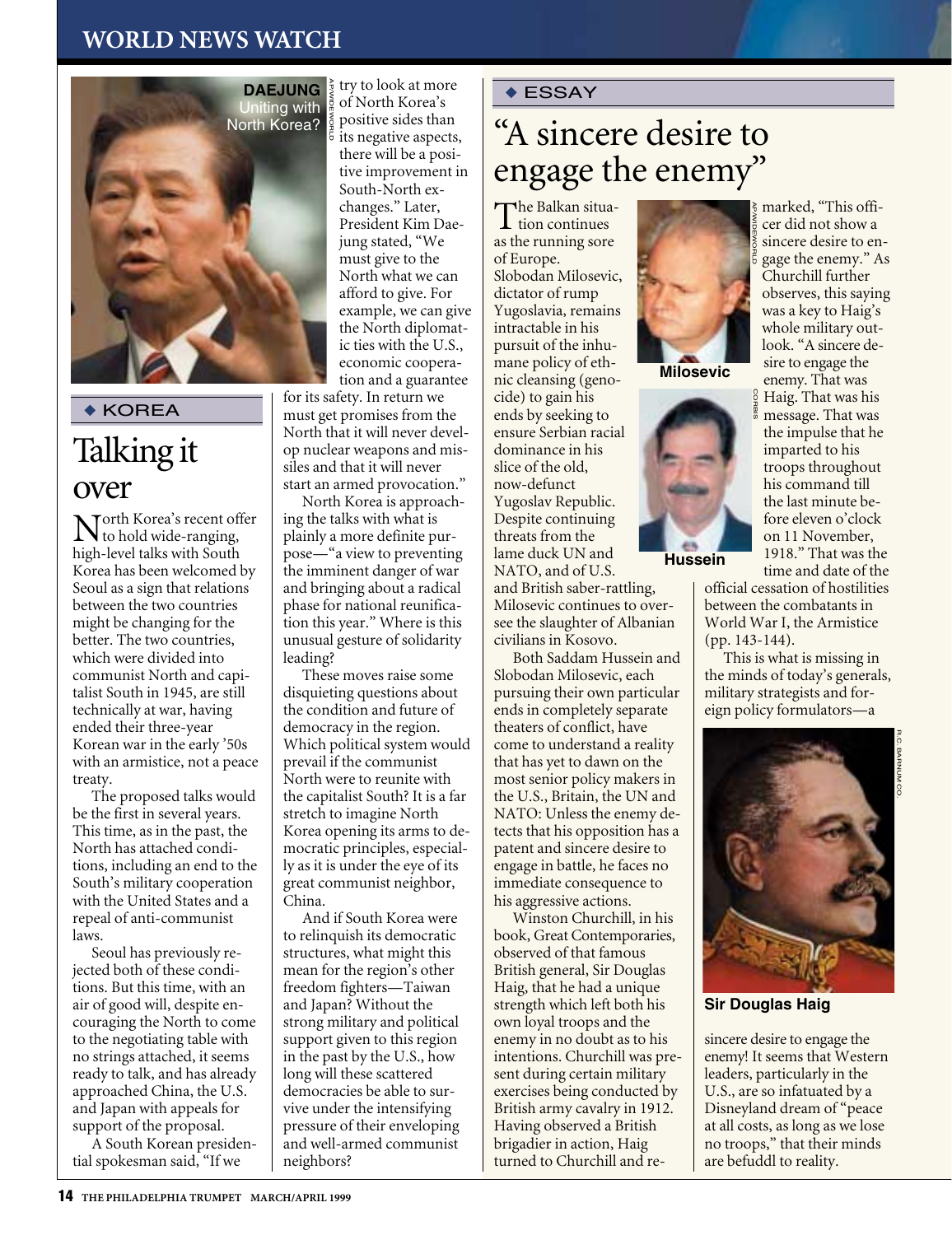The clear-cut reality is that the purpose of any nation possessing a military force is to destroy any opposing military force. This is the underlying tenet of both offensive and defensive warfare.

"The fact is there is no such thing as a neutral intervention by a superpower, and therefore all peacekeeping operations, such as those in Beirut and Somalia, can result in combat" (Stratfor Systems, Feb. 16,).

In this time of the fulfillment of God's prophecy when they cry "peace, peace; when there is no peace" (Jer. 6:14), it is the "peacekeeping force" that has replaced the military force. As Stratfor alludes, the strange thing is that we insist on supplying fully equipped military forces at huge cost on peace monitoring missions, instead of sending a combination of civilian foreign service officers and aid officials.

The experiences in Somalia, Rwanda, Beirut and the Balkans should have proven to the U.S., UN and NATO that the deployment of military troops in "peacekeeping" or "peace monitoring efforts. That's why petty despots such as Hussein and Milosevic can strut their stuff on the world stage with impunity in the face of a world superpower hidebound by its cowardly view that no military effort should result in American casualties!

As Stratfor points out, underlying U.S. military strategy is a fatally flawed theory. The assumption is made that the presence of U.S. troops in peacekeeping roles in regions of conflict will deter any aggressor from attacking. Strategists assume that fear of U.S. military might will deter any wouldbe aggressor. This assumption simply denies the reality of the recent history of U.S. involvement in Beirut, Somalia and the Balkans, not to mention Saddam Hussein's attacks on the "peacekeeping" flights of the U.S. Air Force policing the Iraqi no-flight zone.

In these situations, rather than deter aggression, U.S. presence has invited it! The result in Beirut, Rwanda and Somalia was not a powerful reaction by U.S. military might—it was retreat and

That's what's missing from our peacekeeping efforts. That's why petty despots such as Hussein and Milosevic can strut their stuff on the world stage with impunity in the face of a world superpower.

ing" roles has "less to do with warfare than it has to do with using peacekeepers as hostages to guarantee the peace" (ibid.).

Have we forgotten the CNN pictures flashed around the world of Dutch and French blue berets in the Balkans literally taken hostage by hostile Yugoslav troops?

A sincere desire to engage the enemy—that's what's missing from our peacekeep-

#### withdrawal!

Sadly, we have to report, in advance of the event, U.S. involvement in the coming "peacekeeping" mission in Kosovo will likewise end in failure. Why? The answer is simple. With all of its demonstrated and overwhelming military might, the U.S. and those institutions which are advised by the U.S. (UN, NATO) simply lack "a sincere desire to engage the enemy." **RON FRASER**

# Countdown to Republic ◆ AUSTRALIA

No one was singing "God Save the Queen" when members of Australia's foremost political parties gathered February 9 to plot a strategy to dump the British monarch as head of state.

The plan retains the current separation of roles between the head of government (prime minister) and the proposed head of state (president) with the latter performing a largely ceremonial role. The head of state in Australia would be a non-executive president—a largely symbolic position, above day-to-day politics, representing the nation rather than a political party or the government.

This is quite different to the United States system, where the head of state and the head of government are one and the same person and where the President runs the country and makes political decisions. The Australian office of president would retain the powers, which the Australian governor-general currently uses under the conventions, or traditions, that have developed over this century. The president's non-reserve powers will be clearly defined, stating that the president acts on the advice of the duly elected government reflecting the current practice with the governor-general.

Being a remnant of the British empire, Australia, like other Commonwealth nations such as Canada and New Zealand, still recognizes Queen Elizabeth II as its head of state. Although that has almost no effect on national affairs, the queen's representative, the governor-general, has one crucial power—to dismiss a corrupt, abusive, or non-functional government.

"It is the government's view that Australia's head of state should be an Australian—that Australia should become a republic by the year 2001," said former Prime Minister Paul Keating, in a 1995 speech to the House of Representatives. Mr. Keating, who served as head of the Labor party, is best known for steering Australia toward a republic and distancing ties with the United Kingdom. This strategy successfully diverted the public's attention away from its most pressing political problem: a rapidly failing economy.

Anti-monarchists, Australia's relationship to its former colonial master has sown confusion in its international dealings. "It is beyond doubt that this confusion rests on the fact that our head of state is also the head of state of the United Kingdom," said chief UN weapons inspector Richard Butler, who spent 30 years as an Australian diplomat. Butler said he had run into confusion "about exactly who we are, and worse, who we really belong to."

In November 1999, the Australian public will decide in a constitutional referendum whether the "lucky country" will become a republic by the centenary of Federation, January 1, 2001.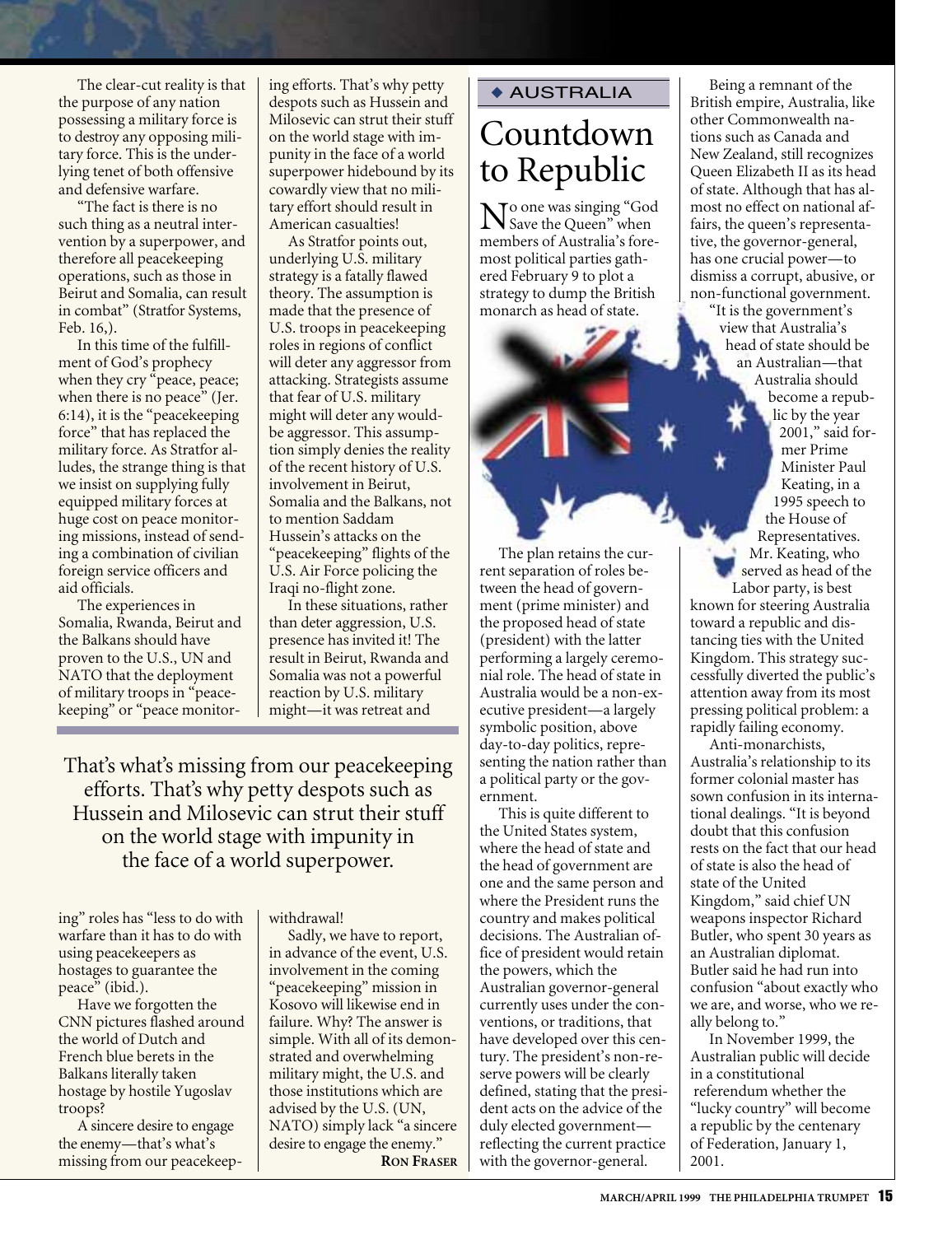# **SPECIAL REPORT RELIGION PROPHEC**

# A Sign of the End

THE OLIVET PROPHECY IN MATTHEW 24 IS ONE OF THE MOST famous prophecies of the Bible. It is an account of Jesus Christ explaining to His disciples of signs which would immediately precede His Second Coming.

"And as Jesus sat upon the mount of Olives, the disciples came unto him privately, saying, Tell, when shall these things be? and what shall be the sign of thy coming, and of the end of the world? And Jesus answered and said unto them, Take heed that no man deceive you. For many shall come in my name, saying, I am Christ; and shall deceive many" (Matt. 24:3-5).

At the top of the list of these signs, Christ warned of religious deception—specifically false *Christianity*: men spuriously claiming to be doing their work in Jesus' name. Other prophecies reveal more specifically how false religion will dominate the unfolding of end-time events.

Can we afford to ignore Christ's warning?

Regardless of what we think, Christ knew the dangers this religious deception would pose. We each have a grave responsibility to prove our religion. Not accepting that responsibility leaves us dangerously vulnerable to the deception Christ warned about.

In this special report, "Religion in Prophecy," th*e Trumpet* takes Christ at his word.

"Let him OF THE

I<br>I<br>I<br>I<br>I<br>I<br>I<br>I N 1944, WHEN GERMANY BEGAN TO realize they were losing World War II, top German industrialists met with Nazi leaders "to plan a secret post-war international network to restore them to power according to a NEWLY DECLASSI-FIED U.S. INTELLIGENCE DOCU-MENT" (Reuters).

German militarism is well-documented in secular and biblical history. Even in this century, Germany caused two world wars—the first killing 10 million, the second, 50 million. Why did the United States government classify—or suppress—information about the Nazis' post-WWII plans to rise again to power? Why would they keep this from their people?

And perhaps even more alarming is this fact: When this explosive document finally was declassified, it hardly caused a ripple in the press or among the people.

You can be sure that soon, the contents of that document will impact the lives of every person on earth.

#### **The Importance of Prophecy**

One of the most famous prophecies in the Bible is called the Olivet prophecy. Jesus Christ was talking to His disciples about the signs of the end of the age. The prophecy is found in Matthew 24 (and companion passages in Mark 13 and Luke 21).

A specific sign Christ mentioned was "the abomination of desolation."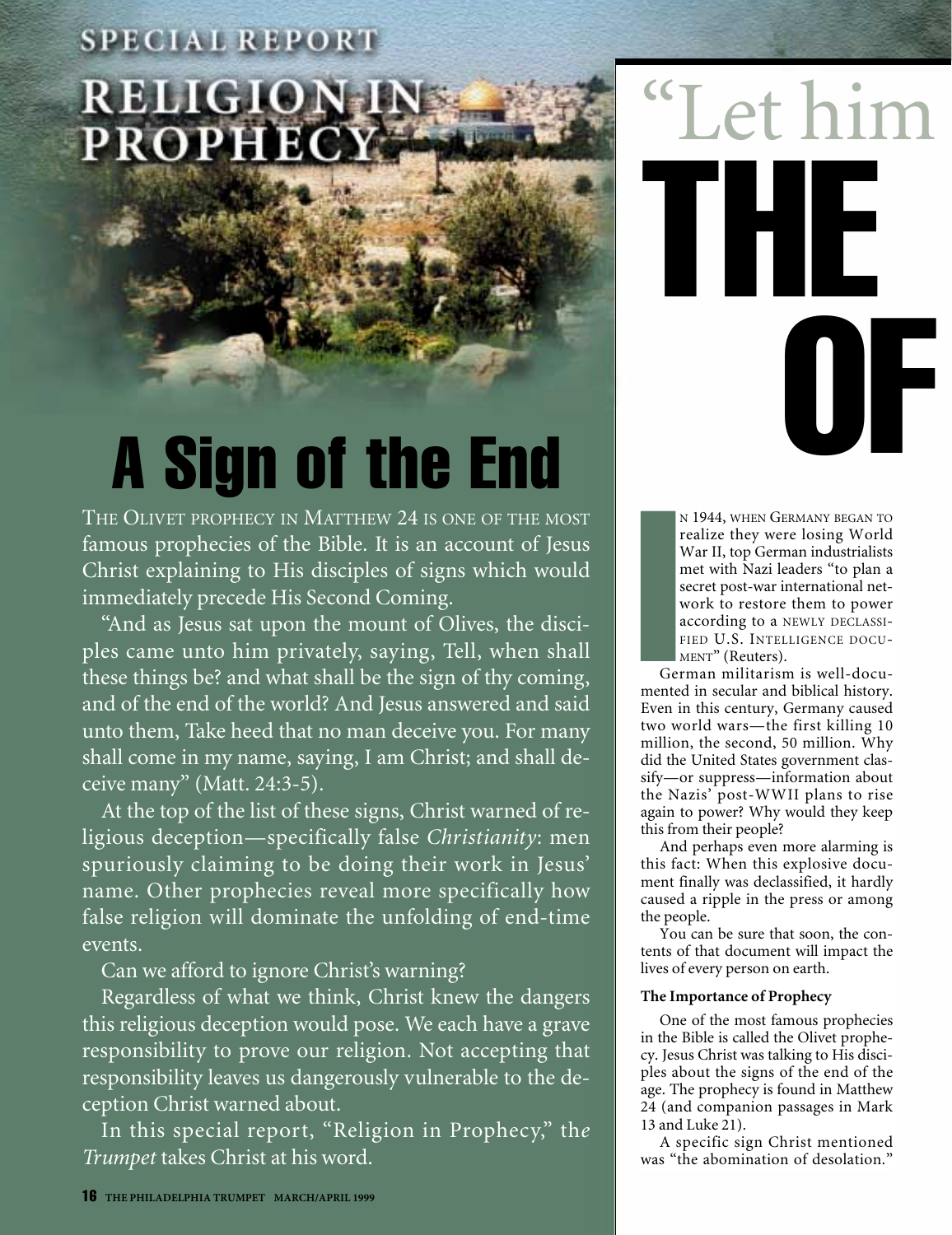# that readeth understand. DESOLATION ABOMINATION

## **BY GERALD FLURRY**

"When ye therefore shall see THE ABOM-INATION OF DESOLATION, spoken of by Daniel the prophet, stand in the holy place, (*whoso readeth, let him understand:*)…" (Matt. 24:15). Christ intended this prophecy to be understood in the end time. We *must* understand, because this abomination will touch *our* lives! *Your* physical life depends on your understanding. And you CAN understand this.

This newly released intelligence document has everything to do with the "abomination of desolation." If you understand what God calls the "abomination of desolation," you will be shocked by this document.

#### **The Gospel Preached**

Christ also gave a sign which would immediately *precede* the "abomination" of verse 15: "And this gospel of the kingdom shall be preached in all the world for a witness unto all nations; and *then shall the end come*" (v. 14). Think about that. If the gospel had been preached around the world between the time Christ uttered that prophecy and the present time, the end would have come then. The fact that it didn't come all that time shows that Christ's true gospel was not widely preached. This tells you, in itself, that religion was in *terrible* shape; truth was almost totally dead—the whole world deceived (Rev. 12:9).

But in the 20th century, that gospel *has been preached around the world.* It was done by one man, a voice crying out in the wilderness of religious confusion. Herbert W. Armstrong took Christ's gospel to every nation on earth. As he himself said, the work that he did was a sign of the end of the age. That gospel work stopped when he died in 1986; "and then shall the end come," Christ said. In other words, once the gospel stopped, the COUNT-DOWN TO DESTRUCTION BEGAN.

The beginning of that countdown revolves around the abomination of

desolation. Whatever the abomination is, it will play the key role in the destruction mentioned in Matthew  $24.$ 

Herbert Armstrong warned the world about all this. Not many listened, but he told them nevertheless. That warning was part of the gospel going around the world. He was the endtime Elijah (Matt. 17:10- 11) to come just shortly be-

fore Christ returns to restore all things—including the true gospel.

#### **Be Ready to Run**

Now look at what will happen in the wake of the "abomination": "Then let them which be in Judaea flee into the mountains: Let him which is on the housetop not come down to take any thing out of his house" (Matt. 24:16- 17). "Judaea" is speaking not only about the Palestine area, but also the U.S. and Britain—Jerusalem is a type of all of Israel in this end time. (If you haven't proven that to yourself, please write for *The United States and Britain in Prophecy.*) God wants us to understand this prophecy so deeply that we'll run when He says run. This is an *urgent* message.

"For then shall be GREAT TRIBULA-TION, such as was not since the beginning of the world to this time, no, nor ever shall be. And except those days

should be shortened, there should no flesh be saved [alive]: but for the elect's sake those days shall be shortened" (vv. 21-22). Although Christ said He will intervene and shorten those days for the elect's sake, before He does the abomination will inflict the worst suffering ever on Israel. DO YOU BELIEVE CHRIST'S WARNING?

Why is it called the "abomination of desolation"? Because it is the abomination that *makes* desolate (Dan. 12:11). It makes great desolation of *nations*. Jesus Christ is not emphasizing this because it's a small problem. HE SAYS IT'S A PROBLEM LIKE YOU'VE NEVER SEEN ON THIS EARTH BEFORE! No flesh would be "saved alive," Moffatt translates it, if Jesus Christ wouldn't intervene to stop it. That's how bad it will be. But the good news is that Christ is



**Herbert Armstrong**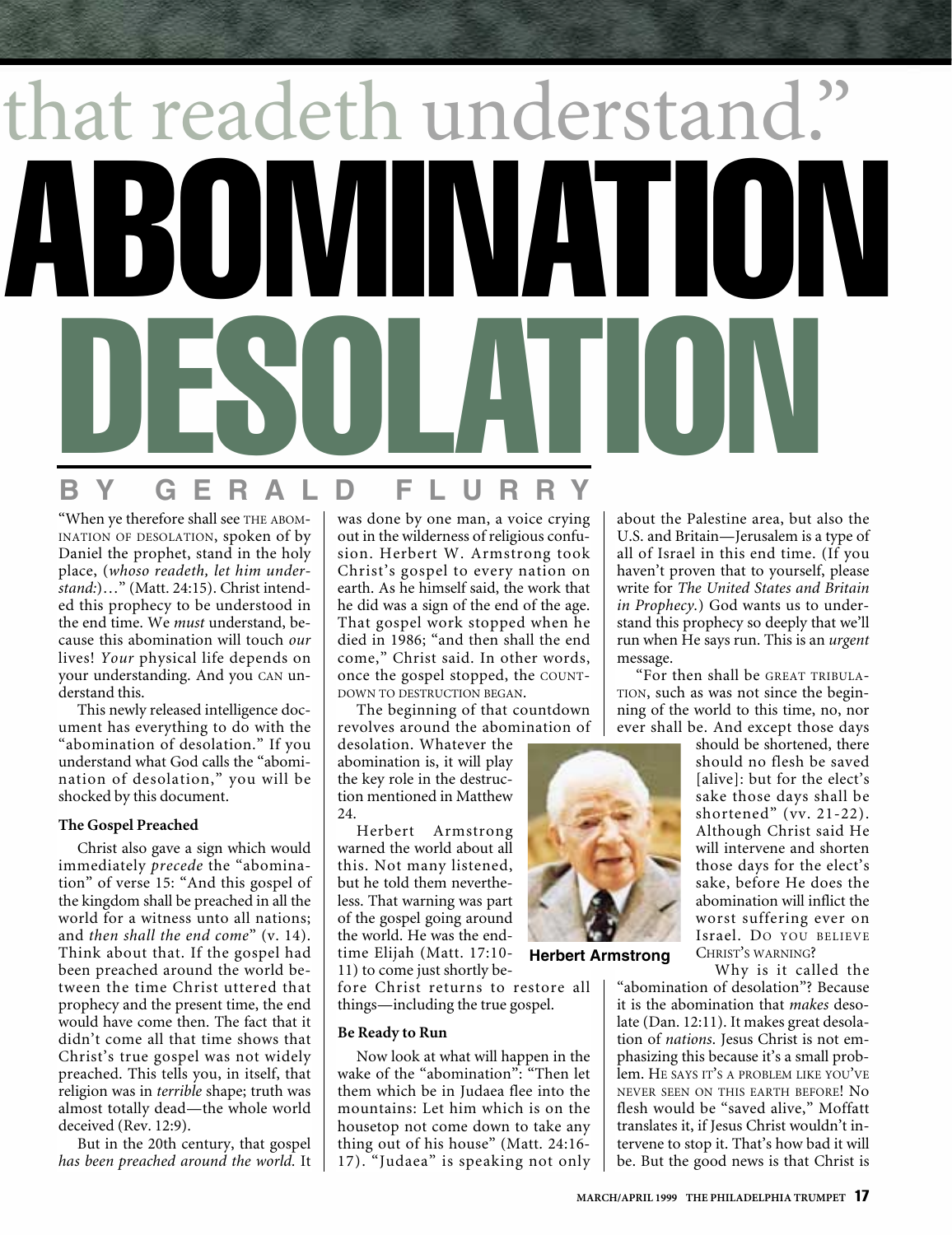# RELIGION IN PROPHECY

about to return to this earth just in time to save us from destroying everybody.

#### **Compassed With Armies**

Here is what Mark wrote about the abomination: "But when ye shall see the abomination of desolation, spoken of by Daniel the prophet, *standing where it ought not*, (let him that readeth understand,) then let them that be in Judaea flee to the mountains" (Mark 13:14). Luke's version actually tells us what the abomination is: "And when ye shall see *Jerusalem compassed with armies,* then know that the desolation thereof is nigh" (Luke 21:20).

THE ABOMINATION IS THESE ARMIES SURROUNDING JERUSALEM. This city will be destroyed, unless they understand this prophecy, repent and turn to God.

If you have faith, you will understand that these events are signs from Jesus Christ. And when you see armies surrounding Jerusalem, you will understand that sign deeply enough to take off running, not even going back into your house to get anything! That is a lot of faith.

Luke says the abomination is comprised of armies—*plural*. The Bible interprets itself: Other prophecies show how there will be armies of ten nations dominated by one nation. And these are not Arab armies. Prophecy shows that the radical Islamic Arabs will have already been conquered before this happens. As Herbert Armstrong taught, the abomination of desolation is made up of EUROPEAN ARMIES.

Continue with Luke's account: "For these be the days of VENGEANCE, that all things which are written may be fulfilled" (v. 22). Bible prophecies are being fulfilled quickly; you are not living in normal times. And *you cannot conduct yourself as you would normally, because times are so urgent.* SO SAYS JESUS CHRIST. "But woe unto them that are with child, and to them that give suck, in those days! for there shall be great distress in the land, and *wrath* upon this people" (v. 23).

The abomination is an INSTRUMENT OF GOD'S VENGEANCE! He is ANGRY with Israel in this end time. "And they [Israel] shall fall by the edge of the sword, and shall be led away captive into all nations: and Jerusalem shall be *trodden down* of the Gentiles, until the TIMES OF THE GENTILES be fulfilled" (v. 24). "Trodden down" means they will be led away as slaves, if they are fortunate enough to live! That's how bad it

will be. This is not just about treading down a little city in the Middle East. These are the "times of the Gentiles," when the Gentiles rule over *all* Israel. Israel soon will *not* have the upper hand, as they have had for years.

#### **God's Temple**

Revelation 10 and 11 add more detail to this same prophecy. There it talks about a little book that comes on the scene in this end time (Rev. 10:2-3). THAT LITTLE BOOK IS HERE. (Write for our free booklet, *The Little Book,* to understand more on this subject.) In this context, God says "that there should be *time no longer*" or NO MORE DELAY (v. 6). That means, in biblical terminology, that God will not hold Satan back any longer from doing what he wants to

**GOD SAYS THAT THERE** should be no more delay: He will not hold Satan back any longer from doing what he wants to do. Thus we've entered a time like never before, when it is one crisis after another.

do. God has turned him loose, and we've entered into a time like never before, when it is one crisis after another, after another.

"And he said unto me, Thou must prophesy again *before* [or *concerning*] many peoples, and nations, and tongues, and kings" (v. 11). During the time of the little book, God tells someone to *prophesy* AGAIN. So someone has already prophesied once before. That points us, again, back to Herbert Armstrong. *Mystery of the Ages* will explain that to you.

Two verses further down (Rev. 11:2) show that this prophecy occurs just before the Gentiles tread Israel underfoot—the same prophecy as Luke 21:24.

Even more of this puzzle is pieced together by considering the context: "And there was given me a reed like unto a rod: and the angel stood, saying, Rise, and *measure the temple of God,* and the altar [a type of the ministry], and them that worship therein. But the court which is without the temple *leave out*, and measure it not; for it is given

unto the Gentiles: and the holy city shall they tread under foot forty and two months"—or  $3^{1}/_{2}$ years (vv. 1-2).

God wants us to be measured. He wants to be able to correct us, so we learn how to measure up to His high standard. But notice: There is a group of His own people which refuses to be measured. "The temple" is always God's Church. Many of God's people in this end time have been put in the *outer court,* which means they're not close to God anymore, and when the times of the Gentiles come (v. 2), He will not protect them. They will be trodden underfoot.

About six months before he died, Herbert W. Armstrong said to the members of the church he founded, "MOST OF YOU *DON'T GET IT!*" Time has proved those words true: Most of the members of that church fell away from part or all of his teachings after he died. God subsequently cast them into the outer court of His temple.

But if there is an "outer court," there has to be an inner court—people who were loyal to God and did "get it." These are the people who prophesy again (Rev. 10:11) the same way God's end-time Elijah prophesied. They warn about the abomination, what it is and what it will do. They will not be trodden down. They are the only people God protects.

Ten nations are rising in Europe right now. They are about to explode on the world scene, and *you* need to be protected. The times of the Gentiles will be the most horrifying 3<sup>1</sup>/<sub>2</sub> years ever on earth!

#### **German Militarism**

After the war, in 1945, Winston Churchill and Franklin Roosevelt wrote, "It is our inflexible purpose to DESTROY GERMAN MILITARISM AND NAZISM, and to ensure Germany will never again be able to disturb the peace of the world. We are determined to disarm and disband all German Armed Forces, break up for all time the German General Staff that has REPEAT-EDLY contrived the resurgence of German militarism, remove or destroy all German military equipment, eliminate or control all German industry that could be used for military production. It is not our purpose to destroy the people of Germany, but ONLY WHEN NAZISM AND MILITARISM HAVE BEEN EX-TIRPATED, WILL THERE BE HOPE for a decent life for Germans and a place for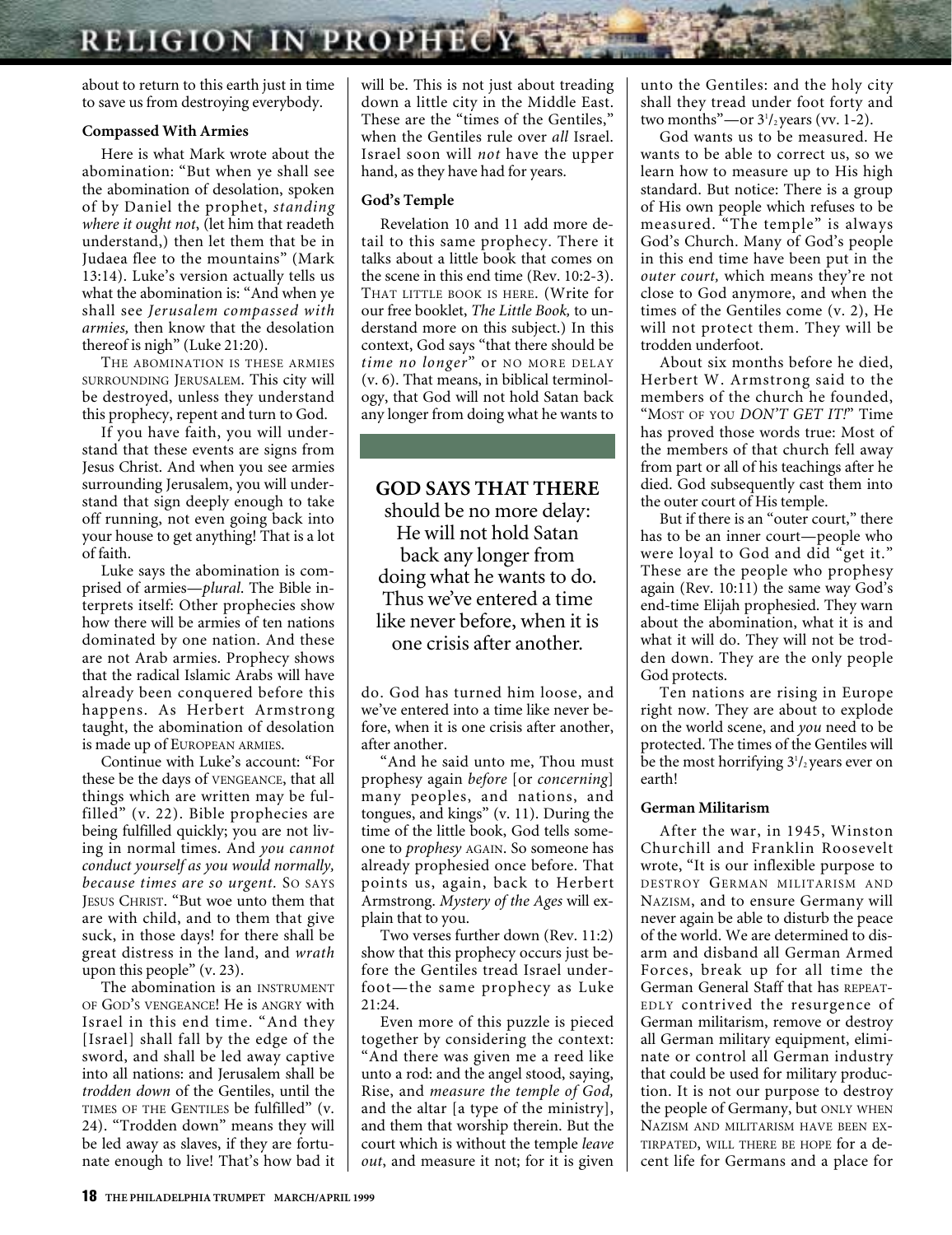them in the community of nations."

Apparently, at the same time, people on the same level of government classified a document which revealed that the Germans were planning to do it again. Did those men really believe the words of Churchill and Roosevelt?

They said Germany "REPEATEDLY contrived the resurgence of German militarism." There is a prophecy in Isaiah, a book which is intended for the end time (Isa. 30:8), that says almost the same thing.

"O Assyrian, the rod of mine anger, and the staff in their hand is mine indignation" (Isa. 10:5). Who is the Assyrian? If Isaiah is an end-time book, we must know who Assyria is. "Howbeit he meaneth not so, neither doth his heart think so; but IT IS IN HIS HEART TO DESTROY AND CUT OFF NATIONS NOT A FEW" (v. 7). If you had to pick out Assyria in this modern time, who do you think this would be? Who, in this end time, cuts off "nations not a few"? Although God is taking that history much further back than modern times, think about who started World Wars I and II. Who is prophesied to start World War III?

Assyria is a *destructive* nation; destruction is in its heart. God will use that nation to dominate nine other nations and bring them against Israel. If you don't know who Israel and Assyria are, now is the time to determine that. Even our own leaders said Germany has "repeatedly" done this. *Repeatedly.* They knew about Germany's history of causing wars, and yet they classified a document showing German plans to do it again.

Certainly, Germany and a church, together called the "Holy" Roman Empire, have cut off nations "repeatedly" since 554 A.D. Primarily, Germany has led the "Holy" Roman Empire since 554 and the reign of Justinian. Otto von Habsburg, the one who actually has the right to the throne of the empire today, said: "We possess a European symbol which belongs to all nations of Europe, equally. This is the crown of the Holy Roman Empire, which embodies the tradition of Charlemagne." Both France and Germany claim Charlemagne as their hero. "The European Community is living largely by the heritage of the Holy Roman Empire," Habsburg continued, "*though the great majority of the people who live by it don't know by what heritage they live.*" This empire has been the most

destructive war machine in man's history, killing 50 million people in the last inquisition. That history is not talked about as much as it should be.

This German-led empire is about to rise one last time. But this is not necessarily bad news. God is allowing and, in fact, engineering this for a great purpose.

#### **The Rod of God's Anger**

Notice, God calls this nation "the rod of MINE anger." God is mad and indignant. "I will send him against an hypocritical nation [Israel], and against the people of my wrath [God's Church] will I give him a charge, to take the spoil, and to take the prey, and to *tread* them down like the mire of the streets" (v. 6). Lawlessness abounds all over Israel, and still we profess to be religious. "In God we trust," it says on our dollar. People *talk* about obeying God, but they are lawless. They like to act religious, and still they have the morals of an alley cat. Hypocrisy is everywhere. It's in Washington. Although we only call it "inappropriate behavior," God calls it LAWLESSNESS. It is breaking HIS LAW! There are churches all over this land like no place in the world, but that does not impress God! He calls Israel a "hypocritical nation" and His Church "the people of my wrath." He will allow Germany to "tread them down like the mire of the streets"—the same description as in Luke.

In verse 24 God specifically addresses His own Church: "Therefore thus saith the Lord God of hosts, O my people that dwellest in *Zion* [a symbol of God's Church]*,* be not afraid of the Assyrian: he shall smite thee with a rod, and shall lift up his staff against thee, after the manner of Egypt. For yet a very little while, and the indignation shall cease, and mine anger in their destruction" (vv. 24-25). God reveals His purpose in all the destruction: to bring His people to repentance.

When will this happen? "And it shall come to pass *in that day* [the end time], that his burden shall be taken away from off thy shoulder, and his yoke from off thy neck, and the yoke shall be destroyed because of the anointing" (v. 27). Yes, Jesus Christ will return, as other prophecies tell us. He will be the one to free Israel and His Church.

What we should understand, though, is that these people shouldn't be in captivity in the first place. They have the chance to repent NOW! If only

they would listen to what the end-time Elijah taught.

#### **A Warning Unheeded**

Herbert Armstrong wrote on May 9, 1945, almost the same time Churchill and Roosevelt issued their document, "The war is over, in Europe—*or is it?* We need to wake up and realize that right now is the most dangerous moment in the United States' national history, instead of assuming we now have peace!" (*Autobiography,* vol. II, pp. 114-115).

In 1945 people scoffed at this powerful statement. But they would not scoff today, considering what Germany is doing.

"Men plan, here, to preserve the PEACE of the world," Mr. Armstrong continued. "What most do not know is that the Germans have their plans for winning the BATTLE of the peace. Yes, I said BATTLE of the peace. That's a kind of battle we Americans don't know. We know only *one kind* of war. We have never lost a war—that is, a military war, but we have never WON a conference where leaders of other nations outfox us in the BATTLE for the peace." To illustrate Mr. Armstrong's point, consider this: The United States GAVE AWAY Eastern Europe to Russia after winning World War II. Stalin ended up ruling Poland, the very nation that brought the British into the war in the first place! That's how weak we have been in peace conferences.

"We don't understand German *thoroughness*," he wrote. "From the very start of World War II, they have considered the possibility of losing this second round, as they did the first and they have carefully, methodically *planned*, in such eventuality, the *third* round—World War III!" MR. ARM-STRONG WROTE THIS MAY 9, 1945!

"Hitler has lost," he continued. "This round of war, in Europe, is over. And the Nazis have now gone UNDER-GROUND. In France and Norway they learned how effectively an organized UNDERGROUND can hamper occupation and control of a country. Paris was liberated by the French UNDERGROUND and Allied armies. Now a Nazi underground is methodically planned. They plan to come back and to win on the third try." God was using this man to warn us about what was coming. He warned that the period just after the war was the most dangerous time in the history of the United States. But not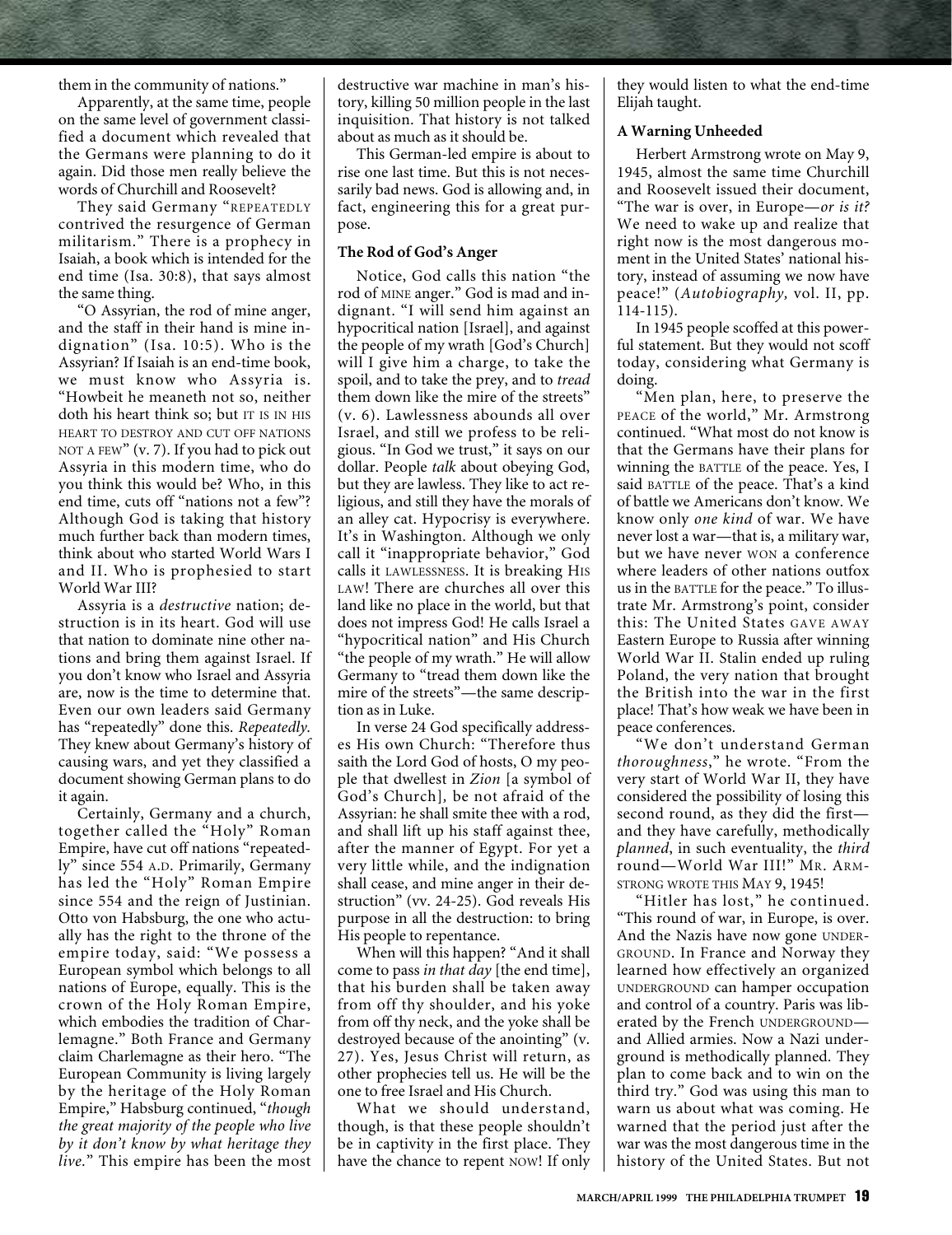# RELIGION IN PROPHECY

#### many people listened!

That declassified document shows us that Mr. Armstrong was absolutely right. What kind of an impact does that have on you? What are you going to do about it? *We are truly running out of time.* All of this end-time prophecy is nearly FULFILLED.

Brian Connell, in *Watcher on the Rhine*, wrote in 1957 that in the spring of 1947 "the vexed problem of denazification, which had been handled up to that time by the Allied authorities, was handed over to the Germans." Just two years after their defeat, the Germans were told to denazify themselves!

And Nazis quickly returned to leading positions. Bernard Connolly, in his book *The Rotten Heart of Europe,* discusses how already in 1966 the Bundesbank of Germany had many prominent figures who were Nazis. "It did not go unnoticed that the man who replaced Erhard, Georg Kiesinger, was, like many prominent figures in the Bundesbank at that time, a former Nazi Party member." This man, A FORMER NAZI, even got to be in charge of the major financial institution in Germany.

Today, as Connolly points out, the European Union is just a "cloak for German ambition."

#### **Germany Today**

A January 17 *Sunday Telegraph* article, "German Leaders Step Up Drive for a United States of Europe," stated, "As holders of the EU presidency for the next six months, Germany wants to capitalize on the momentum of the euro's birth to set Europe firmly on the road to a federal future. The new administration has also made clear that it will promote its own national financial interests more stridently than previous governments. While former Chancellor Helmut Kohl made no secret of his dream of a united Europe, his sense of guilt for Germany's past meant that he shied away from throwing the country's weight around. His younger successors are free of that historical baggage and have no such qualms." WATCH GERMANY. WATCH THEM CLOSELY.

The *Guardian Weekly,* the same day, wrote, "All roads lead to a greater Berlin." Hitler did all his dirty work right there in the Reichstag. "Berlin, capital of Germany. That we know about. But Berlin, capital of Europe? *The world has* NOT YET GOT IN FOCUS *the monster now emerging from the Prussian sands….* Germany will be the

heartland, the engine-room, of a united Europe in the 21st century. The new single currency, the euro, will be run from Frankfurt." *Whoever controls the money controls the European Union. That's the way it works.*

The *Sydney Morning Herald* wrote this (Dec. 29, 1998): "When Parliament meets in the Reichstag building next May, for the first time since the Nazis used it half a century ago, Mr. Schroeder wants the moment to symbolize the end of Germany's inferiority complex and the beginning of an era of restored confidence and assertiveness in the world." If they were the least bit repentant, they wouldn't want to act like they did in the past. *But they like their past* except the fact that they lost!

And we didn't do anything to cause them to repent—so we're dealing with the same old Nazi spirit that will wreak havoc on this world, just as God said it would. "Mr. Schroeder," they said, "does not have the same fears and believes it is time for Germans to not feel handicapped by their history."

*The Guardian Weekly*, in a January 3 article, "Germany Flexes its Economic Muscles," stated, "Rolf Breuer, chairman of Deutsche Bank, sees himself as the new star of Germany's business establishment: Last November he announced his company was taking over the United States bank, Bankers Trust, thus creating the world's biggest financial services company." Germany is moving strongly into America already. "Breuer dreams of moving into the same league as fellow German Jürgen Schrempp, boss of Daimler-Benz, who has been riding high since his company merged with [actually took over] the U.S. car manufacturer Chrysler in May 1998." Germany, although little in land mass, is already a powerhouse.

"He embodies the new triumphant Germany that is conquering the United States. Another German company that has pulled off a coup in the U.S. is Bertelsmann, the world's third-largest media company: Last March it took over Random House, becoming the top U.S. publishing house." This is truly leading to something that most people don't want to think about.

Norris and McWhirter wrote, in *Treason at Maastricht*, "By far the most ambitious project of today's Eurofederalists is the establishment of a single currency. Although this is paraded as a European currency it is quite clear that, should it ever become a reality, it

will in effect be a German currency controlled by a central bank based in Frankfurt [it already is]—ironically in the former headquarters building of I. G. Farben, the manufacturer of the Nazis' death gas, Zyklon B."

*Newsweek* (Dec. 14, 1998) quoted Owen Harries, editor of *The National Interest,* who argued that a very successful European Monetary Union "would amount to the creation of a second…superstate." "In Harries's view," *Newsweek* continued, "that would mean trouble, because 'there is a lot of accumulated resentment in Europe of its subordination to…the United States over the last half a century.'" They lost World Wars I and II because of the power generated from America, and they haven't forgotten it. If you're a superpower, you just can't sneak off into

#### **"IF ANY MAN HAVE AN**  ear, let him hear." God is pleading with you. Hear what He is saying.

the dark and hide. People remember, and they want revenge. Such resentment, he concludes, could one day be translated into "competition, obstruction and rivalry; possibly…outright hostility."

*The European* had this headline: "Liftoff. Europe Aims to Be Superpower of the 21st Century."

So much is happening in Europe.

When Charlemagne was crowned by the pope, this statement was made: "Nevertheless it is quite clear the kingdoms of this earth belong to the Bishop of Rome; they are his to give." Cardinal Alfonse Maria Stickler says this about the doctrines of the Roman Catholic Church: "We believe in AGGRESSIVE CATHOLICISM against ungodliness." That is in the tradition of Charlemagne.

#### **A Mighty Beast**

It is vitally important that we understand this. "And I stood upon the sand of the sea, and saw a beast rise up out of the sea, having seven heads and ten horns [the Holy Roman Empire], and upon his horns *ten* crowns [ten nations], and upon his heads the name of blasphemy. And they worshipped the dragon which gave power unto the beast: and they worshipped the beast,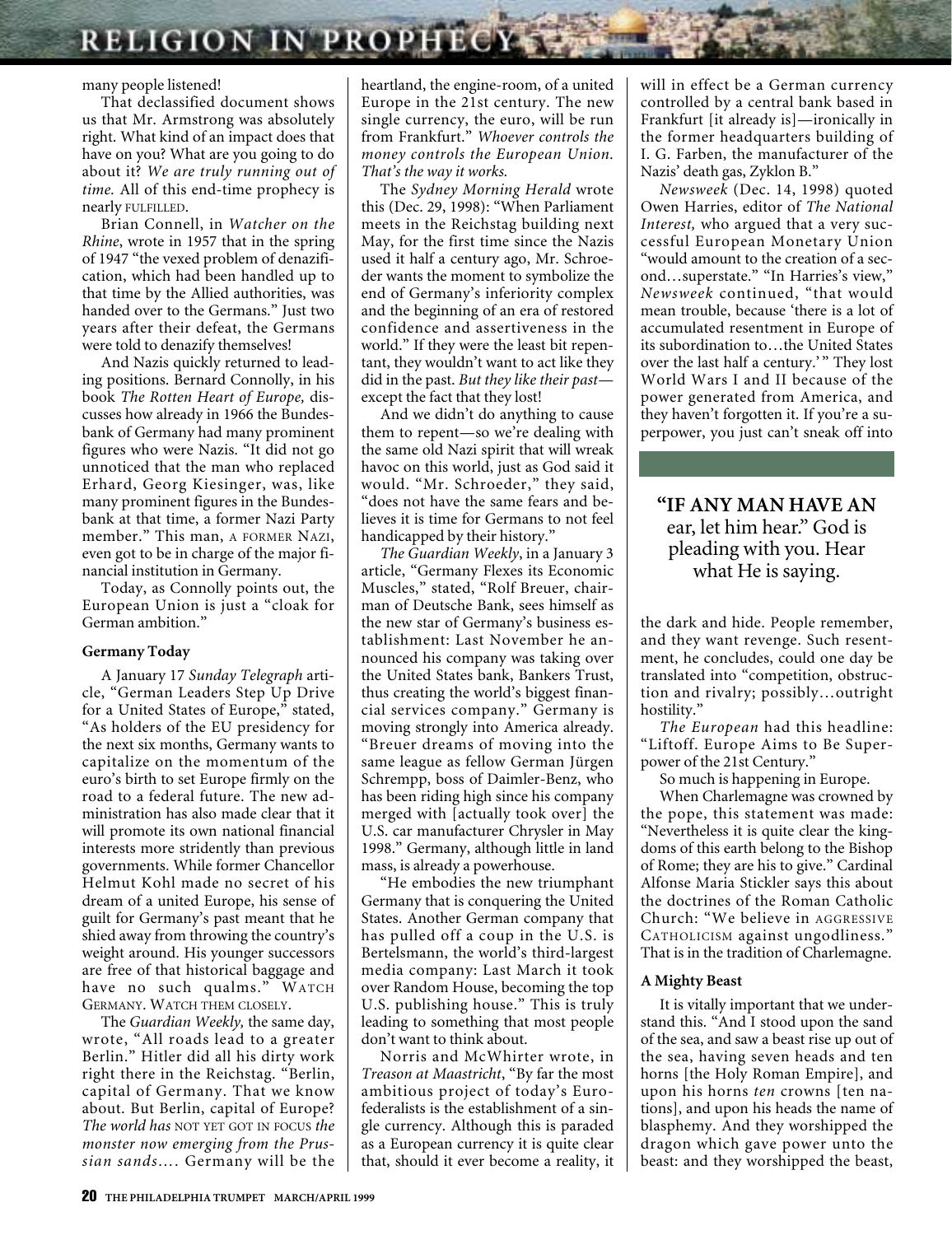saying, Who is like unto the beast? who is able to make war with him?" (Rev. 13:1, 4).

They actually worship Satan. What a power behind this beast!

Even a strong leader like Margaret Thatcher probably lost her job fighting the European Union. They can't win because it is prophesied to happen, and look at the power fueling it.

"And there was given unto him a mouth speaking great things and blasphemies; and power was given unto him to continue forty and two months"—that same  $3^{1}/_{2}$  years (v. 5). He will continue that long until Jesus Christ returns to put down that abomination and bring to an end the times of the Gentiles.

"And it was given unto him to make war with the saints [God's people], and to overcome them: and power was given him over all kindreds, and tongues, and nations" (v. 7). This is another description of God's own people being trodden underfoot. Very soon, those people in God's outer court, because they've been so rebellious, will have to give their blood to prove to God that they are worthy to enter His kingdom.

"If any man have an ear, let him hear" (v. 9). God is pleading with you. Hear what He is saying. Those who hear and "prophesy again" will be protected. God will protect *you* if you heed His words.

"And I beheld another beast coming up out of the earth; and he had two horns *like a lamb*, and he spake as a dragon" (v. 11). This great, false religion looks like a lamb—but it causes unparalleled evil!

Revelation 17 adds to the story: "And there came one of the seven angels which had the seven vials, and talked with me, saying unto me, Come hither; I will show unto thee the judgment of the great whore [this great false church] that sitteth upon many waters" (v. 1). Is it hard to figure out which church God is referring to? "And upon her forehead was a name written, MYS-TERY, BABYLON THE GREAT, THE MOTHER OF HARLOTS AND ABOMINATIONS OF THE EARTH. And I saw the woman drunken with the blood of the saints, and with the blood of the martyrs of Jesus: and when I saw her, I wondered with great admiration" (vv. 5-6). Christ is viewing this from 554 A.D. to the end time. He says this old lady has been killing God's people for a long time! Only one false

church has that kind of history.

Again, there is a reason for all the bloodshed. God has to punish His people, because they have drifted away from Him. God doesn't like to punish people so severely! He would rather we hear His warning! He is a God of love. That means if serious punishment is what it takes to save us, He loves us enough to put us through that.

"And the ten horns which thou sawest are ten kings, which have received no kingdom as yet: but receive power as kings *one hour* [just a short time] with the beast" (v. 12). There are 11 kings in the European Union right now, and Britain is about to be kicked out. We don't know the actual conglomerate they will finally have, but Christ said there will be ten nations, and they will unite and destroy like no political-religious power ever has. World War II and the concentration camps were nothing like what's coming.

These nations will be dominated by one mind (v. 13)—Satan the devil. He will lead Germany and a false church as they lead this union. "For *God hath put in their hearts* to fulfil his will, and to agree, and give their kingdom unto the beast, until the words of God shall be fulfilled" (v. 17). This beast is ruled by a great religious city that rules over the kings of the earth (v. 18). Isaiah 47:1 says they even have a throne. Is it hard to understand who this is about?

At the end of it all, there is good news. "These shall make war with *the Lamb* [Jesus Christ], and the Lamb shall overcome them: for he is Lord of lords, and King of kings: and they that are with him are called, and chosen, and faithful" (v. 14). Those who remained *faithful* to God all the way through are with Him. They never gave in; they *continued* His Work.

#### **Your Responsibility**

If you understand God's purpose in the abomination of desolation, you know that IT IS AWFULLY HARD TO GET THE ATTENTION OF MEN. Think again about that declassified document, clearly stating that the Germans started preparing for World War III even before World War II ended—AND YET IT DOESN'T HAVE AN IMPACT ON PEOPLE'S MINDS. What is wrong with people? Millions died at the hands of the Nazis! Are we just going to let them do it again?

Winston Churchill wrote to his wife,

January 3, 1938, "It is difficult to persuade people of facts till too late." He thought his nation would die and never even respond to him. He said Neville Chamberlain "does not know the truth: *and perhaps he does not want to."* 

That's the problem with people in America and Britain today. But when these things come to pass, they will know that a prophet was in their midst (Ezek. 33:32-33). Then, of course, it will be too late to do anything about it physically, but not spiritually.

Can you understand these prophecies? Do you realize what a responsibility you have if you do?

There is great hope in building faith. God is pleading with us. If we will just have ears to hear what He is telling us, we can avoid all of this. All of mankind could; that's why God sends the message—to awaken them.

God is doing everything He can to get us into His family. He is a God of love and wants to give us all He possibly can. He wants us to be there serving at headquarters with Him—to teach this world how to live happily and abundantly. He will give this reward to us if we heed what He says about the abomination of desolation. Not only will He save us spiritually, but if we heed His warning now, He will also save us physically.  $\blacklozenge$ 

### For further study…

*Our booklet,* The History and Prophecy of Germany, *contains more information about the abomination of desolation. You may request a free copy in writing (see the addresses on this magazine's table of contents), or on our*

*website,* www.pcog.org.

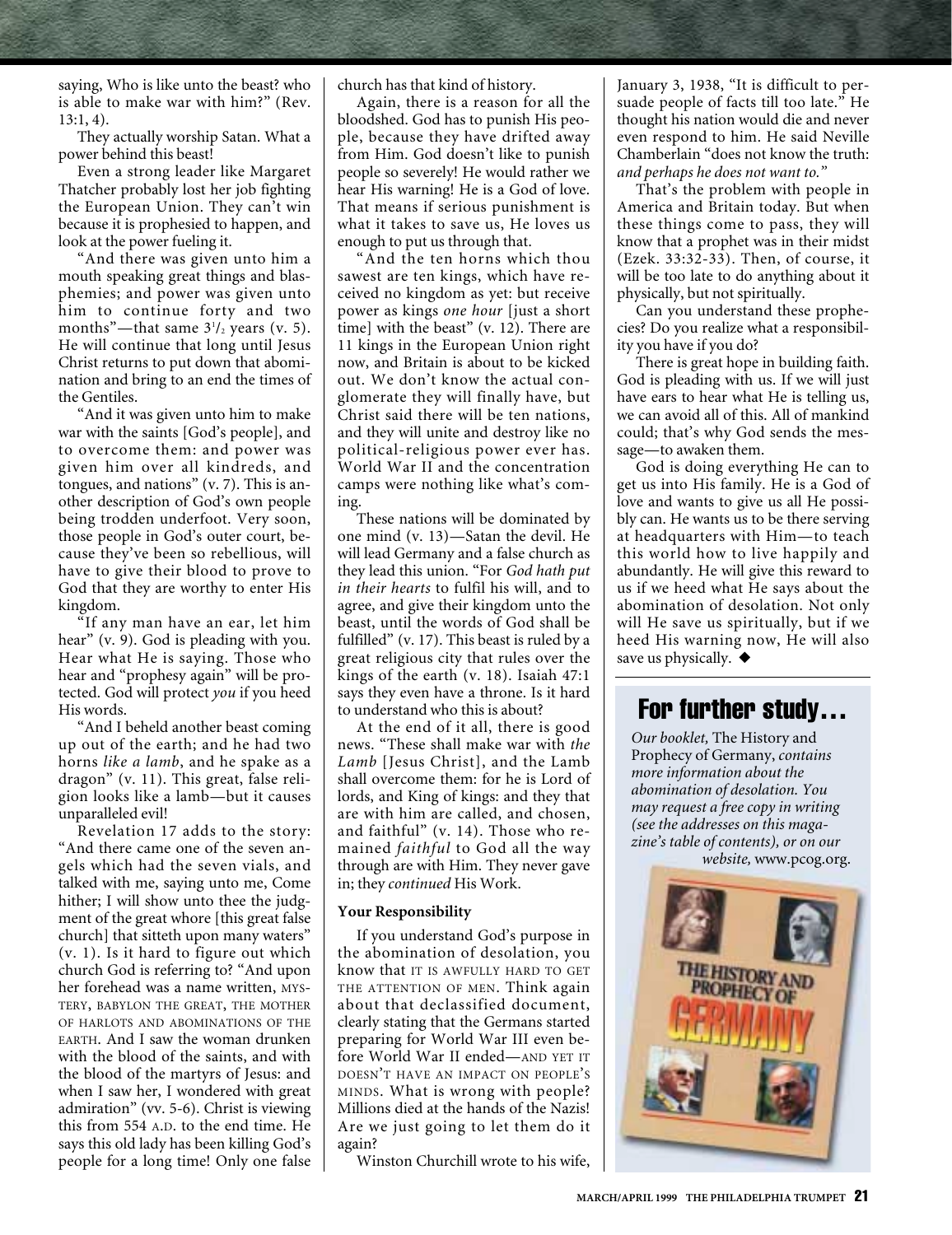**RELIGION IN PROPHEC** 

# PAPAL CALL TO ARM

Pope John Paul II threw down the gauntlet in Mexico in the greatest challenge yet to recover his lost sheep. This is but a sample of things to come.

#### **BY RON FRASER**

FRECH PRINCING<br>
IVALING THE 1968 OLYMPICS OR<br>
the previous World Cup soccer<br>
games held in Mexico, the<br>
Pope's farewell ceremony, fol-<br>
lowing a tumultuous five-day<br>
visit to that country, was a pop-media IVALING THE 1968 OLYMPICS OR the previous World Cup soccer games held in Mexico, the Pope's farewell ceremony, following a tumultuous five-day extravaganza. Merging giant images on huge video screens with loud musical accompaniment, the release of hundreds of white "doves of peace," a march-past of national flag bearers from all countries of the continent, the spectacle took on the flavor of a multinational, pop-religious festival. The Catholic Church has always been expert in melding local culture, religion and tradition with its message as it has sought to globalize Roman Catholicism.

However, not until this Polish pope, Karol Wojtyla, have we seen a Vatican head so effectively exploit the popular media in its high-tech sense.

This first pontiff to ever visit Mexico makes his debut this month with the release of a compact disc merging recordings of his prayers, sermons and chants set to the beat of contemporary music. Titled "Abba Pater," the disc will contain the pope's prayers, homilies and religious chants in five languages. This man captivates his global audience by identifying readily with their cultural roots, and now seeks to use the medium of mass entertainment to move vast audiences into the spiritual fold of the Roman church.

The fourth, and possibly final, visit of Pope John Paul II to Mexico far surpassed, in its great finale at Mexico City's gargantuan Azteca soccer stadium, any of the events which have surrounded his visits all over this planet.

This most traveled pope in history had a timely and powerful message to deliver to the many nations of Latin America represented at his colorful farewell in Mexico. The message was a *call to arms!* The Vatican is worried at the penetration of its flock by fundamentalist evangelical sects. Karol Wojtyla sought to rally his troops. The million faithful who packed the Mexico City racetrack the previous Sunday heard his rallying cry in an appeal to stem the flow of Catholic adherents bleeding into these evangelical groups. This second-largest Catholic nation in the world heard the Pope challenge them to meet the enemy of evangelicals drawing away the Catholic faithful *head on!* John Paul cried out to his audiences in Mexico to spurn the seduction of what he termed "untruthful ideologies" and to take to the streets to spread the word of Catholicism and combat the inroads made by evangelical Protestantism.

*This was a Pope on the warpath!* He



looks frail in his stooped appearance. But his iron will is set to accomplish a great jubilee for his church in the year 2000—a year which celebrates 2,000 years of its checkered and often very bloody history. Always careful to choose his words, John Paul's true intent should not be missed when he stated to the Mexican faithful, "You, as children of the church, must *work to ensure that the coming 'global society' will not be spiritually indigent [needy]….*" In this pope's mind those words refer specifically to a "global society" desirably under the hegemony of the Roman Catholic faith.

Intriguing to students of current Vatican history was the real reason why Pope John Paul visited the U.S. immediately following his Mexican tour. Hardly reported in the press were the words of Tad Szulc, the Pope's official biographer. Questioned over National Public Radio as to why the Pope was visiting the U.S., Szulc replied, in no uncertain terms, "To rebuke the President for bombing Iraq and to seek the lifting of sanctions imposed on that country."

President Clinton was tight-lipped as to what was specifically discussed in his private audience with the Pope, yet he said enough to indicate that the Pope's words had stung. Questioned in the White House corridors by the press, the President replied that the Pope had been "clear, forceful and sharp" during their private discussions in St. Louis.

Even more intriguing is the fact that the senior Vatican theologian, Cardinal Ratzinger, visited the U.S. between February 9 and 12. Ratzinger heads the Vatican's office of the Congregation for the Doctrine of the Faith, the old office of the Inquisition. This man's power is feared by church liberals. Hard on the heels of the Pope speaking out against liberalism in the U.S., the Vatican's protector of doctrinal purity headed to San Francisco to discuss the subjects of homosexuality, feminism and abortion with senior Catholic officials from the U.S., Canada, Australia and other countries from Oceania. Ratzinger has defrocked more than one senior Catholic clergyman for preaching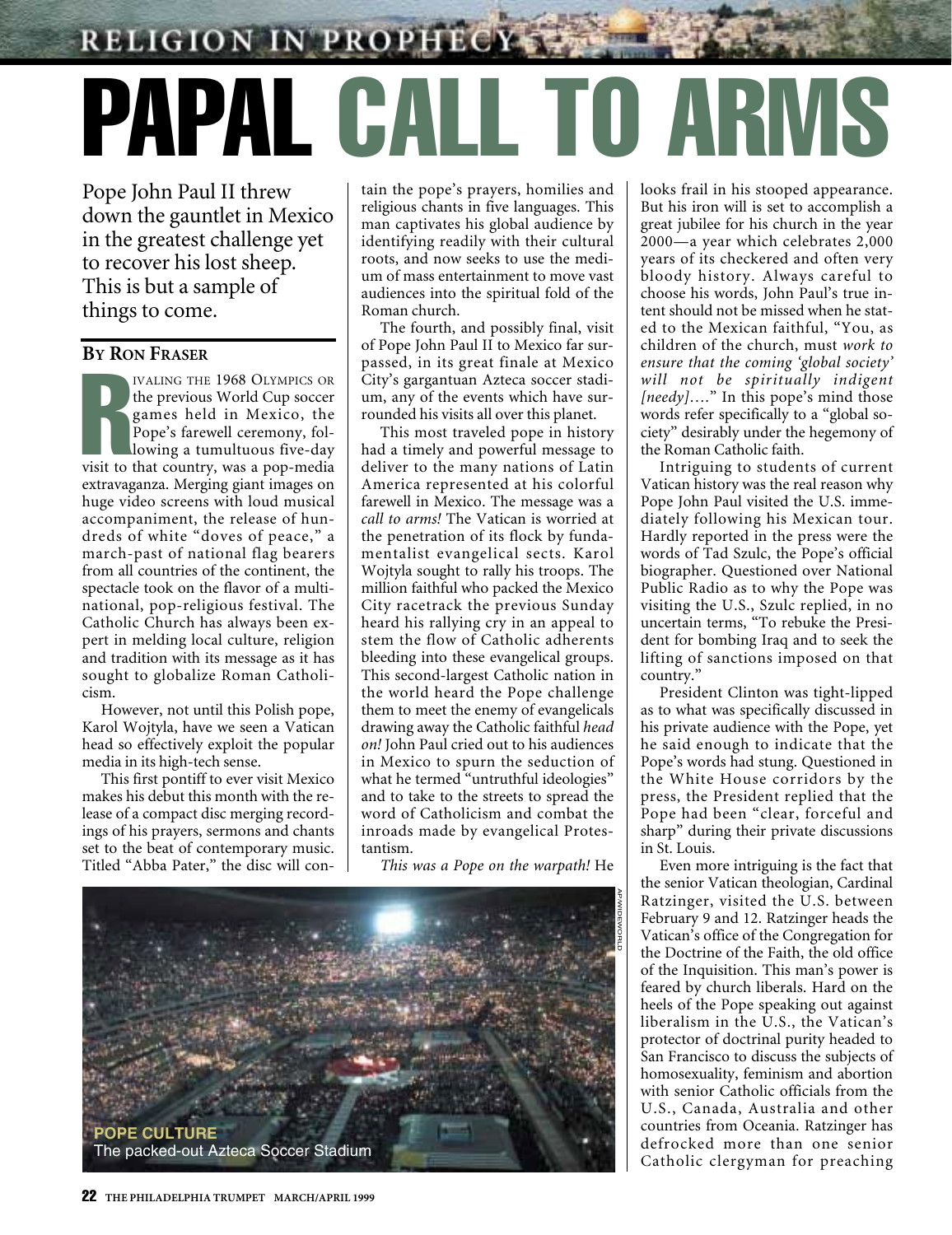

against the declared doctrines of Catholicism.

The Vatican is on a four-pronged campaign in advance of its coming jubilee in the year 2000. This campaign involves a public relations effort to show repentance for its past sins (the Inquisition and moral depravity of numerous popes) and reconcile with the Jews. It is also mounting a considerable global effort to campaign against evangelical Protestantism in addition to arresting and correcting doctrinal dissidence from within.

The Vatican sees itself as having met the first two goals and is now concentrating on stemming the flow of Roman Catholic adherents towards evangelical Protestantism and moving more aggressively to eliminate dissident teaching. The days of the liberal Catholic theologians are numbered!

Watch for the correction of church liberals in the wake of Ratzinger's visit to the U.S. Watch for the Vatican to campaign against evangelical Protestantism by using the evangelicals' own tools—pop-hype multi-media rallies and the exploitation of mass media, particularly television.

The Pope has announced the year 2000 not only as a great Catholic jubilee, but also as a great year of evangelizing the world! Big business will be willingly recruited into and exploited in those efforts. Not for nothing did the Pope award media high-flyer Rupert Murdoch a medal of honor for his media exploits!

Remember, the merchants of the world will rejoice at the coming Catholic beast power in Europe and worship

before the feet of its ruling spiritual hierarchy (Rev. 18:15, 23). Big business is notoriously amoral. Remember how they changed in mid-stream from backing the home government in South Africa to kowtowing to Nelson Mandela's ANC/Communist rule!

AP/WIDEWORLD

When it comes to religion, it's the sound of money that big business worships! The *European Union* has gone *global* with the world's newest international currency in competition with sterling, the dollar and the yen. *World business* is going *global* in a mad rush to dominate world markets and limit competition. *The Vatican* has *globalist* plans for *its* business, *the spiritual dominance of the minds of the masses.* All three great globalist movements will soon come to a confluence in the nearfuture fulfillment of God's prophecies in the book of Revelation. "So he carried me away in the spirit into the wilderness: and I saw a woman sit upon a scarlet coloured beast, full of names of blasphemy, having seven heads and ten horns. And the woman was arrayed in purple and scarlet colour, and decked with gold and precious stones and pearls, having a golden cup in her hand full of abominations and filthiness of her fornication" (Rev. 17:3-4).

Students of Bible prophecy recognize this woman as a great fallen church. She is shown as sitting "on many waters," connoting a globalist reign, and consorting with the *merchants* of the earth, *big business,* in Revelation 18:3: "For all nations have drunk of the wine of the wrath of her fornication, and the kings of the earth have committed fornication with her, and *the merchants of the earth are waxed rich through the abundance of her delicacies.*"

The fulfillment of these events is almost upon us. It is but a time and a season away. When it comes, the world will stand in awe. Yet it will last but a short time, this ruling hegemony of European dominance, under a great church, funded largely by the giants of global business. And when it fails, all its major planners will stand aghast at the suddenness and might of its crushing demise.

"And the kings of the earth, who have committed fornication and lived deliciously with her, shall bewail her, and lament for her, when they shall see the smoke of her burning, standing afar off for the fear of her torment, saying, Alas, alas that great city Babylon, that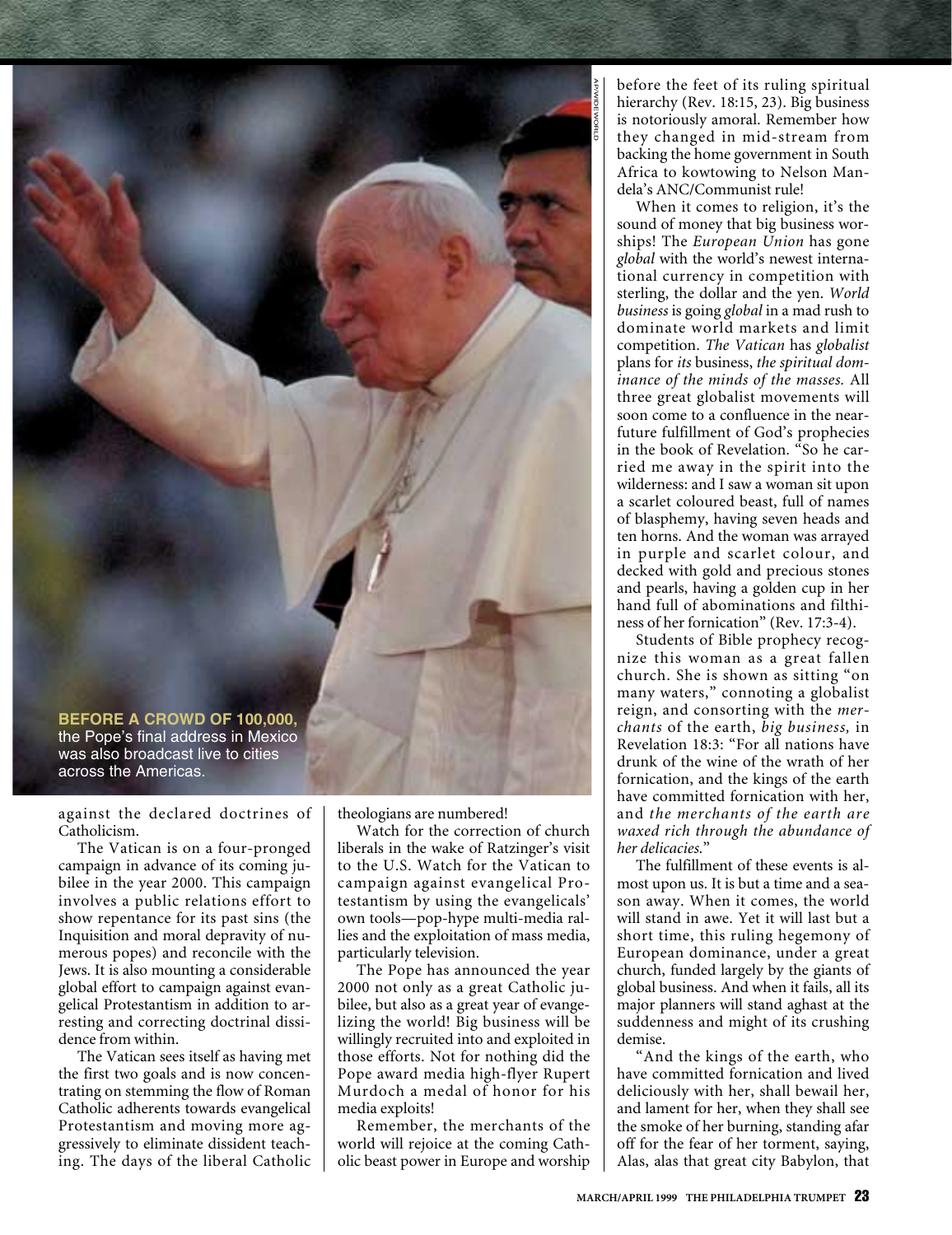**RELIGION IN PROPHECY** 

# Meet Me in St. Louis

The Pope took St. Louis by storm. Why does this man hold such a grip on the religious and non-religious of today?

HEN THE ANNOUNCEMENT WAS MADE LAST YEAR IN ST. LOUIS, MO., THAT Pope John Paul II would visit, the city began preparing eagerly. About one week prior to his arrival, the city was ecstatic. The hype for his visit surpassed the fervor over Mark McGwire's attack on the home-run record. Never being visited by a pope before, the city made many final preparations to ensure a flawless visit. No expense was spared. Thoroughfares received a



**CROWDS CHEER** the popemobile as it enters the Trans World Dome.

\$500,000 facelift, including 20 miles of plastic orange safety fencing along the Pope's motorcade route used to control the crowds mobbing to catch a glimpse of this man. A throne for the Pope on his visit took four St. Louis men three 50 hour weeks to complete.

Thousands of screaming youth turned out for a youth rally on January 26 at the Kiel Auditorium, cheering and applauding almost every statement the Pope made. Earlier in

the day, President Clinton had flown in to welcome the 78-year-old pontiff. Wednesday morning, people awoke in the wee hours of the morning to get a seat at the Trans World Dome. This football stadium holds over 65,000, but a crowd of 104,000 people packed in; 20,000 chairs had to be rented. So many wanted to attend that lotteries were conducted even in distant cities to determine who would be admitted inside for the morning Mass. At the service, 900 priests and deacons served 130,000 communion wafers baked by local nuns.

With about one million people coming to see the Pope, the boost to the local community was estimated at \$25 million.

Not only were local Catholics excited about the Pope's visit, but many of other faiths were also caught up in the enthusiasm and payed their homage. One Protestant minister called a radio talk show and said he welcomed the papal visit since he felt the Pope was "next to God." Masses crowded into the gateway city to glimpse the pontiff, even "touch his garment," as one woman said. A missionary from Idaho observed, "It's like being with Christ."

Rabbi Robert Jacobs read from the book of Isaiah in the St. Louis Cathedral with the Pope sitting in the sanctuary, listening. Jerusalem Rabbi David Rosen praised this, saying he never knew of a service such as this happening. In fact, Pope John Paul II is the first pope to pray in a synagogue *in 1700 years* and the first pope to open diplomatic relations between the state of Israel and the Vatican. Rosen also said, "For me the Pope is one of the great symbols of goodness in the world."

Why does this man command such a response wherever he goes? Catholics believe he is the "Vicar of Christ"—Christ's representative on earth, or the one *in His place*. Some claim he is infallible—incapable of error. Others feel he has healed the rift between religions, and many view him as the spiritual head of Christiandom. Some call him an ambassador of peace, since he travels to many countries. When he visited Cuba, he convinced Castro to allow Christmas observance and appealed for the release many political prisoners.

The fact is, world leaders listen to the Pope.

What other man could unite the nations of Europe in political, religious and economic unity? If it is not John Paul II, it will be one of his successors. It wasn't the *man* that caused such a stir in St. Louis as much as it was the *office* he held. The power in this office will revolutionize world events as it leads the world to witness the final resurrection of the Holy Roman Empire. **WILBUR MALONE**

24 **THE PHILADELPHIA TRUMPET MARCH/APRIL 1999**

mighty city! For in one hour is thy judgment come. And the merchants of the earth shall weep and mourn over her; for no man buyeth their merchandise any more…. And saying, Alas, alas, that great city, that was clothed in fine linen, and purple, and scarlet, and decked with gold, and precious stones, and pearls! For in one hour so great riches is come to nought. And every shipmaster, and all the company in ships, and sailors, and as many as trade by sea, stood afar off, and cried when they saw the smoke of her burning, saying, What city is like unto this great city!" (Rev. 18:9-11, 16-18).

The *fall* of this beast power now rising before our eyes will be the *forerunner* of the *greatest era of peace this world has ever known.* "Rejoice over her, thou heaven, and ye holy apostles and prophets; for God hath avenged you on her…. And after these things I heard a great voice of much people in heaven, saying, Alleluia; salvation, and glory, and honour, and power, unto the Lord our God" (Rev. 18:20; 19:1).

Then will come the only ruler who has the power and authority to put down all rebellion, all false religion, all tyrannical rule, all amoral business, to *impose*, yes IMPOSE, *peace* on a world which will have literally run out of all human options at its disposal for peaceful coexistence. Pray for *that* day, for God *will* have the victory then!

But *watch*, daily; watch as these fantastic events prophesied in your Bible come to a grand smashing climax at the close of this dreadful age of man and the dawning of the true new world order, the order of God's government of ultimate peace, justice and mercy on all mankind.

You need to keep reading this magazine in order to be apprised of these prophesied events as they are happening! Many write to us and ask, "How do you do it? How come you *know* the news and publicize it often before it happens, often before the media gets the story?"

The answer is in your Bible. The SPIRIT that inspires the insight in this magazine that you now hold in your hands is simply revealed in your Bible. "For the testimony of Jesus is the spirit of prophecy" (Rev. 19:10). *That's* what makes the difference. *That's* the *Spirit* which is behind this great Work, preached and published by this magazine. We are simply your early-warning service. *Will you heed the warning?* ◆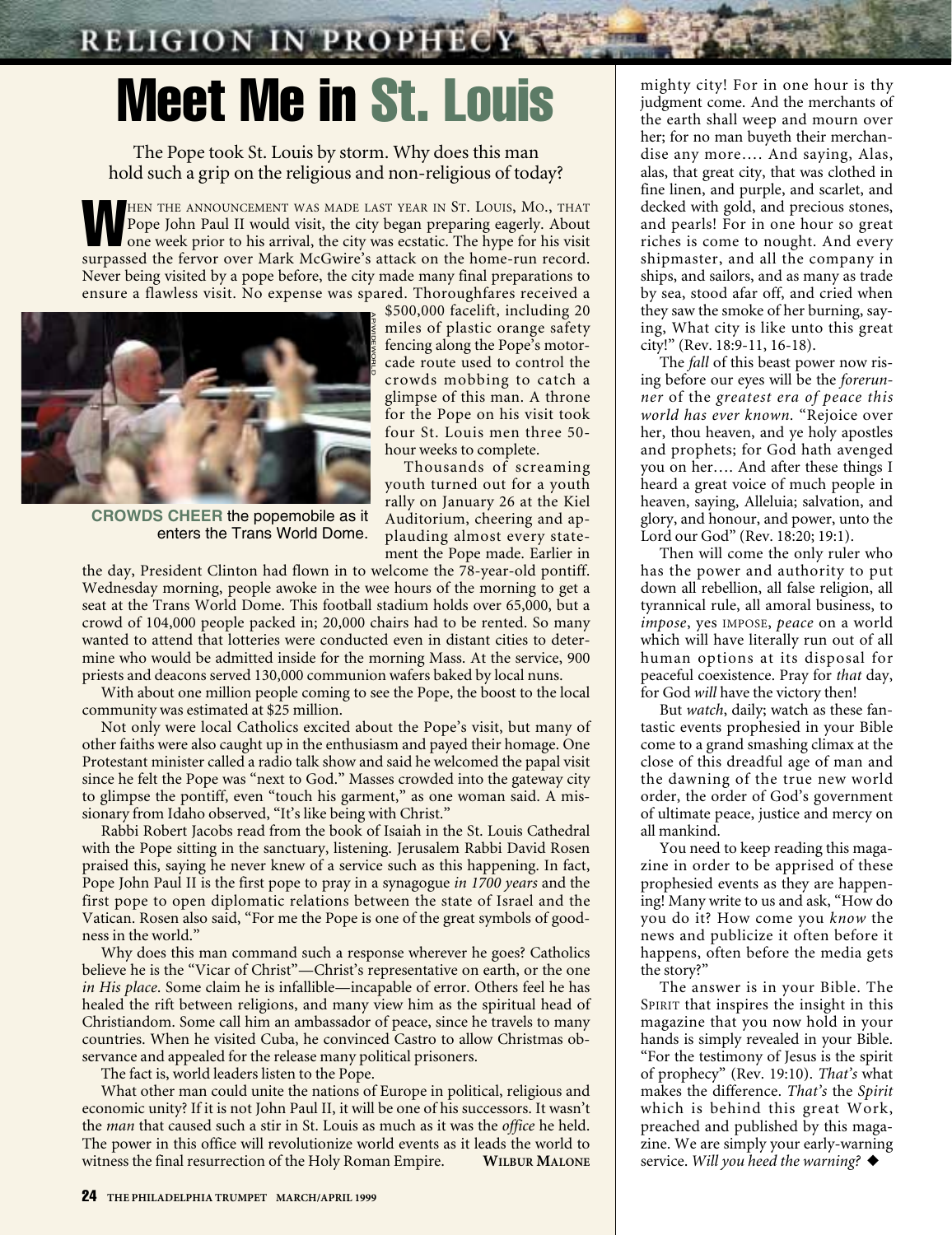# BAD RELIGION Americans do a great job at evangelism

# but a poor job at discipleship.

#### **BY DENNIS LEAP**

BY DENNIS LEAP<br>
HE RELIGIOUS BOOK MARKET<br>
is booming. The \$3 billion<br>
market for Christian<br>
books, magazines, videos<br>
and music increased 12<br>
percent between 1996 and<br>
1997. Television airwaves are awash HE RELIGIOUS BOOK MARKET is booming. The \$3 billion market for Christian books, magazines, videos and music increased 12 percent between 1996 and with religious teaching, preaching and viewpoints. Songs of praise boom out from Christian-musiconly radio stations 24 hours each day. You would think this means religion in our society is alive and healthy. Yet, religion as an institution in America is in sharp decline. Hard to accept isn't it? Believe it! The facts are startling.

Membership in some mainstream Protestant denominations is at an alltime low and still dropping. Presbyterians have been losing 35,000 to 40,000 members a year for the last two decades. Methodists have been losing about 1000 members a week since 1965. The decline in the Methodist Church is considered the worst mass departure in recent history. Even Roman Catholics are concerned about a falling membership. Along with falling membership is faltering church attendance. Although some church officials work to conceal the facts, many churches are as empty on Sunday as during the week. Many who claim membership in a church seldom sit in a pew.

What is happening in American religion? Where has it gone wrong? When we honestly analyze the facts, we'll come to see that Americans do a great job at evangelism, but a poor job at discipleship. Why is American religion failing?

#### **Founded on Faith**

There is no doubt that our Founding Fathers viewed right religion as the necessary bedrock for American success. Many early settlers came to North American shores seeking refuge from religious persecution. Worship motivated the dangerous trek across the Atlantic. Early American preachers, such as Cotton Mather and John Cotton, believed that America was the "new Israel." They understood their people's flight from an oppressive Europe as a type of Israel's flight from Egypt. And just as Moses taught the ancient

Israelites, they instructed early Americans that the new nation would achieve its splendid destiny only under the direction of God. History shows that the early Americans believed and acted upon what these men taught.

America was shaped by religion. Religion permeated colonial society. American freedom became synonymous with religious freedom. Speaking of the American Revolution, British historian Paul Johnson states: "The Revolution could not have taken place without this religious background. The essential difference between the American Revolution and the French Revolution is that the American Revolution in its origins was a religious event, whereas the French Revolution was an antireligious event. That fact was to shape the American Revolution from start to finish and determine the nature of the independent state it brought into being" (*A History of the American People,*



1997, p. 117). The founding of America is unique in history. Religion determined the nature of America. Why would America, different from any other nation of this world, be so closely tied with religion? The answer is truly astounding and is revealed in the Bible.

Herbert Armstrong, in his book *The United States and Britain in Prophecy,* reveals that the United States of America is in fact the lost Israelite tribe of Manasseh. Yes, America truly is Israel. Prophecy shows that Manasseh was to become the single greatest nation ever in these end times. Together with Great Britain (Ephraim), the U.S. was to inherit the national name and promises of wealth given to Israel through Abraham millennia ago. To fully grasp the import of what is happening in American religion, you must understand this Bible fact. Please write for your free copy of this vital book.

Speaking of the promises to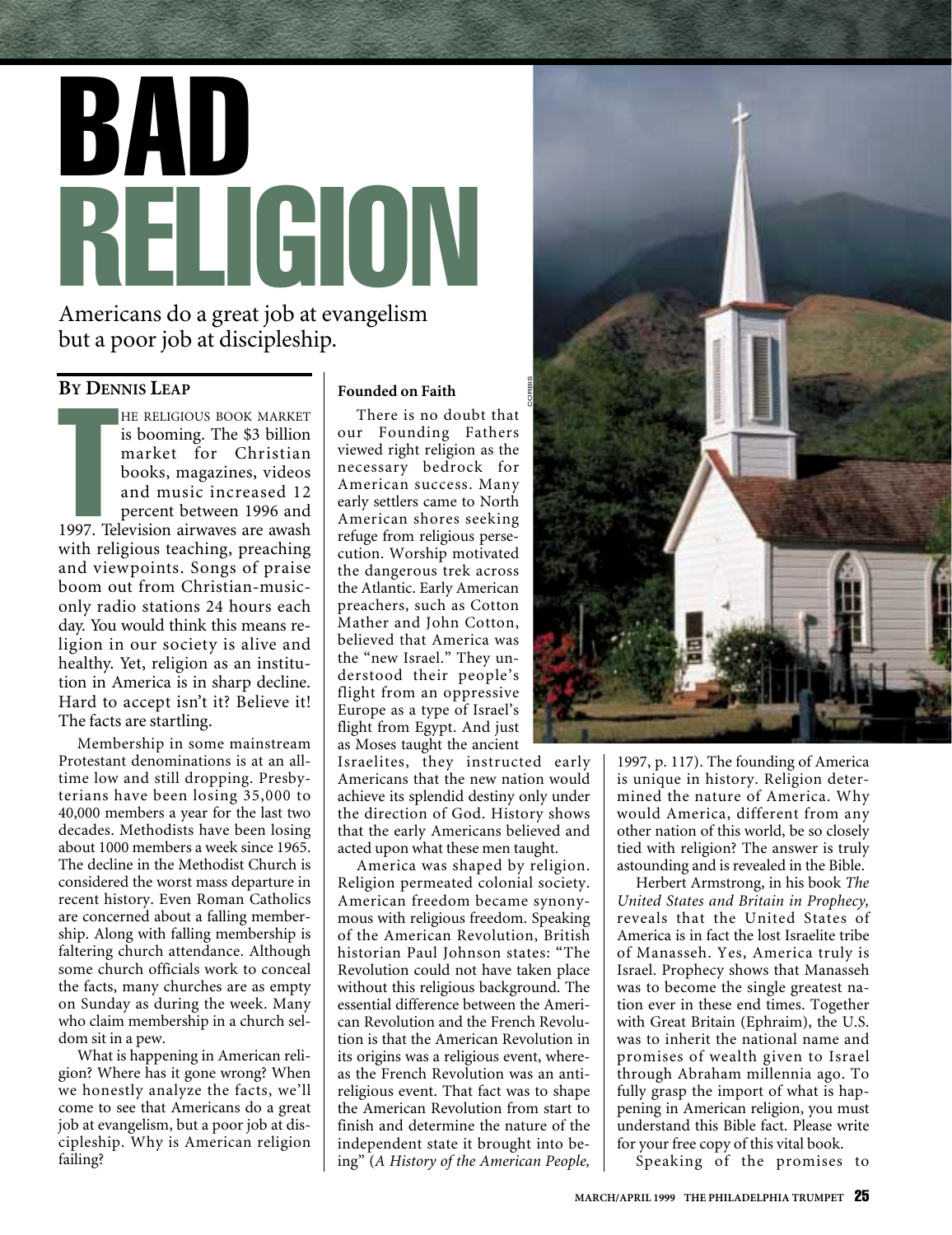## RELIGION IN PROPHECY

Abraham, Mr. Armstrong wrote, "Yet, we must face the astounding fact that our white, English-speaking peoples not the Jews—have inherited the national and physical phases of those promises!

"How could this have happened?

"The Bible is an Israelitish book, preeminently of and for the Israelitish nationality, inspired by their God through their prophets. Is it not indeed strange that we English-speaking peoples are today the greatest believers in and exponents of this book of the Hebrew people; that of all nations we are the chief worshipers of Israel's God and Israel's Messiah—in the name and form, if not in truth and in deed?

"The more these facts are realized, the more apparent it becomes that a full knowledge of these Israelites is necessary to a right understanding of the Holy Bible, which is chiefly concerned with them as a people. And this knowledge becomes important if we are to understand the present status of the American and British peoples in the world—and their relation to unprecedented world conditions at this fateful hour!" (*The United States and Britain in Prophecy*, 1980 version, p. 15). The

**COMPARED TO THE** 

time of our forefathers, religion has lost its influence in American life. For all of our outward show, we are no longer a truly religious people.

fact that the Bible is an Israelitish book, and today's Americans have descended from ancient Israel, discloses why our roots are so religious. Yet, we have forsaken those roots. God has much to say about our religion in these troubled times.

#### **Forgetting God**

To be honest, compared to the time of our forefathers, religion has lost its influence in American life. For all of our outward show, we are no longer a truly religious people.

Consider America's crime rate meditate on America's violent cities analyze America's insatiable appetite for pornography. *Are we looking at a religious society?* Surely we would have to say no. Even with all the apparent religious fervor in this country, we must recognize that our society is growing ever worse. We no longer have the power to control robbery, rape and murder. We no longer have the sway to lead people away from hurtful lusts like drug addiction, alcoholism and illicit sex. Why is our society falling into such decay? Isn't our modern crisis really a crisis in religion? We must put the blame for our modern problems squarely on the shoulders of religion.

For the most part, as a people, we have simply forgotten God. We only pay Him casual lip service. Many only turn to God in times of trouble or tragedy. We talk big and act shallowly. Our ancestors had to rely on God for their very existence. They knew every morsel of food, each day of good weather and all safe protection from the enemy came directly from God. The founders of America were a hard working people grateful for every blessing. Their legacy of hard work and faith laid the foundation for our modern success. And what have we done with their tears, prayers and sweat?

We have allowed ourselves to be blinded by the very wealth God has bestowed on us. Our material possessions have given us incredible power. Yet as a nation we no longer recognize how we obtained such wealth. Most believe we obtained it through our own power and strength. Tell the vast majority of successful Americans that God gave them their wealth, and you would probably witness a heavy measure of scorn. *God? What do you mean God gave me such wealth?* This condition in America was prophesied years ago.

Moses warned the Israelites, "When thou hast eaten and art full, then thou shalt bless the Lord thy God for the good land which he hath given thee. Beware that thou forget not the Lord thy God, in not keeping his commandments, and his judgments, and his statutes, which I command thee this day: Lest when thou hast eaten and art full, and hast built goodly houses, and dwelt therein; And when thy herds and thy flocks multiply, and thy silver and thy gold is multiplied, and all that thou hast is multiplied; Then thine heart be lifted up, and thou forget the Lord thy God, which brought thee forth out of the land of Egypt, from the house of bondage" (Deut. 8:10-14). Like our

Israelite ancestors, Americans have become a vain people. God has richly blessed us. But now we are fat, fed to the full on our wealth. We have much time for our material pursuits, but little time for God. The prevailing attitude in this country is, who needs God when times are so good? One minister recently complained that he has lost his congregation to the weekend.

Americans worship the mighty dollar more than the Almighty God. Americans are well-known for their excesses in sports and other forms of entertainment. We love our TVs, movies, concerts and casinos. Americans love their shiny new cars and lavish homes. Did you know that Americans spend \$10 billion annually on pornography? We are corrupting ourselves with our wealth! This too was prophesied thousands of years ago.

At the end of his life, Moses warned his people, "Gather unto me all the elders of your tribes, and your officers, that I may speak these words in their ears, and call heaven and earth to record against them. For I know that after my death ye will utterly corrupt yourselves, and turn aside from the way which I have commanded you; and evil will befall you in the latter days; because ye will do evil in the sight of the Lord, to provoke him to anger through the work of your hands" (Deut. 31:28- 29). Notice this verse is a prophecy for the latter days—our time now! Because of our turning away from God, evil abounds. As the *Trumpet* has been showing for months, America is about to fall under a severe financial crisis. Yet we take little notice. America looks to its great civilization—the work of our hands—instead of God. By doing this we provoke God's anger. WEALTH WILL NEVER SAVE A SINNING NATION. Our day of reckoning is quickly coming upon us.

#### **Sea of Confusion**

American religion is adrift in a sea of confusion. Inside our high-tech evangelism are the seeds of its own destruction. With so many denominations advertising, promoting and claiming that THEIR truth *IS* truth, we have doctrinal chaos. Watch religious television any Sunday. You will find that the clang and clamor of religious broadcasting is more distracting than helpful. This too was prophesied for our day.

In the Olivet prophecy, Jesus Christ stated that rampant religious deceit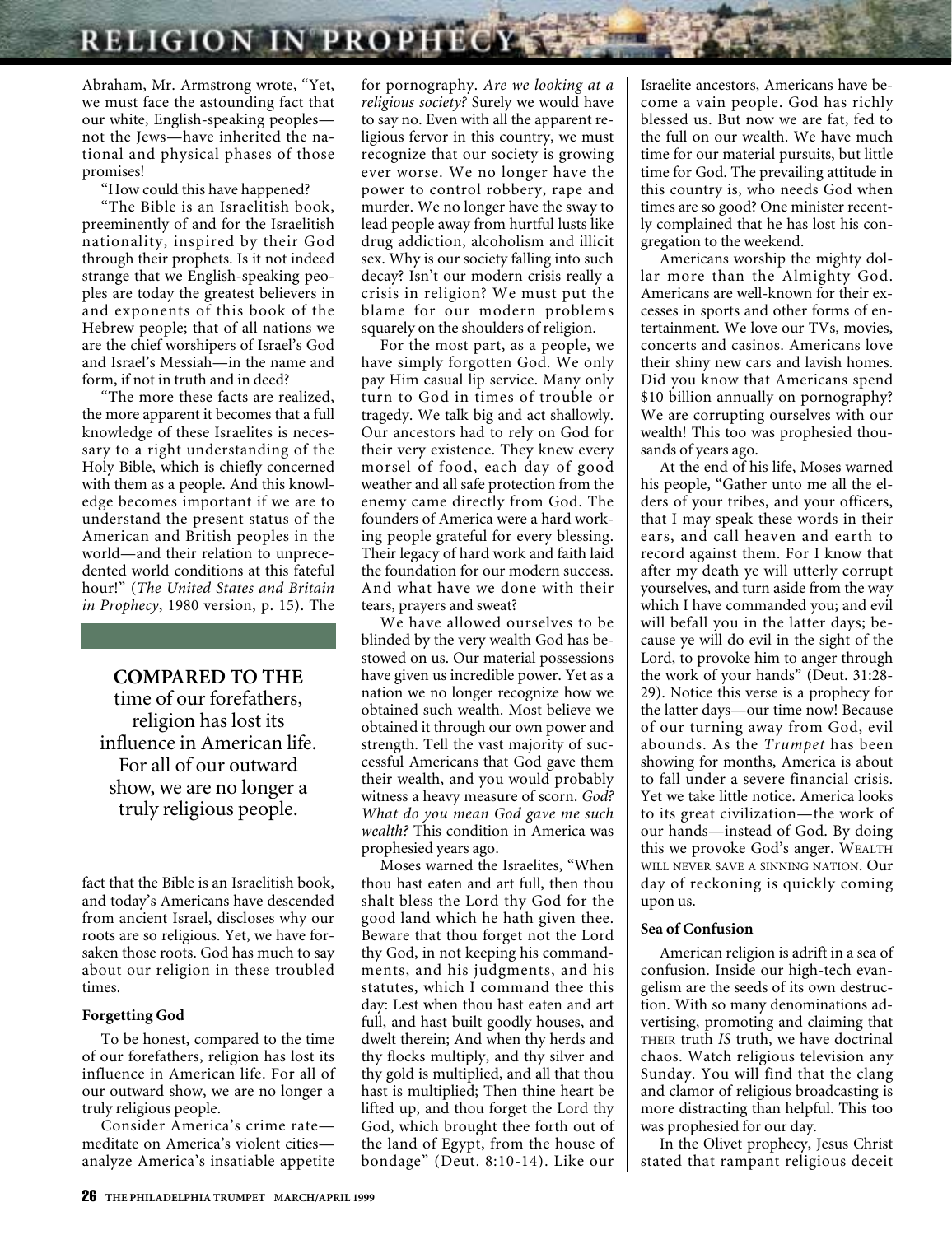would be a *leading sign* of His imminent return. The disciples asked Christ, "Tell us, when shall these things be? and what shall be the sign of thy coming, and of the end of the world?" (Matt. 24:3). Jesus told the disciples, "Take heed that no man deceive you. For many shall come in my name, saying, I am Christ; and shall deceive many" (vv. 4-5). Jesus said religious deceit would be a sign of His coming. He said emphatically that *many* would be preaching and teaching "in His name" and yet deceiving people. Jesus did not say a *few—*He said many.

Recognize, these deceivers teach in Jesus' name and not their own. Christ is speaking here of false ministers who pretend to speak the truth, but are actually teaching lies. Christ plainly says that *many* so-called *Christian* preachers would be telling people about Christ, but would not be preaching Christ's own message—His gospel. There are many different gospel messages being taught today. But which one is Christ's gospel? Christ said *many* would be deceived by ministers teaching the wrong message. Have you been taught Christ's gospel? You need to know. To be saved, it is necessary to believe that gospel (Mark 1:14-15). Herbert Armstrong's book *Mystery of the Ages* explains Christ's gospel message in great detail.

Jesus Christ again emphasized the threat of religious deception in the middle of this vital prophecy. Even though religious deception began in His time, He warned that it would increase in our time. "Then if any man shall say unto you, Lo, here is Christ, or there; believe it not. For there shall arise false Christs, and false prophets, and shall show great signs and wonders; insomuch that, if it were possible, they shall deceive the very elect. Behold, I have told you before. Wherefore if they shall say unto you, Behold, he is in the desert; go not forth: behold, he is in the secret chambers; believe it not" (Matt. 24:23-26). These verses speak directly of the time just before Christ's return. He states clearly that many men will be saying Christ is working in their organizations. But Christ promised that there would only be *one true Church* not a mass of churches (Matt. 16:18).

American religion has opened its own shopping mall. You can find a multitude of denominations and non-denominations all claiming to be ministering for Christ. Christ stated emphatically that when you see a multitude of men claiming Christ is with them, BELIEVE IT NOT! Christ expects His true followers to know where He is—where His Church is working. There should never be a need to look anywhere else.

Sociologists recognize that Americans love to "belief shop." Many mix and match their beliefs. For example, in this decade, there has been a dramatic rise in interest with New Age religion, which promotes everything from Christian principles to Eastern meditation and includes white witchcraft nature worship! What confusion. Jesus Christ aptly described our troubled religious times.

#### **No Moral Absolutes**

Instead of guiding society, RELIGION TODAY HAS BEEN OVERCOME BY SOCIETY!

**INSTEAD OF GUIDING** society, religion today has been overcome by society. Instead of charting the course, religion is drifting with the tide.

Instead of charting the course, religion is drifting with the tide. Instead of teaching a clear distinction between right or wrong, many ministers have become politically correct. Not wanting to offend, many have allowed immorality to infect our society. Our modern ministry has caused religion to lose its teeth. Think deeply about this. Most American religions hold few absolutes.

True Christianity represents a way of life. It reflects a high moral standard. It upholds a clear right and wrong. There was a day when a young man came to Jesus Christ and asked, "Good Master, what good thing shall I do, that I may have eternal life?" (Matt. 19:16). Jesus answered, "Why callest thou me good? there is none good but one, that is, God: but if thou wilt enter into life, keep the commandments" (v. 17). Jesus Christ had no doubt that true religion consisted of obeying a set of clearly defined rules of right and wrong. Perhaps confused, the young man asked Christ, "Which commandments?" Christ answered, "Thou shalt do no murder, Thou shalt not commit adultery, Thou shalt not steal, Thou shalt not bear false

witness, Honour thy father and thy mother: and, Thou shalt love thy neighbour as thyself" (vv. 18-19). Why do so many stumble over such simplicity in religion? To have an impact, our religion must get back to the simplicity of the Bible.

On another occasion, a lawyer asked Christ, "Master, which is the great commandment in the law?" (Matt. 22:36). Christ answered, "Thou shalt love the Lord thy God with all thy heart, and with all thy soul, and with all thy mind. This is the first and great commandment. And the second is like unto it, Thou shalt love thy neighbour as thyself. On these two commandments hang all the law and the prophets" (vv. 37-40). Jesus Christ taught a way of life that dictates our private thoughts and guides our outward actions. It shows us how to love God and people. True Christianity has absolutes. There is a clear right and wrong. Who is bold enough to stand up for God's law in religion today? Too few. Most religious people believe that Christ came to do away with the law. But can a nation of people be truly worshiping God while disobeying His commandments? Hardly. Even James Madison, our fourth President, stated, "We have staked the whole future of American civilization…upon the capacity of each and every one of us to govern ourselves according to the Ten Commandments."

We live in a lawless age. Our newspaper headlines tell us as much every day. In a 1991 bestseller, *The Day America Told the Truth*, nine of ten citizens surveyed said they lie regularly, one-third of married Americans surveyed indicated they've had an affair, and 7 percent said that for \$10 million they would kill a stranger. Though experts seek solutions, few seek out the causes. Can we begin to see that our weak-willed religion must top the list of reasons why our society has gotten so bad?

Prophesying of our time, Paul wrote to Timothy, "This know also, that in the last days perilous times shall come. For men shall be lovers of their own selves, covetous, boasters, proud, blasphemers, disobedient to parents, unthankful, unholy, without natural affection, trucebreakers, false accusers, incontinent, fierce, despisers of those that are good, traitors, heady, highminded, lovers of pleasures more than lovers of God; *having a form of godliness, but*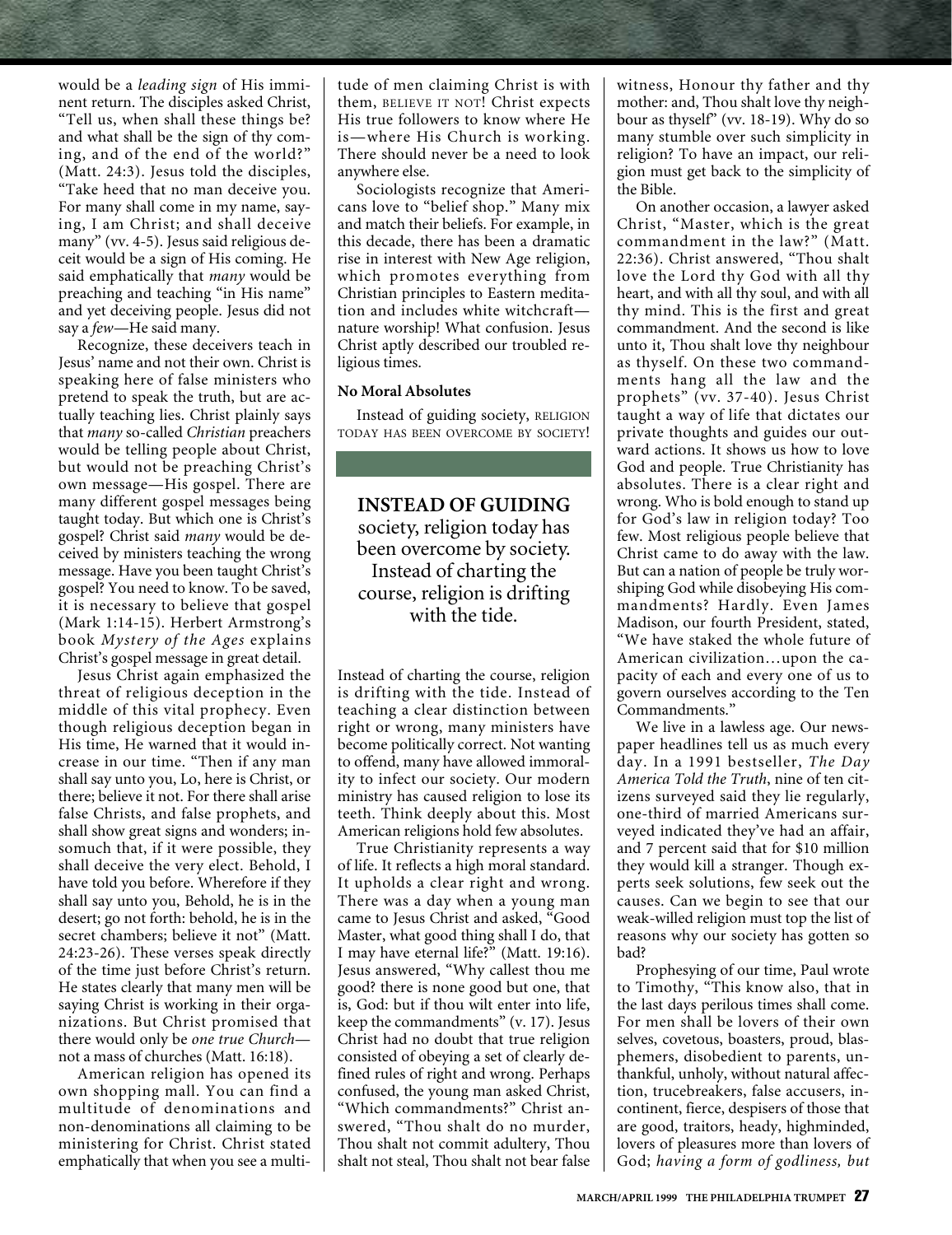#### **LETTERS**

*denying the power thereof:* from such turn away" (II Tim. 3:1-5). Using the Spirit of God, Paul looked into our time and saw untold violence. Paul witnessed our rotten moral fabric. Paul listed our many sins. We covet, we are vain, we are disobedient, we lack love, we lie, we love violence and we love ourselves more than God. But also notice—we are big on religion! As Paul stated it, we have a form of godliness, but we deny the power thereof. This means that GOD IS NOT REALLY IN OUR RELIGION. It is all show and no substance. Paul advises all true believers, "From such turn away"!

#### **National Repentance Coming**

Take stock of your religion. There are troubled times just ahead. The Bible does show that the greatest time of trouble ever—the Great Tribulation is about to descend on the Western world. The immediate future is definitely not bright. Economic and nuclear disaster are staring us in the face. Yet, none of this need happen if we would collectively repent of disobeying God. Realistically, this is not likely to happen. However, it is not too late for you personally to get it right with God. If you turn to God, He will turn to you (Isa. 59:1-2). You need not go through the Tribulation. There is still time to repent.

Realize that even with the coming Tribulation, there is hope for our great nation. Moses prophesied of a coming time of national repentance. He told our ancestors, "But if from thence thou shalt seek the Lord thy God, thou shalt find him, if thou seek him with all thy heart and with all thy soul. When thou art in tribulation, and all these things are come upon thee, even *in the latter days*, if thou turn to the Lord thy God, and shalt be obedient unto his voice; (For the Lord thy God is a merciful God;) he will not forsake thee, neither destroy thee, nor forget the covenant of thy fathers which he sware unto them" (Deut. 4:29-31). Although very negative, the Great Tribulation will produce positive results. God will regain His people's attention. He promises that in the Tribulation, any who turn to Him, He will forgive and extend mercy. How great is God!

Even with all the bad news, there is very good news. When our nation does fully repent, God plans to restore it and lavish upon it all the blessings promised Abraham. ◆

# rumpet STEALING FROM

#### Stealing From God

**CC**I agree; for the [WCG] to sell its facilities and use the funds for whatever its pe- $CI$  agree; for the [WCG] to sell its faciliculiar purposes is 'stealing from God.' The funds more properly belong to the Philadelphia Church of God....**>>**<br>Phoenix, Ariz.

*Phoenix, Ariz.*

THANKS FOR RESURRECTING THE MINISTRY started by Herbert W. Armstrong. While I didn't always agree with the interpretations Mr. Armstrong (or you, for that matter) put on biblical messages, he did force thought and debate about worthwhile issues. Mr. Armstrong provided a fresh message to those turned off by mainstream warfare over what the supposed true message of the Bible purports to be. For years, I was a subscriber to the *Plain Truth.* It seemed to me, in an effort to "be wanted and needed and loved" by so-called mainstream evangelists, their present pastor general got "hijacked" by their apparent advice to him. I lost all interest. The Worldwide Church of God somehow became irrelevant.

I did not know the ministry of Mr. Armstrong had been resurrected until I happened to see your television program a few months ago. Thanks for resurrecting a needed and fresh message for the world today. I agree; for the existing Worldwide Church of God to sell its facilities and use the funds for whatever its peculiar purposes is "stealing from God." The funds more properly belong to the Philadelphia Church of God, as being the more authentic successor to the Church which Mr. Armstrong founded. Unfortunately, it would appear, the WCG is authorized to engage in legalized larceny.

*Phoenix, Ariz.*

I'M HAPPY THAT MR. FLURRY IS HITTING the theme of leadership very hard and taking Churchillian, Herbert W. Armstrong-like stances in a world where our birthright nations are so weak-willed and adrift morally, and blind to the Titanic-like dangers lurking on the horizon. I believe Mr. Flurry is doing exactly what Joseph Tkach said he would do but didn't, namely walk in the footsteps of Mr. Armstrong—continuing this great Work.

Plattsburgh, N.Y.

#### "The Gate of His Enemies…"

I SUBSCRIBED TO YOUR MAGAZINE ABOUT a year ago. I am politically active and read other publications such as *The Nation, Mother Jones* and *Z Magazine.* I wasn't about to take your magazine seriously, being as it is rooted with a religious right viewpoint which is generally supported by big business and very conservative ideas. However, month after month you shed light on a political issue I haven't come across in other publications—the handover of the Panama Canal to China on December 31, 1999—which seems very objective and informative yet easy to read. I now eagerly await each issue for your indepth coverage of world events.

*New York, N.Y.*

I ENJOY READING YOUR MAGAZINE EACH month. I was shocked when I read that the U.S. will hand over Panama to China in 2000.

*Balch Springs, Tex.*

BIBLE PROPHECY IS CERTAINLY MOST intriguing to me. It is just mind-boggling to see so many of these prophecies being fulfilled. I could never see that so plainly until now, thanks to the writers of the *Trumpet.*

Pilleys Island, Canada

#### Trümpet

Letters to the Editor must include the writer's name and address and should be sent to *The Trumpet,*  P.O. Box 1099, Edmond, OK 73083, or faxed to 405-359-6280 or e-mailed to letters@pcog.org. Letters may be edited for space and clarity.

**Subscription** inquiries can be made by calling 405-340-7474 or writing *Trumpet Subscription*, P.O. Box 3700, Edmond, OK 73083. Please provide complete address, including zip code.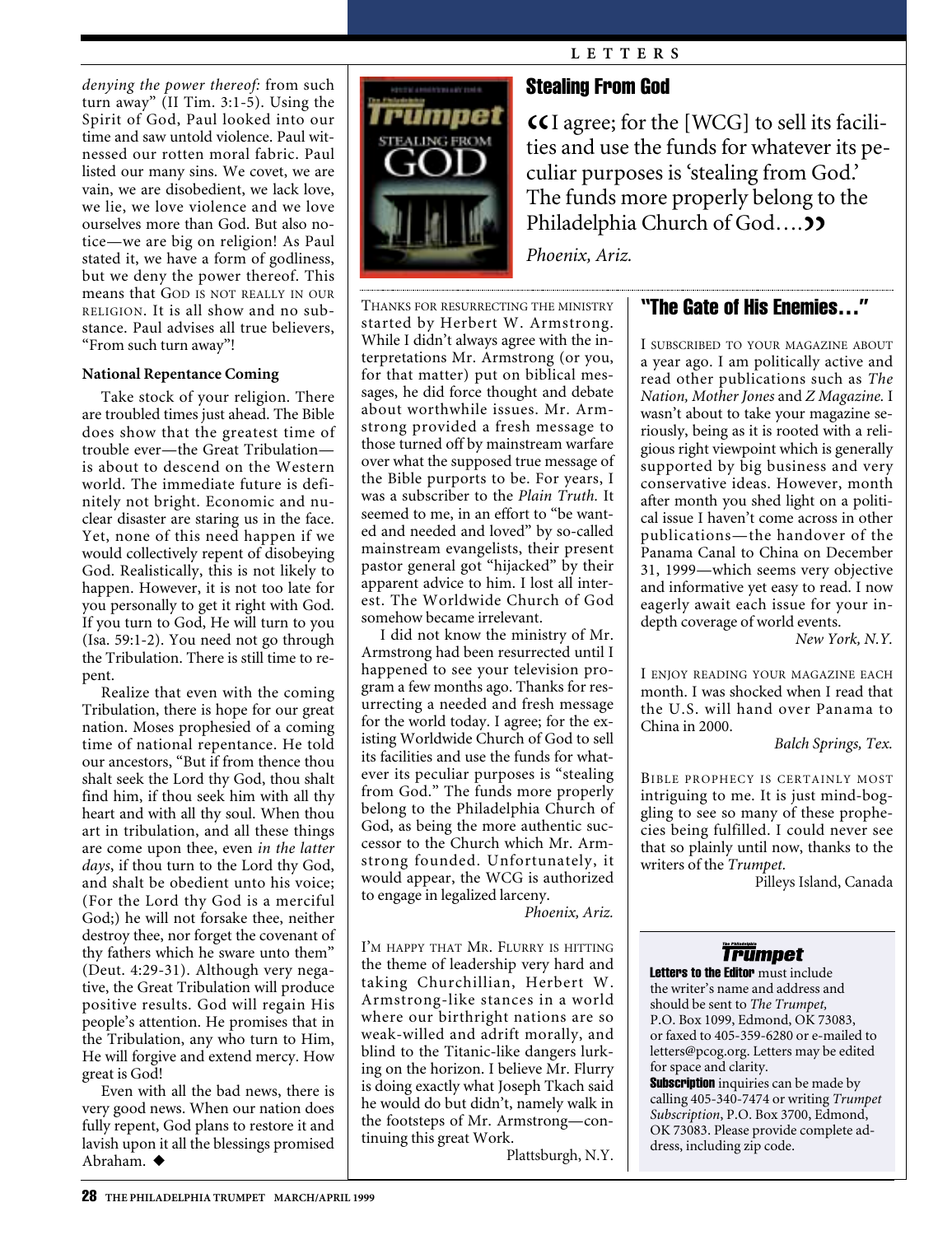**STEPHEN FLURRY**

# **We Don't Want You**

#### America's military is in retreat

THEN THE DUST SETTLED AFTER THE BERLIN Wall fell in 1989, the United States emerged as the world's last remaining superpower. So they say. A look back at the last ten years, however, suggests that America's power and influence abroad has crumbled along with the infamous Wall.

I got a firsthand glimpse of this phenomenon while visiting Berlin in 1993, less than four years after the Wall came down. We saw all the sights many tourists had probably visited before Communism loosened its death-grip on Eastern Europe: the Reichstag, the Brandenburg Gate, Checkpoint Charlie. But what left the biggest impression on me was visiting the abandoned American military base in what used to be West Berlin. Row after row of huge military housing complexes now provided low-income Germans with nice accommodations. "With Communism gone," our guide told us, "the plan is for U.S. troops to pull back to

Frankfurt before substantially downsizing." And downsize they did! Since the fall of the Berlin Wall, United States forces in Europe have been slashed by 67 percent.

Simultaneous with the U.S. drawdown on German soil has been Germany's *expansion* on U.S. soil. In 1990, Germany and the United States agreed to "deepen military cooperation"—meaning German expansion. In 1992, then-Secretary of Defense Richard Cheney agreed to add 12 German Tornados to the seven F-4 Phantom Jet fighters already stationed at Holloman Air Force Base in New Mexico. In 1995, Germany added 300 aircrew, along with families and support personnel, to their training facility at Holloman. This year, plans call for another 600 Germans and 30 Tornado aircraft. Meanwhile, just last year, eleven U.S. bases in Germany returned to German control: Sheridan, Kaserne, Deuringen and Lechfeld, just to name a few.

In the Pacific theater, the storyline is the same: cut budgets, draw down, mobilize, consolidate. I got a firsthand glimpse of this also while recently on assignment in the Philippines. After taping two programs for *The Key of David* in December, our crew was airlifted out of Bataan by helicopter en route to Manila. On the way our pilot detoured over Subic Bay. Strategically situated as an inlet off the South China Sea, Subic used to be homeport for the U.S. Navy's 7th Fleet. It closed in 1992. Looking at it from the air, it's still impressive—the long airstrip bordering one side of the ocean inlet, training facilities, military housing units, still surrounded by cyclone fences topped with barbed wire. But down below, with the 7th Fleet gone, Subic is little more than a popular tropical resort.

News of another U.S. drawdown in the Pacific splashed across headlines a few years back when America agreed to reduce its presence in Okinawa after three GIs raped a local schoolgirl in 1995. Nearly half of the 47,000 U.S. servicemen stationed in Japan reside on this small island 400 miles off the Japanese coast. More than 12,000 Americans died capturing this island stronghold, cracking Japan's last line of defense at the end of World War II. With Japan devastated after the war, and Russia only a few years away from successfully testing nuclear bombs, the U.S. quickly raised dozens of military bases in the Far East. Bases like Okinawa enabled United States participation in the Korean and Vietnam Wars and to prevent the spread of Communism. But with the collapse of Communism in the late 1980s, as in the West, America has reevaluated its position in the Eastern hemisphere. In all, America's presence in the Western Pacific is comparable to its forces in Europe. There

are approximately 100,000 servicemen in each hemisphere—about two-thirds smaller than at the end of the Cold War. More than a few analysts have noted America's flagging ability to respond to international challenges as we head into the next millennium. CORBIS/ JOEL HILLIKER

The situation abroad is but a microcosm of the drawdown of America's forces in general. Consider these facts: Since 1985, the Pentagon's budget has been slashed by 38 percent and 97 bases have been closed—just in the United States! The numerical strength (or lack thereof) of the armed forces stands at a little less than 1.4 million—a 35 percent drop from Cold War levels. Since 1991, the Army's active-duty divisions have dwindled from 18 to 10; the Air Force's fighter wings from 22 to 13. And since 1992, the Navy's Battle Force ships have shrunk from 467 to 327, the lowest level since 1938.

These cuts have forced Washington to all but abandon its so-called "two wars" policy—America's ability to mount a Desert Storm-like operation on two fronts. At current levels, a sizable war on one front will absorb most of our resources. In fact, according to the Pentagon's last quadrennial review, released in 1997, U.S. officials foresee "the possible emergence, after 2010-2015, of a regional power or global peer competitor."

If government officials are aware of these global threats, and their concerns along with these telling statistics are posted on most military websites, be assured that enemy nations have taken note! "Unless something is done," James Anderson wrote in the *Macon Telegraph* last year, "the butcher's bill for military unpreparedness will be paid in blood the next time we go to war."